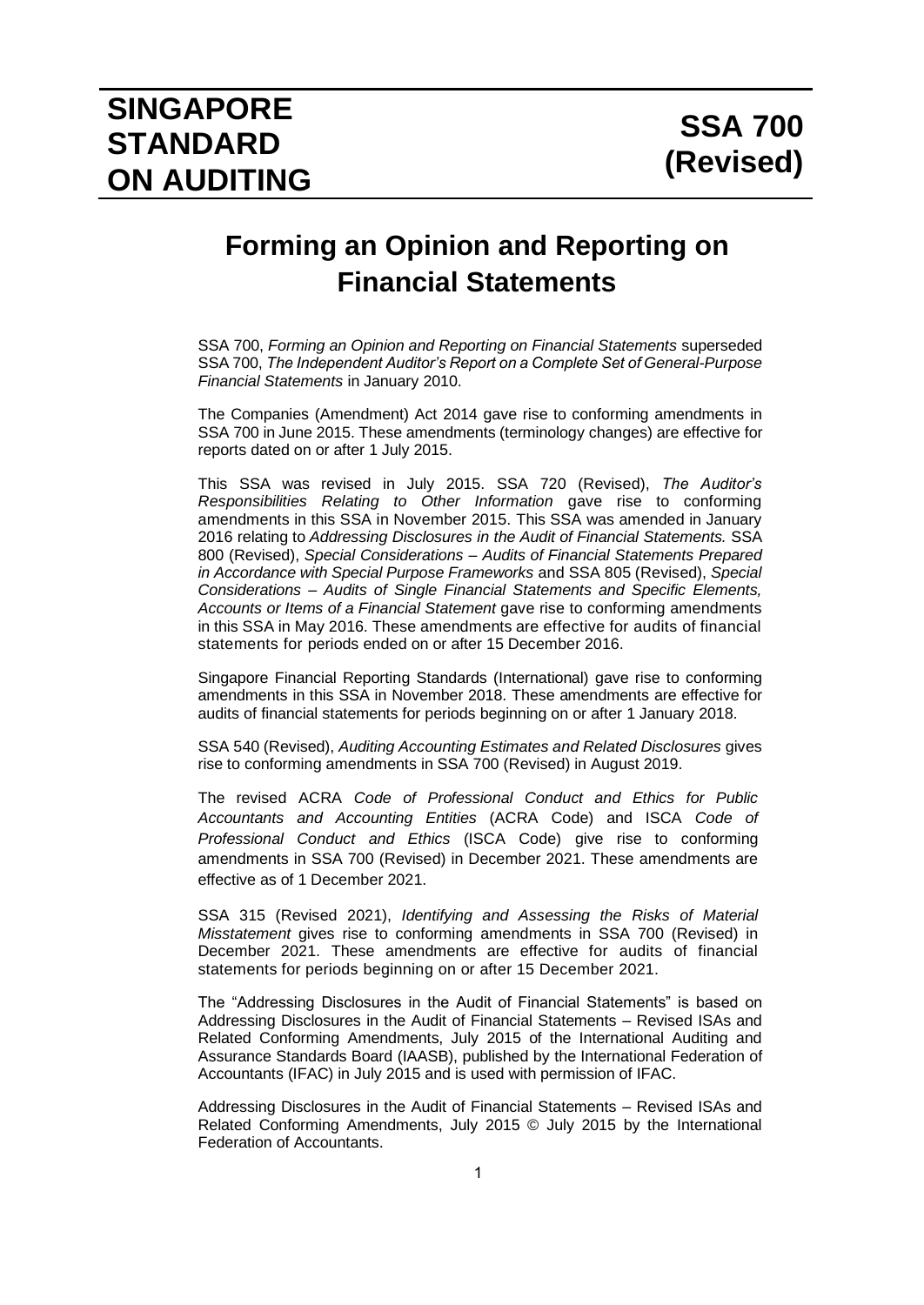## **SINGAPORE STANDARD ON AUDITING 700 (REVISED) FORMING AN OPINION AND REPORTING ON FINANCIAL STATEMENTS**

(Effective for audits of financial statements for periods beginning on or after 15 December 2021)

## **CONTENTS**

|                                                                                                                         | Paragraph      |
|-------------------------------------------------------------------------------------------------------------------------|----------------|
| Introduction                                                                                                            |                |
| Scope of this SSA                                                                                                       | $1 - 4$        |
| <b>Effective Date</b>                                                                                                   | 5              |
| <b>Objectives</b>                                                                                                       | 6              |
| <b>Definitions</b>                                                                                                      | $7 - 9$        |
| <b>Requirements</b>                                                                                                     |                |
| Forming an Opinion on the Financial Statements                                                                          | $10 - 15$      |
| Form of Opinion                                                                                                         | $16 - 19$      |
| Auditor's Report                                                                                                        | $20 - 52$      |
| Supplementary Information Presented with the Financial Statements                                                       | $53 - 54$      |
| <b>Application and Other Explanatory Material</b>                                                                       |                |
| Qualitative Aspects of the Entity's Accounting Practices                                                                | $A1 - A3$      |
| Accounting Policies Appropriately Disclosed in the Financial Statements                                                 | A4             |
| Information Presented in the Financial Statements Is Relevant, Reliable, Comparable and Understandable                  | A <sub>5</sub> |
| Disclosure of the Effect of Material Transactions and Events on the Information Conveyed<br>in the Financial Statements | A6             |
| Evaluating Whether the Financial Statements Achieve Fair Presentation                                                   | $A7 - A9$      |
| Description of the Applicable Financial Reporting Framework                                                             | A10-A15        |
| Form of Opinion                                                                                                         | A16-A17        |
| Auditor's Report                                                                                                        | A18-A77        |
| Supplementary Information Presented with the Financial Statements                                                       | A78-A84        |
| Appendix: Illustrations of Independent Auditor's Reports on Financial Statements                                        |                |

Singapore Standard on Auditing (SSA) 700 (Revised), *Forming an Opinion and Reporting on Financial Statements*, should be read in conjunction with SSA 200, *Overall Objectives of the Independent Auditor and the Conduct of an Audit in Accordance with Singapore Standards on Auditing*.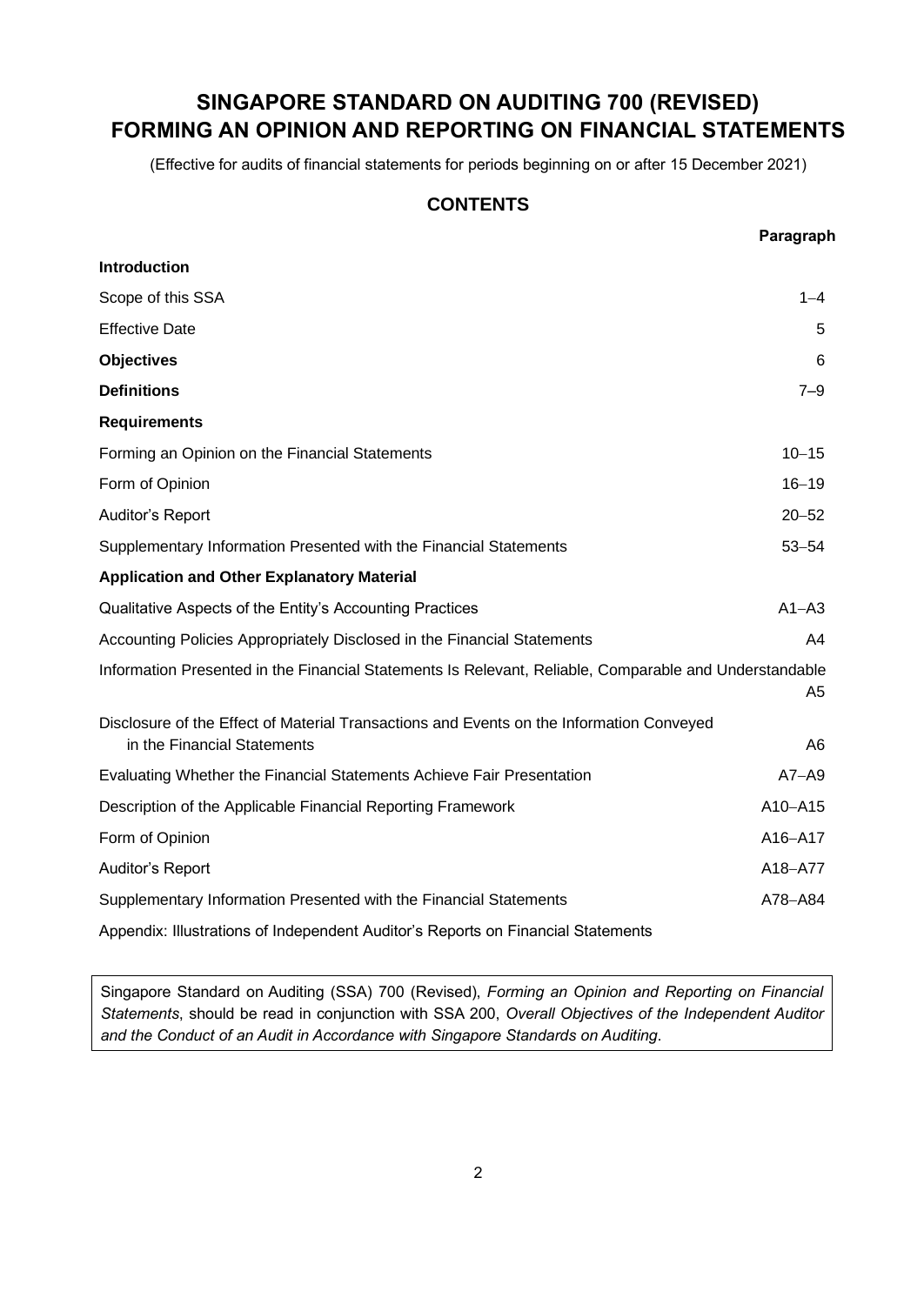# **SINGAPORE STANDARD ON AUDITING**

**SSA 700 (Revised)**

## **Foreword**

This Standard is based on International Standard on Auditing 700 (Revised), with such amendments as were considered appropriate for local adoption.

## **Introduction**

## **Scope of this SSA**

- 1. This Singapore Standard on Auditing (SSA) deals with the auditor's responsibility to form an opinion on the financial statements. It also deals with the form and content of the auditor's report issued as a result of an audit of financial statements.
- 2. SSA 701<sup>1</sup> deals with the auditor's responsibility to communicate key audit matters in the auditor's report. SSA 705<sup>2</sup> (Revised) and SSA 706<sup>3</sup> (Revised) deal with how the form and content of the auditor's report are affected when the auditor expresses a modified opinion or includes an Emphasis of Matter paragraph or an Other Matter paragraph in the auditor's report. Other SSAs also contain reporting requirements that are applicable when issuing an auditor's report.
- 3. This SSA applies to an audit of a complete set of general purpose financial statements and is written in that context. SSA 800<sup>4</sup> deals with special considerations when financial statements are prepared in accordance with a special purpose framework. SSA 805<sup>5</sup> deals with special considerations relevant to an audit of a single financial statement or of a specific element, account or item of a financial statement. This SSA also applies to audits for which SSA 800 or SSA 805 apply.
- 4. The requirements of this SSA are aimed at addressing an appropriate balance between the need for consistency and comparability in auditor reporting and the need to increase the value of auditor reporting by making the information provided in the auditor's report more relevant to users. This SSA promotes consistency in the auditor's report, but recognises the need for flexibility to accommodate particular circumstances. Consistency in the auditor's report, when the audit has been conducted in accordance with SSAs, which are based on the International Standards on Auditing (ISAs), promotes credibility in the global marketplace by making more readily identifiable those audits that have been conducted in accordance with globally recognised standards. It also helps to promote the user's understanding and to identify unusual circumstances when they occur.

## **Effective Date**

5. This SSA is effective for audits of financial statements for periods beginning on or after 15 December 2021.

<sup>1</sup> SSA 701, *Communicating Key Audit Matters in the Independent Auditor's Report*

<sup>&</sup>lt;sup>2</sup> SSA 705 (Revised), *Modifications to the Opinion in the Independent Auditor's Report*<br><sup>3</sup> SSA 706 (Davised), Emphasis of Mottor Reservants and Other Matter Perservants in

SSA 706 (Revised), *Emphasis of Matter Paragraphs and Other Matter Paragraphs in the Independent Auditor's Report* 

<sup>4</sup> SSA 800, *Special Considerations—Audits of Financial Statements Prepared in Accordance with Special Purpose Frameworks* <sup>5</sup> SSA 805, *Special Considerations—Audits of Single Financial Statements and Specific Elements, Accounts or Items of a Financial Statement*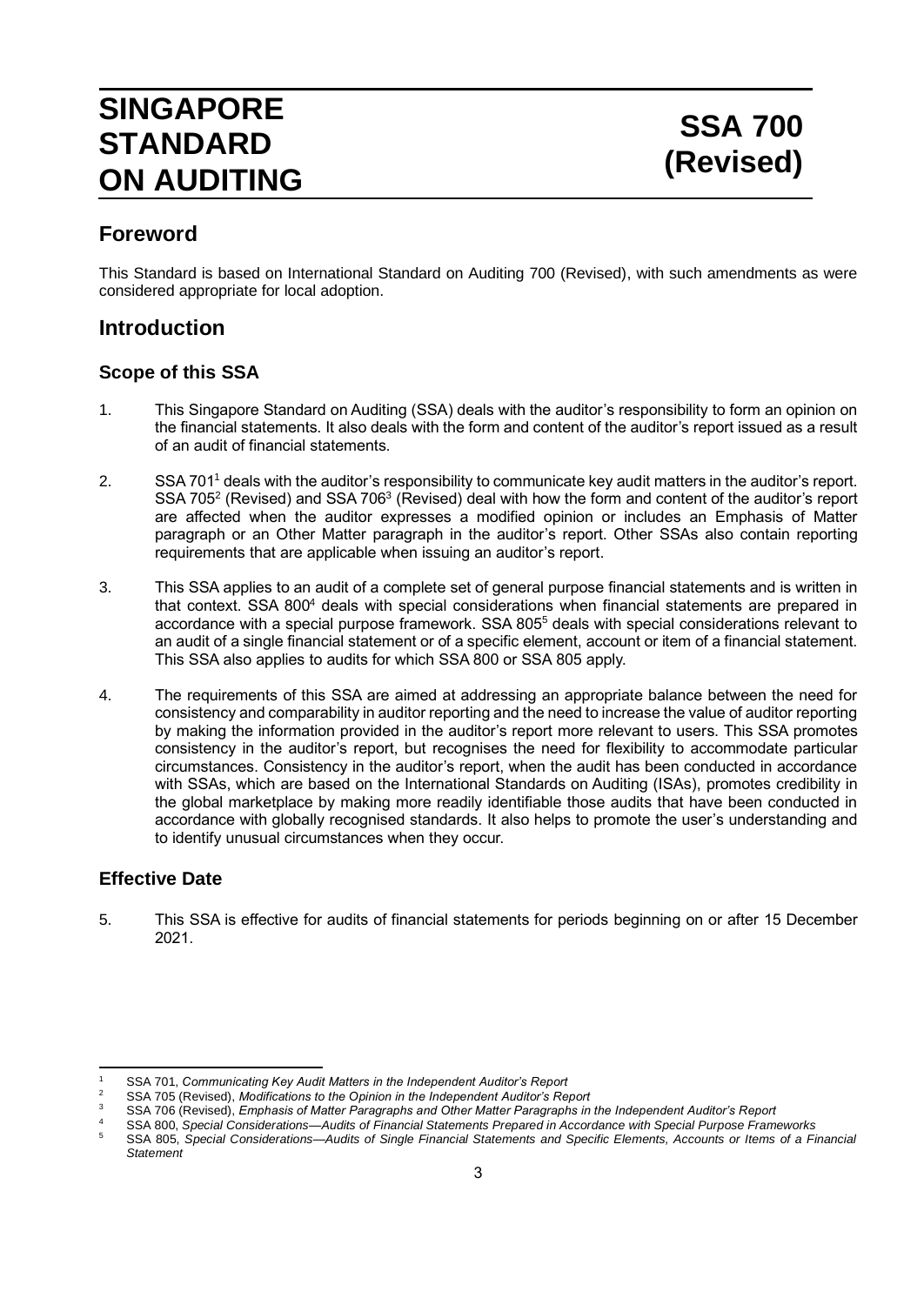## **Objectives**

- 6. The objectives of the auditor are:
	- (a) To form an opinion on the financial statements based on an evaluation of the conclusions drawn from the audit evidence obtained; and
	- (b) To express clearly that opinion through a written report.

## **Definitions**

- 7. For purposes of the SSAs, the following terms have the meanings attributed below:
	- (a) General purpose financial statements Financial statements prepared in accordance with a general purpose framework.
	- (b) General purpose framework A financial reporting framework designed to meet the common financial information needs of a wide range of users. The financial reporting framework may be a fair presentation framework or a compliance framework.

The term "fair presentation framework" is used to refer to a financial reporting framework that requires compliance with the requirements of the framework and:

- (i) Acknowledges explicitly or implicitly that, to achieve fair presentation of the financial statements, it may be necessary for management to provide disclosures beyond those specifically required by the framework; or
- (ii) Acknowledges explicitly that it may be necessary for management to depart from a requirement of the framework to achieve fair presentation of the financial statements. Such departures are expected to be necessary only in extremely rare circumstances.

The term "compliance framework" is used to refer to a financial reporting framework that requires compliance with the requirements of the framework, but does not contain the acknowledgements in (i) or (ii) above.<sup>6</sup>

- (c) Unmodified opinion The opinion expressed by the auditor when the auditor concludes that the financial statements are prepared, in all material respects, in accordance with the applicable financial reporting framework.<sup>7</sup>
- 8. Reference to "financial statements" in this SSA means "a complete set of general purpose financial statements.<sup>8</sup> The requirements of the applicable financial reporting framework determine the presentation, structure and content of the financial statements, and what constitutes a complete set of financial statements.
- 9. Reference to "Financial Reporting Standards" in this SSA means the Singapore Financial Reporting Standards (International) (SFRS(I)s), Financial Reporting Standards in Singapore (FRSs) or Singapore Financial Reporting Standard for Small Entities (SFRS for Small Entities) issued by the Accounting Standards Council.

<sup>&</sup>lt;sup>6</sup> SSA 200, Overall Objectives of the Independent Auditor and the Conduct of an Audit in Accordance with Singapore Standards on *Auditing*, paragraph 13(a)

Paragraphs 25–26 deal with the phrases used to express this opinion in the case of a fair presentation framework and a compliance framework respectively.

SSA 200, paragraph 13(f) sets out the content of financial statements.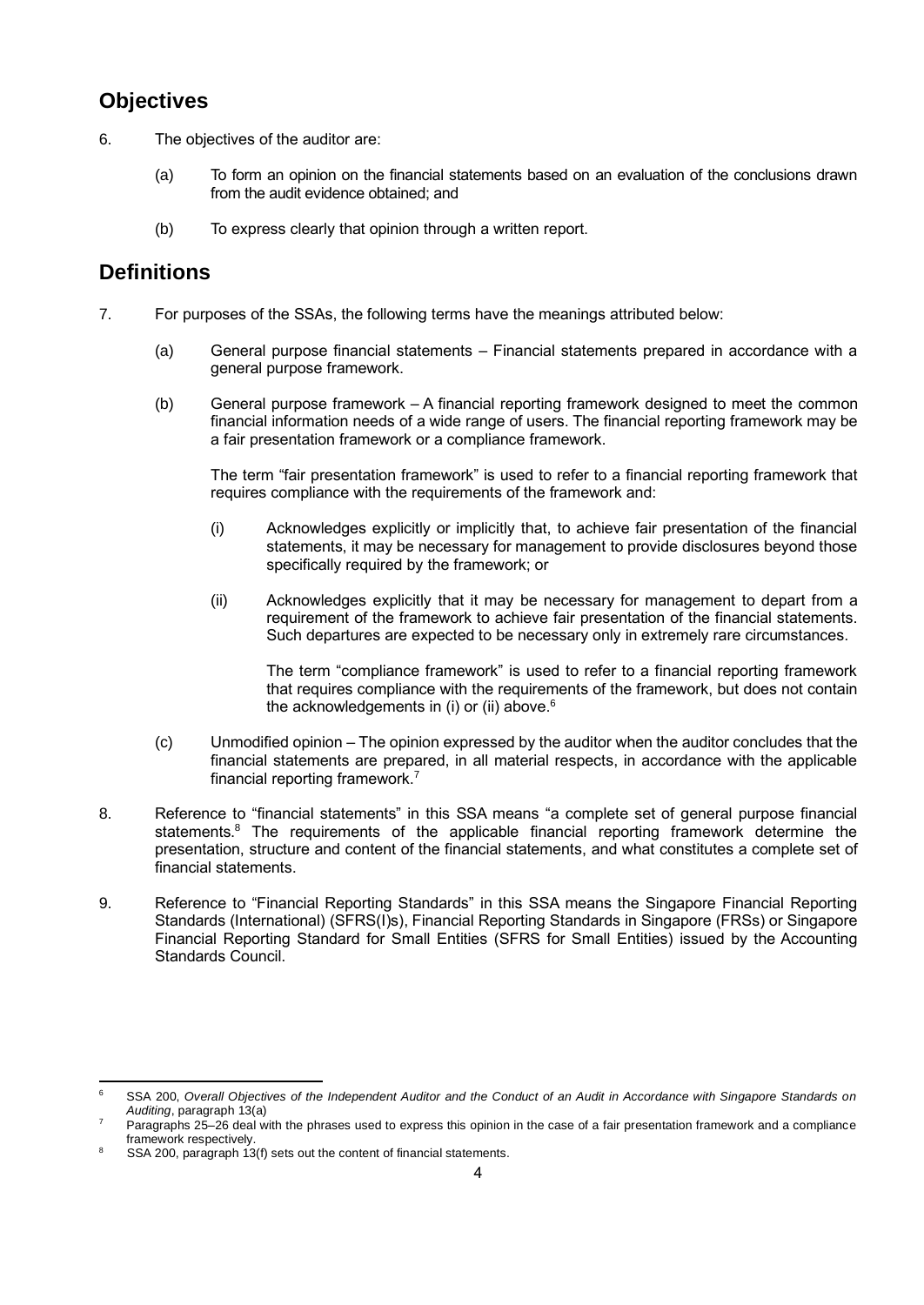## **Requirements**

## **Forming an Opinion on the Financial Statements**

- 10. The auditor shall form an opinion on whether the financial statements are prepared, in all material respects, in accordance with the applicable financial reporting framework.<sup>9,10</sup>
- 11. In order to form that opinion, the auditor shall conclude as to whether the auditor has obtained reasonable assurance about whether the financial statements as a whole are free from material misstatement, whether due to fraud or error. That conclusion shall take into account:
	- (a) The auditor's conclusion, in accordance with SSA330, whether sufficient appropriate audit evidence has been obtained:<sup>11</sup>
	- (b) The auditor's conclusion, in accordance with SSA 450, whether uncorrected misstatements are material, individually or in aggregate;<sup>12</sup> and
	- (c) The evaluations required by paragraphs 12–15.
- 12. The auditor shall evaluate whether the financial statements are prepared, in all material respects, in accordance with the requirements of the applicable financial reporting framework. This evaluation shall include consideration of the qualitative aspects of the entity's accounting practices, including indicators of possible bias in management's judgements. (Ref: Para. A1–A3)
- 13. In particular, the auditor shall evaluate whether, in view of the requirements of the applicable financial reporting framework:
	- (a) The financial statements appropriately disclose the significant accounting policies selected and applied. In making this evaluation, the auditor shall consider the relevance of the accounting policies to the entity, and whether they have been presented in an understandable manner; (Ref: Para. A4)
	- (b) The accounting policies selected and applied are consistent with the applicable financial reporting framework and are appropriate;
	- (c) The accounting estimates and related disclosures made by management are reasonable;
	- (d) The information presented in the financial statements is relevant, reliable, comparable, and understandable. In making this evaluation, the auditor shall consider whether;
		- The information that should have been included has been included, and whether such information is appropriately classified, aggregated or disaggregated, and characterised.
		- The overall presentation of the financial statements has been undermined by including information that is not relevant or that obscures a proper understanding of the matters disclosed. (Ref: Para. A5)
	- (e) The financial statements provide adequate disclosures to enable the intended users to understand the effect of material transactions and events on the information conveyed in the financial statements; and (Ref: Para. A6)
	- (f) The terminology used in the financial statements, including the title of each financial statement, is appropriate.
- 14. When the financial statements are prepared in accordance with a fair presentation framework, the evaluation required by paragraphs 12–13 shall also include whether the financial statements achieve

 $\frac{9}{10}$  SSA 200, paragraph 11

<sup>10</sup> Paragraphs 25–26 deal with the phrases used to express this opinion in the case of a fair presentation framework and a compliance framework respectively.

<sup>11</sup> SSA 330, *The Auditor's Responses to Assessed Risks*, paragraph 26

<sup>12</sup> SSA 450, *Evaluation of Misstatements Identified during the Audit*, paragraph 11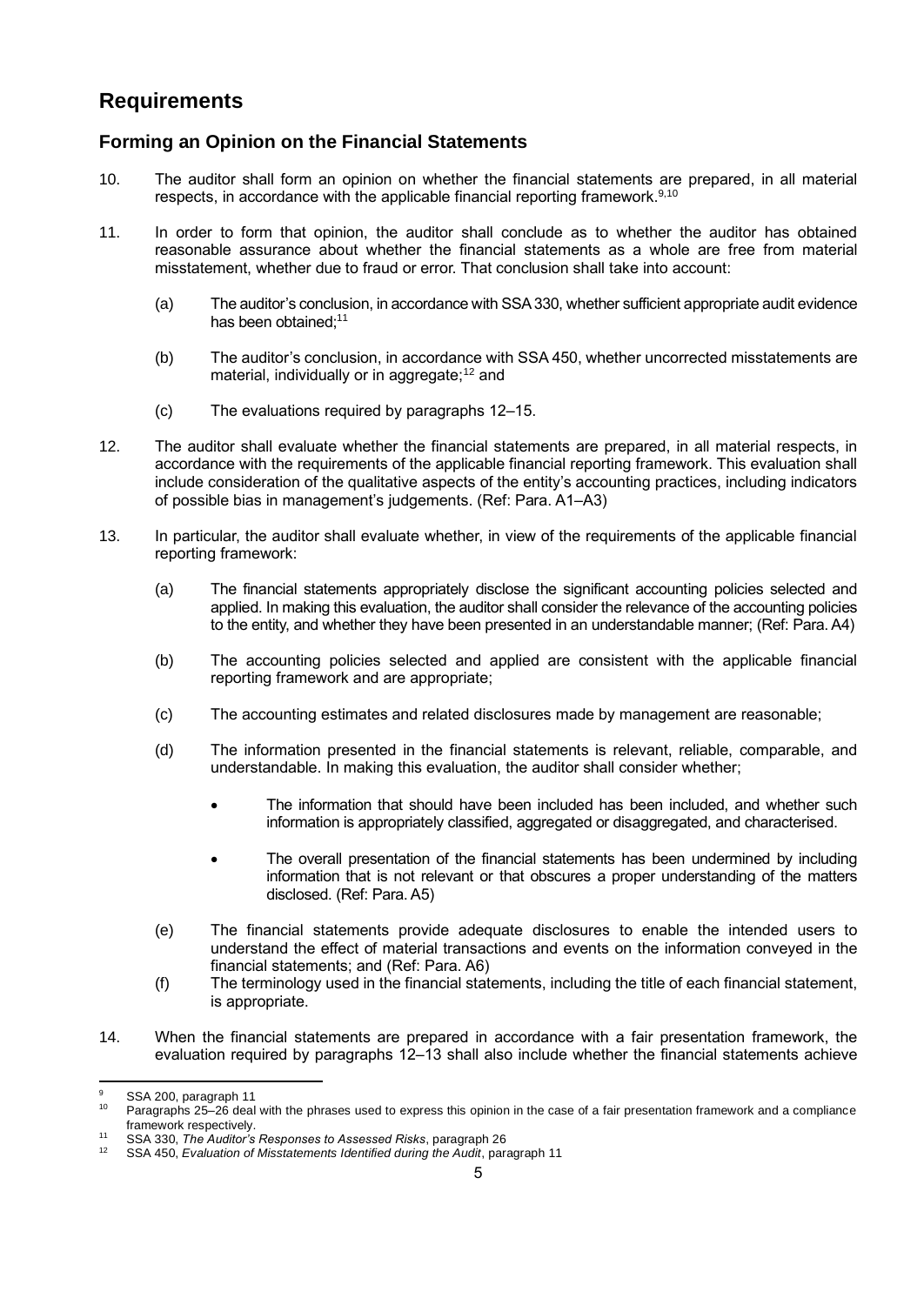fair presentation. The auditor's evaluation as to whether the financial statements achieve fair presentation shall include consideration of: (Ref: Para A7–A9)

- (a) The overall presentation, structure and content of the financial statements; and
- (b) Whether the financial statements represent the underlying transactions and events in a manner that achieves fair presentation.
- 15. The auditor shall evaluate whether the financial statements adequately refer to or describe the applicable financial reporting framework. (Ref: Para. A10–A15)

### **Form of Opinion**

- 16. The auditor shall express an unmodified opinion when the auditor concludes that the financial statements are prepared, in all material respects, in accordance with the applicable financial reporting framework.
- 17 If the auditor:
	- (a) concludes that, based on the audit evidence obtained, the financial statements as a whole are not free from material misstatement; or
	- (b) is unable to obtain sufficient appropriate audit evidence to conclude that the financial statements as a whole are free from material misstatement,

the auditor shall modify the opinion in the auditor's report in accordance with SSA 705 (Revised).

- 18. If financial statements prepared in accordance with the requirements of a fair presentation framework do not achieve fair presentation, the auditor shall discuss the matter with management and, depending on the requirements of the applicable financial reporting framework and how the matter is resolved, shall determine whether it is necessary to modify the opinion in the auditor's report in accordance with SSA 705 (Revised). (Ref: Para. A16)
- 19. When the financial statements are prepared in accordance with a compliance framework, the auditor is not required to evaluate whether the financial statements achieve fair presentation. However, if in extremely rare circumstances the auditor concludes that such financial statements are misleading, the auditor shall discuss the matter with management and, depending on how it is resolved, shall determine whether, and how, to communicate it in the auditor's report. (Ref: Para. A17)

## **Auditor's Report**

20. The auditor's report shall be in writing. (Ref: Para. A18–A19)

*Auditor's Report for Audits Conducted in Accordance with Singapore Standards on Auditing*

**Title** 

21. The auditor's report shall have a title that clearly indicates that it is the report of an independent auditor. (Ref: Para. A20)

#### Addressee

22. The auditor's report shall be addressed, as appropriate, based on the circumstances of the engagement. (Ref: Para. A21

#### Auditor's Opinion

23. The first section of the auditor's report shall include the auditor's opinion, and shall have the heading "Opinion."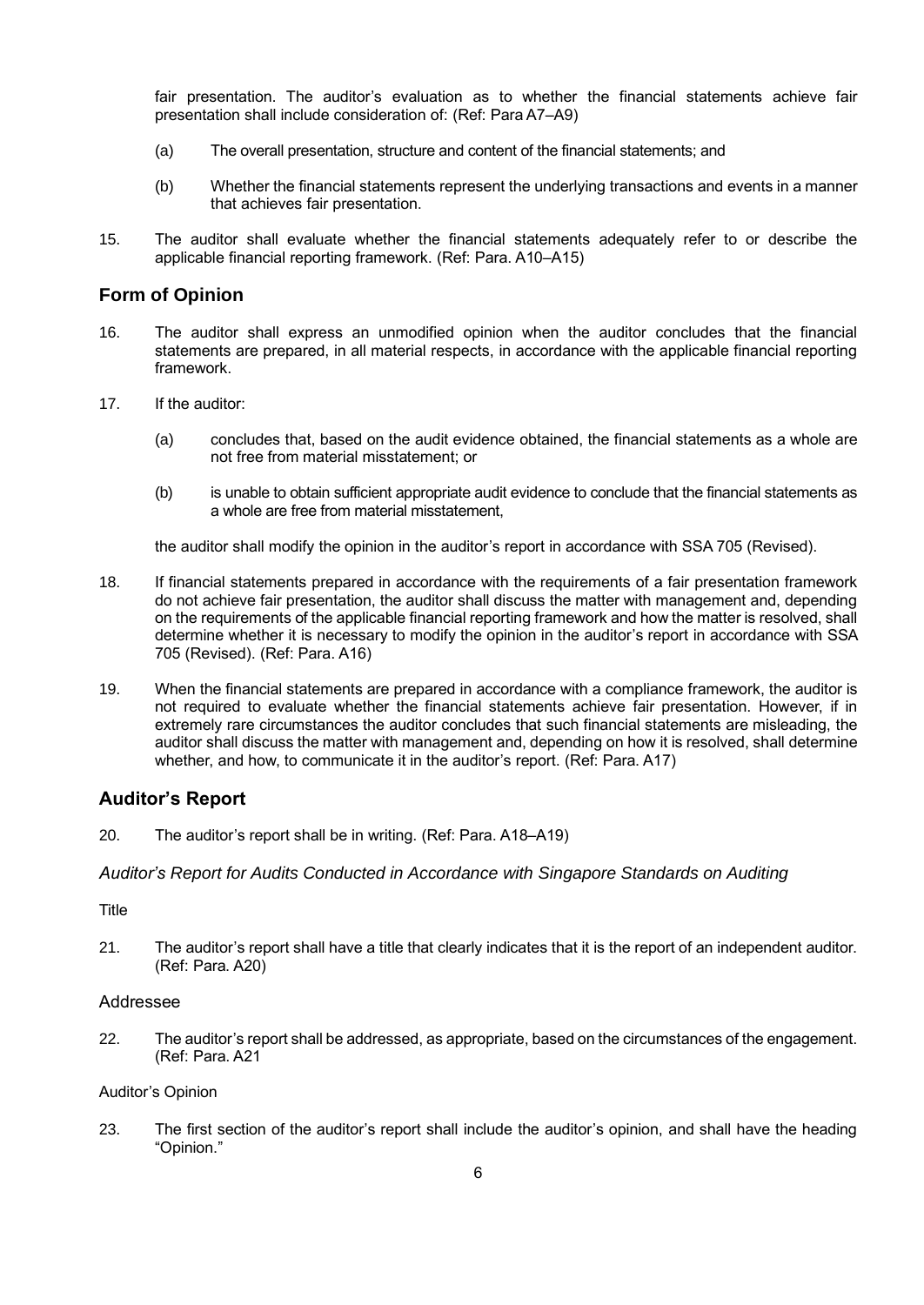- 24. The Opinion section of the auditor's report shall also:
	- (a) Identify the entity whose financial statements have been audited;
	- (b) State that the financial statements have been audited;
	- (c) Identify the title of each statement comprising the financial statements;
	- (d) Refer to the notes, including the summary of significant accounting policies; and
	- (e) Specify the date of, or period covered by, each financial statement comprising the financial statements. (Ref: Para. A22–A23)
- 25. When expressing an unmodified opinion on financial statements prepared in accordance with a fair presentation framework, the auditor's opinion shall, unless otherwise required by law or regulation, use one of the following phrases, which are regarded as being equivalent:
	- (a) In our opinion, the accompanying financial statements present fairly, in all material respects, [...] in accordance with [the applicable financial reporting framework]; or
	- (b) In our opinion, the accompanying financial statements give a true and fair view of […] in accordance with [the applicable financial reporting framework]. (Ref: Para. A24–A31)
- 26. When expressing an unmodified opinion on financial statements prepared in accordance with a compliance framework, the auditor's opinion shall be that the accompanying financial statements are prepared, in all material respects, in accordance with [the applicable financial reporting framework]. (Ref: Para. A26–A31)
- 27. If the reference to the applicable financial reporting framework in the auditor's opinion is not to SFRS(I)s, FRSs or SFRS for Small Entities issued by the Accounting Standards Council, the auditor's opinion shall identify the jurisdiction of origin of the framework.

#### Basis for Opinion

- 28. The auditor's report shall include a section, directly following the Opinion section, with the heading "Basis for Opinion", that: (Ref: Para. A32)
	- (a) States that the audit was conducted in accordance with Singapore Standards on Auditing; (Ref: Para. A33)
	- (b) Refers to the section of the auditor's report that describes the auditor's responsibilities under the SSAs;
	- (c) Includes a statement that the auditor is independent of the entity in accordance with the relevant ethical requirements relating to the audit, and has fulfilled the auditor's other ethical responsibilities in accordance with these requirements. The statement shall refer to the Accounting and Corporate Regulatory Authority (ACRA) *Code of Professional Conduct and Ethics for Public Accountants and Accounting Entities* (ACRA Code)<sup>13</sup> and the ethical requirements that are relevant to the audit of the financial statements in Singapore.<sup>14</sup> Where applicable, the statement may also refer to the International Ethics Standards Board for Accountants' *International Code of Ethics for Professional Accountants (including International*

<sup>&</sup>lt;sup>13</sup> A public accountant is required under the Accountants Act, Chapter 2, to comply with the ACRA Code.

The "ethical requirements that are relevant to the audit of the financial statements in Singapore" includes:

<sup>(</sup>a) The ACRA's Public Accountants Oversight Committee (PAOC)'s pronouncements on all professional matters and professional ethics issued from time to time; and

<sup>(</sup>b) The pronouncements on professional matters and professional ethics of any professional accountancy body adopted by the PAOC, for example, Ethics Pronouncement (EP) 200, *Anti-Money Laundering and Countering the Financing of Terrorism – Requirements and Guidelines for Professional Accountants in Singapore.*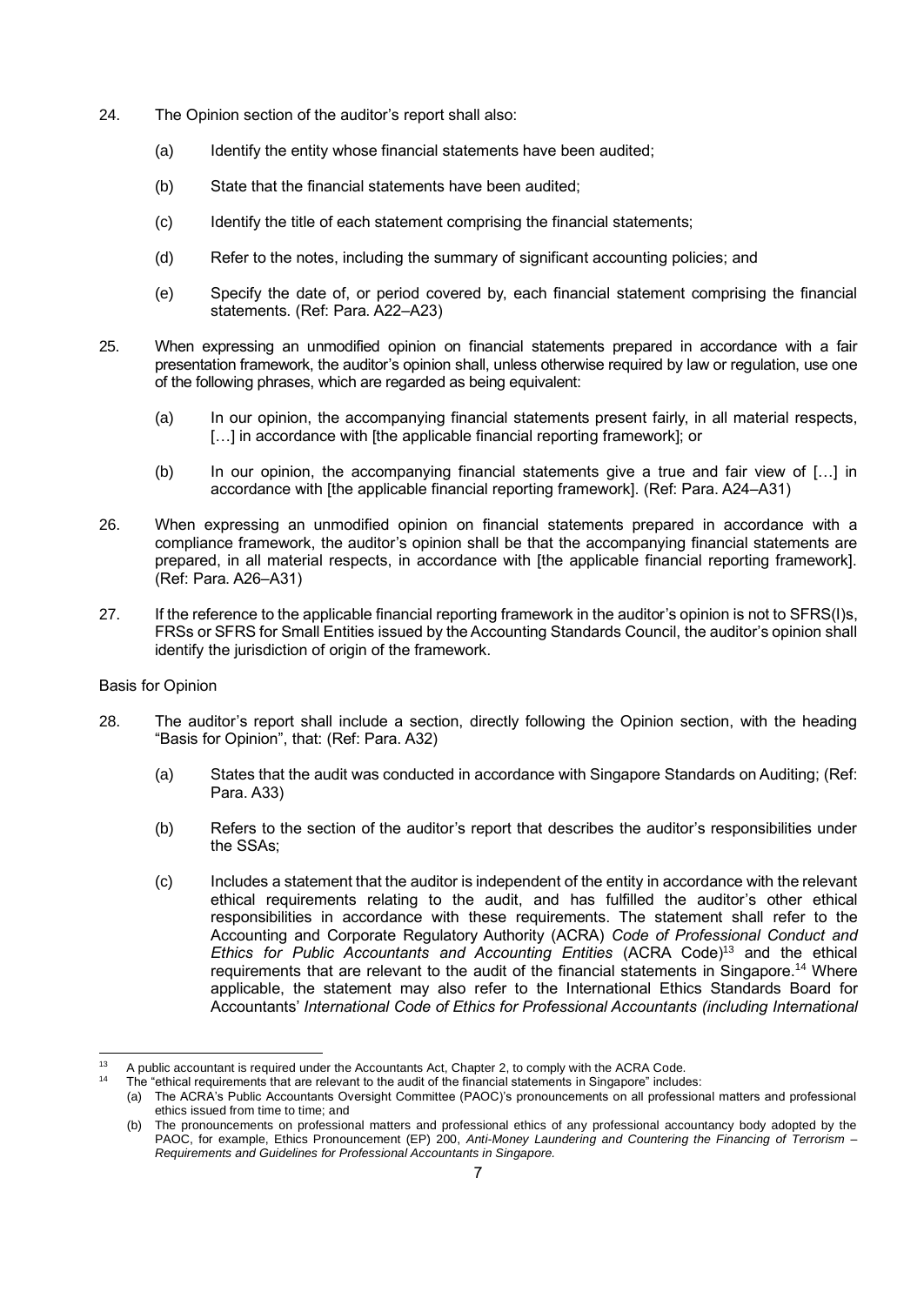*Independence Standards)* (IESBA Code) or identify the jurisdiction of origin of the relevant ethical requirements; and (Ref: Para. A34–A39)

(d) States whether the auditor believes that the audit evidence the auditor has obtained is sufficient and appropriate to provide a basis for the auditor's opinion.

#### Going Concern

29. Where applicable, the auditor shall report in accordance with SSA 570 (Revised).<sup>15</sup>

### Key Audit Matters

- 30. For audits of complete sets of general purpose financial statements of listed entities, the auditor shall communicate key audit matters in the auditor's report in accordance with SSA 701.
- 31. When the auditor is otherwise required by law or regulation or decides to communicate key audit matters in the auditor's report, the auditor shall do so in accordance with SSA 701. (Ref: Para. A40–A43)

### Other Information

32. Where applicable, the auditor shall report in accordance with SSA 720 (Revised).<sup>16</sup>

#### Responsibilities for the Financial Statements

- 33. The auditor's report shall include a section with a heading "Responsibilities of Management for the Financial Statements." The auditor's report shall use the term that is appropriate in the context of the legal framework in the particular jurisdiction and need not refer specifically to "management". In some jurisdictions, the appropriate reference may be to those charged with governance. (Ref: Para. A44)
- 34. This section of the auditor's report shall describe management's responsibility for: (Ref: Para. A45–A48)
	- (a) Preparing the financial statements in accordance with the applicable financial reporting framework, and for such internal control as management determines is necessary to enable the preparation of financial statements that are free from material misstatement, whether due to fraud or error; (For Singapore incorporated companies, refer to para. A46) and
	- (b) Assessing the entity's ability to continue as a going concern<sup>17</sup> and whether the use of the going concern basis of accounting is appropriate as well as disclosing, if applicable, matters relating to going concern. The explanation of management's responsibility for this assessment shall include a description of when the use of the going concern basis of accounting is appropriate. (Ref: Para. A48)
- 35. This section of the auditor's report shall also identify those responsible for the oversight of the financial reporting process, when those responsible for such oversight are different from those who fulfill the responsibilities described in paragraph 33 above. In this case, the heading of this section shall also refer to "Those Charged with Governance" or such term that is appropriate in the context of the legal framework in the particular jurisdiction. (Ref: Para. A49) (For Singapore incorporated companies, refer to para. A49)
- 36. When the financial statements are prepared in accordance with a fair presentation framework, the description of responsibilities for the financial statements in the auditor's report shall refer to "the preparation and fair presentation of these financial statements" or "the preparation of financial statements that give a true and fair view," as appropriate in the circumstances.

<sup>15</sup> SSA 570 (Revised), *Going Concern*, paragraphs 21–23

<sup>16</sup> SSA 720 (Revised), *The Auditor's Responsibilities Relating to Other Information*

SSA 570 (Revised), paragraph 2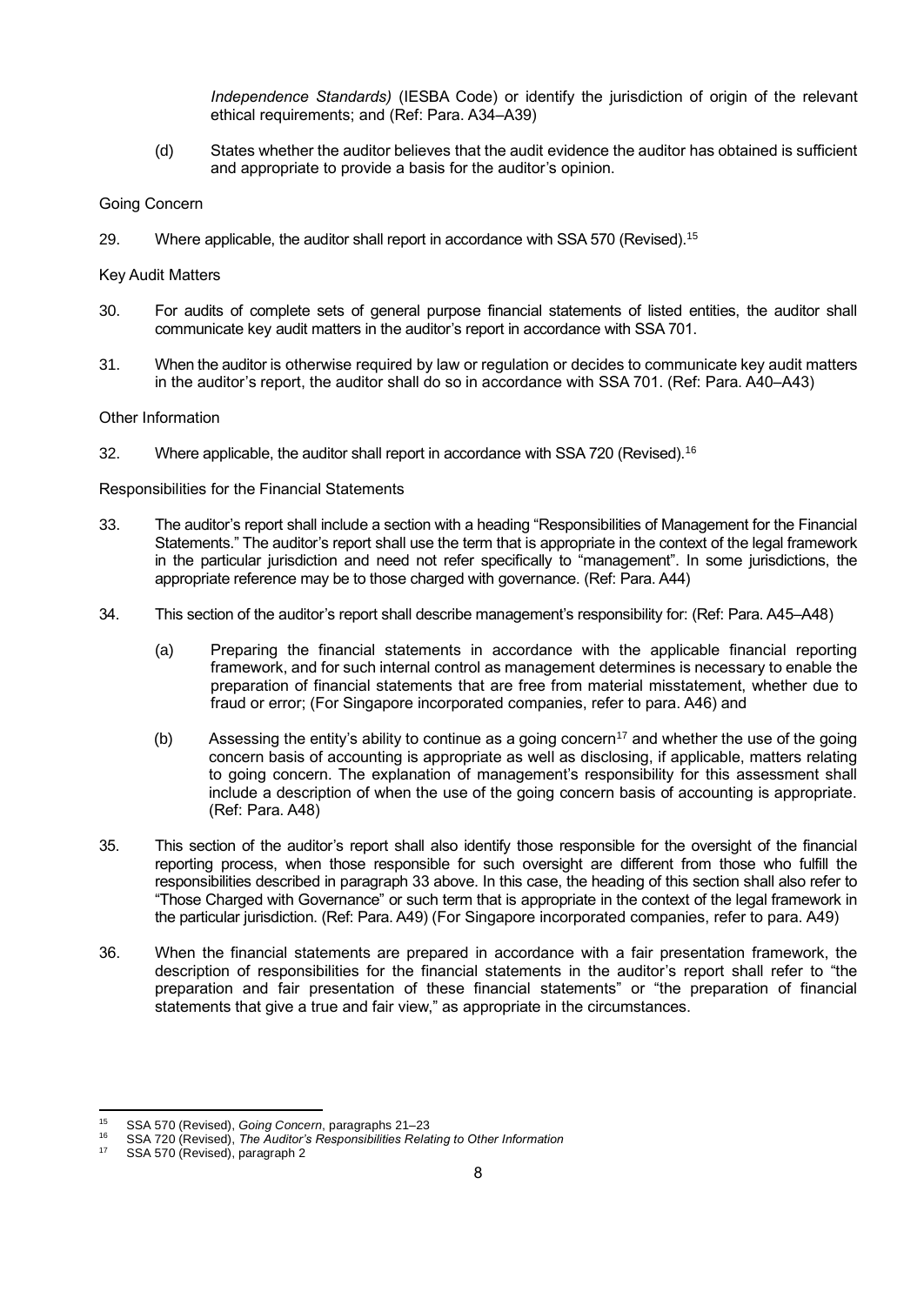Auditor's Responsibilities for the Audit of the Financial Statements

- 37. The auditor's report shall include a section with the heading "Auditor's Responsibilities for the Audit of the Financial Statements."
- 38. This section of the auditor's report shall: (Ref: Para. A50)
	- (a) State that the objectives of the auditor are to:
		- (i) Obtain reasonable assurance about whether the financial statements as a whole are free from material misstatement, whether due to fraud or error; and
		- (ii) Issue an auditor's report that includes the auditor's opinion. (Ref: Para. A51)
	- (b) State that reasonable assurance is a high level of assurance, but is not a guarantee that an audit conducted in accordance with SSAs will always detect a material misstatement when it exists; and
	- (c) State that misstatements can arise from fraud or error, and either:
		- (i) Describe that they are considered material if, individually or in the aggregate, they could reasonably be expected to influence the economic decisions of users taken on the basis of these financial statements; or <sup>18</sup>
		- (ii) Provide a definition or description of materiality in accordance with the applicable financial reporting framework. (Ref: Para. A52)
- 39. The Auditor's Responsibilities for the Audit of the Financial Statements section of the auditor's report shall further: (Ref: Para. A50)
	- (a) State that, as part of an audit in accordance with SSAs, the auditor exercises professional judgement and maintains professional scepticism throughout the audit; and
	- (b) Describe an audit by stating that the auditor's responsibilities are:
		- (i) To identify and assess the risks of material misstatement of the financial statements, whether due to fraud or error; to design and perform audit procedures responsive to those risks; and to obtain audit evidence that is sufficient and appropriate to provide a basis for the auditor's opinion. The risk of not detecting a material misstatement resulting from fraud is higher than for one resulting from error, as fraud may involve collusion, forgery, intentional omissions, misrepresentations, or the override of internal control.
		- (ii) To obtain an understanding of internal control relevant to the audit in order to design audit procedures that are appropriate in the circumstances, but not for the purpose of expressing an opinion on the effectiveness of the entity's internal control. In circumstances when the auditor also has a responsibility to express an opinion on the effectiveness of internal control in conjunction with the audit of the financial statements, the auditor shall omit the phrase that the auditor's consideration of internal control is not for the purpose of expressing an opinion on the effectiveness of the entity's internal control.
		- (iii) To evaluate the appropriateness of accounting policies used and the reasonableness of accounting estimates and related disclosures made by management.
		- (iv) To conclude on the appropriateness of management's use of the going concern basis of accounting and, based on the audit evidence obtained, whether a material

<sup>18</sup> SSA 320, *Materiality in Planning and Performing an Audit,* paragraph 2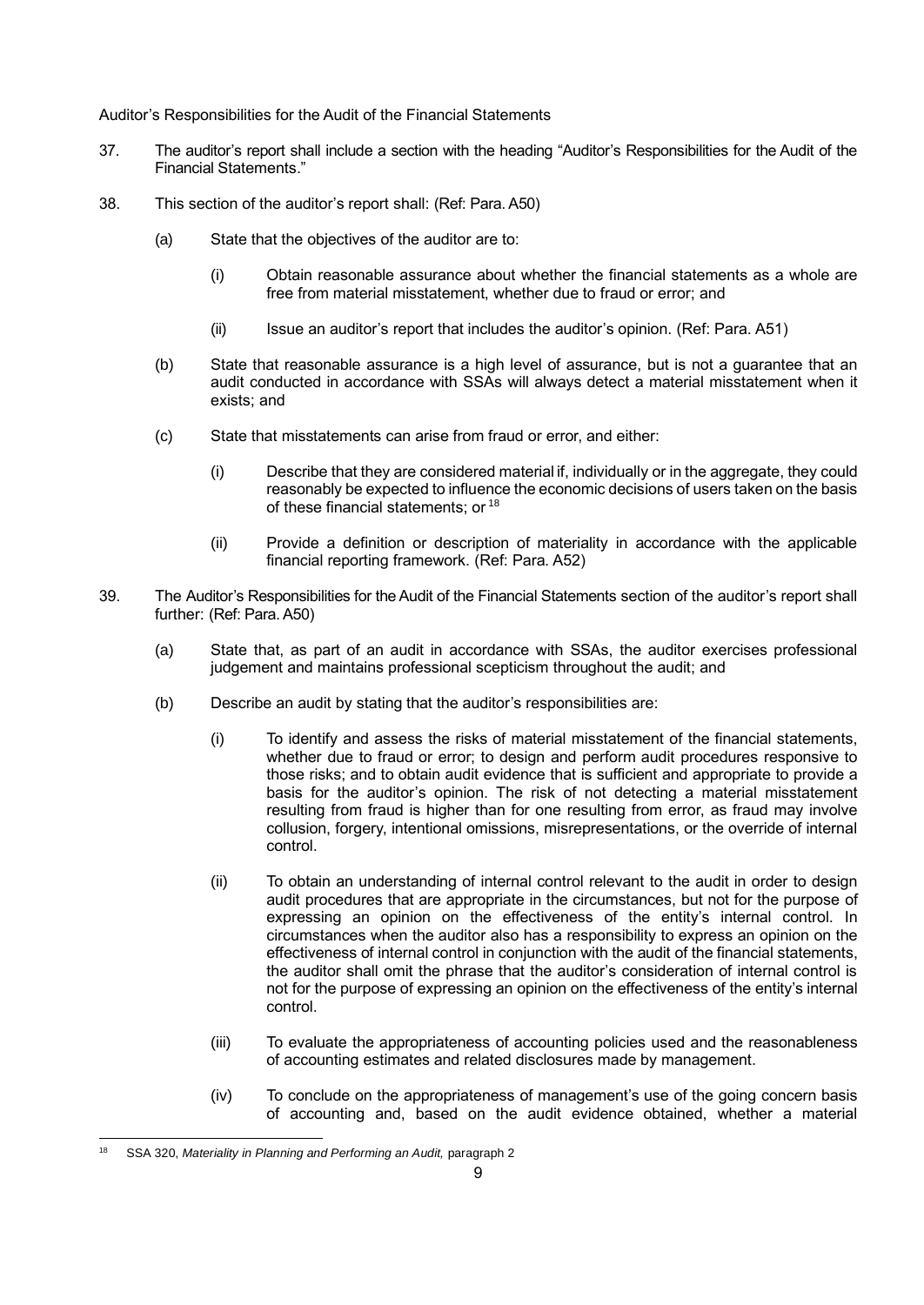uncertainty exists related to events or conditions that may cast significant doubt on the entity's ability to continue as a going concern. If the auditor concludes that a material uncertainty exists, the auditor is required to draw attention in the auditor's report to the related disclosures in the financial statements or, if such disclosures are inadequate, to modify the opinion. The auditor's conclusions are based on the audit evidence obtained up to the date of the auditor's report. However, future events or conditions may cause an entity to cease to continue as a going concern.

- (v) When the financial statements are prepared in accordance with a fair presentation framework, to evaluate the overall presentation, structure and content of the financial statements, including the disclosures, and whether the financial statements represent the underlying transactions and events in a manner that achieves fair presentation.
- (c) When SSA 600<sup>19</sup> applies, further describe the auditor's responsibilities in a group audit engagement by stating that:
	- (i) The auditor's responsibilities are to obtain sufficient appropriate audit evidence regarding the financial information of the entities or business activities within the group to express an opinion on the group financial statements;
	- (ii) The auditor is responsible for the direction, supervision and performance of the group audit; and
	- (iii) The auditor remains solely responsible for the auditor's opinion.
- 40. The Auditor's Responsibilities for the Audit of the Financial Statements section of the auditor's report also shall: (Ref: Para. A50)
	- (a) State that the auditor communicates with those charged with governance regarding, among other matters, the planned scope and timing of the audit and significant audit findings, including any significant deficiencies in internal control that the auditor identifies during the audit;
	- (b) For audits of financial statements of listed entities, state that the auditor provides those charged with governance with a statement that the auditor has complied with relevant ethical requirements regarding independence and communicate with them all relationships and other matters that may reasonably be thought to bear on the auditor's independence, and where applicable, actions taken to eliminate threats or safeguards applied; and
	- (c) For audits of financial statements of listed entities and any other entities for which key audit matters are communicated in accordance with SSA 701, state that, from the matters communicated with those charged with governance, the auditor determines those matters that were of most significance in the audit of the financial statements of the current period and are therefore the key audit matters. The auditor describes these matters in the auditor's report unless law or regulation precludes public disclosure about the matter or when, in extremely rare circumstances, the auditor determines that a matter should not be communicated in the auditor's report because the adverse consequences of doing so would reasonably be expected to outweigh the public interest benefits of such communication. (Ref: Para. A53)

Location of the description of the auditor's responsibilities for the audit of the financial statements

- 41. The description of the auditor's responsibilities for the audit of the financial statements required by paragraphs 39–40 shall be included within the body of the auditor's report.
- 42. Not used.

<sup>19</sup> SSA 600, *Special Considerations—Audits of Group Financial Statements (Including the Work of Component Auditors)*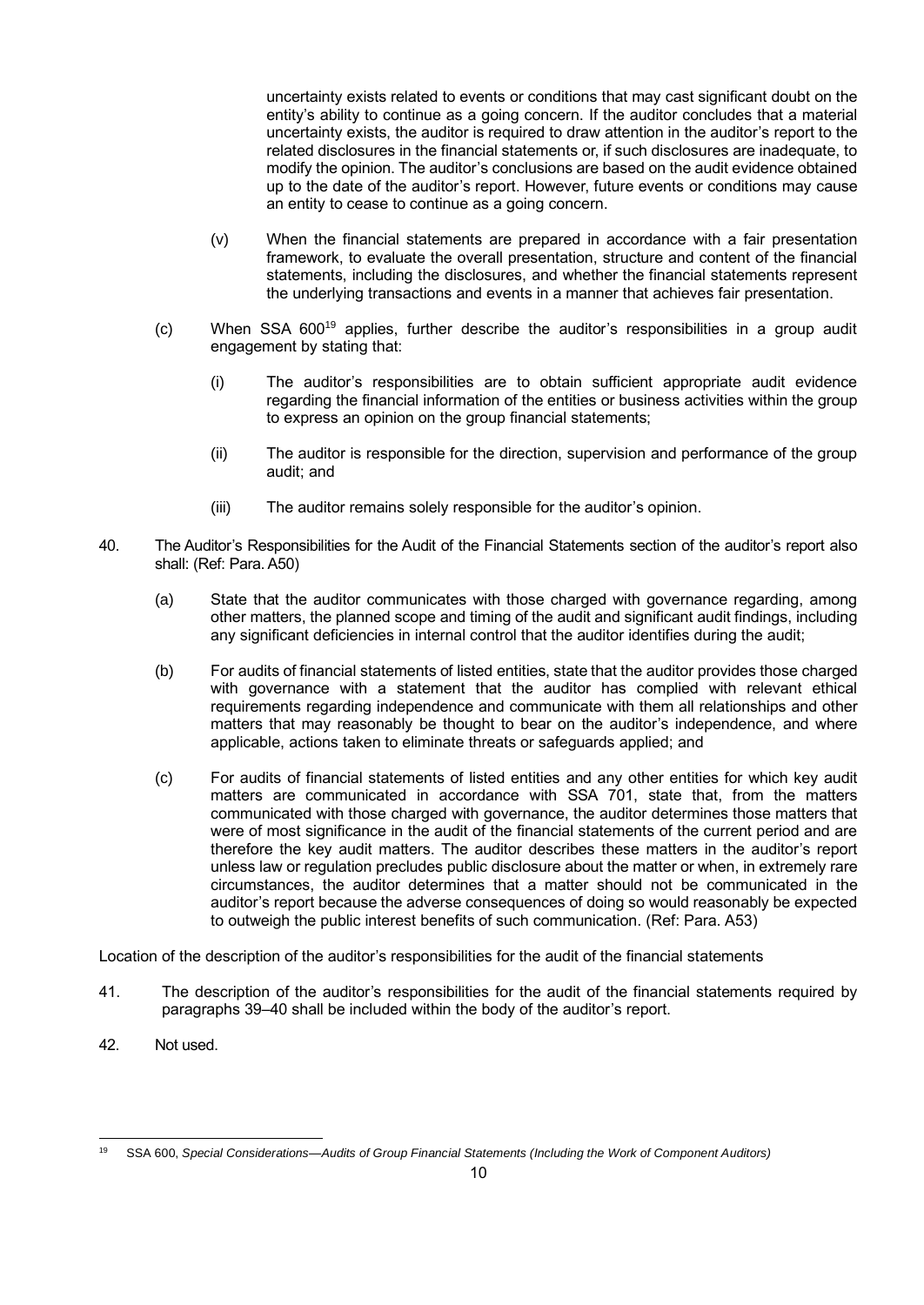#### Other Reporting Responsibilities

- 43. If the auditor addresses other reporting responsibilities in the auditor's report on the financial statements that are in addition to the auditor's responsibilities under the SSAs, these other reporting responsibilities shall be addressed in a separate section in the auditor's report with a heading titled "Report on Other Legal and Regulatory Requirements" or otherwise as appropriate to the content of the section, unless these other reporting responsibilities address the same topics as those presented under the reporting responsibilities required by the SSAs in which case the other reporting responsibilities may be presented in the same section as the related report elements required by the SSAs. (Ref: Para. A58–A60) (For Singapore incorporated companies, refer to para. A53)
- 44. If other reporting responsibilities are presented in the same section as the related report elements required by the SSAs, the auditor's report shall clearly differentiate the other reporting responsibilities from the reporting that is required by the SSAs. (Ref: Para. A60)
- 45. If the auditor's report contains a separate section that addresses other reporting responsibilities, the requirements of paragraphs 20–40 of this SSA shall be included under a section with a heading "Report on the Audit of the Financial Statements." The "Report on Other Legal and Regulatory Requirements" shall follow the "Report on the Audit of the Financial Statements." (Ref: Para. A60)

### Name of the Engagement Partner

46. The name of the engagement partner shall be included in the auditor's report on financial statements of listed entities unless, in rare circumstances, such disclosure is reasonably expected to lead to a significant personal security threat. In the rare circumstances that the auditor intends not to include the name of the engagement partner in the auditor's report, the auditor shall discuss this intention with those charged with governance to inform the auditor's assessment of the likelihood and severity of a significant personal security threat. (Ref: Para. A61–A63)

### Signature of the Auditor

47. The auditor's report shall be signed. (Ref: Para. A64–A65)

#### Auditor's Address

48. The auditor's report shall name the location in the jurisdiction where the auditor practices. Date of the Auditor's Report

- 49. The auditor's report shall be dated no earlier than the date on which the auditor has obtained sufficient appropriate audit evidence on which to base the auditor's opinion on the financial statements, including evidence that: (Ref: Para. A66–A69)
	- (a) All the statements and disclosures that comprise the financial statements have been prepared; and
	- (b) Those with the recognised authority have asserted that they have taken responsibility for those financial statements.

## *Auditor's Report Prescribed by Law or Regulation*

- 50. If the auditor is required by law or regulation of a specific jurisdiction to use a specific layout, or wording of the auditor's report, the auditor's report shall refer to Singapore Standards on Auditing only if the auditor's report includes, at a minimum, each of the following elements: (Ref: Para. A70–A71)
	- (a) A title.
	- (b) An addressee, as required by the circumstances of the engagement.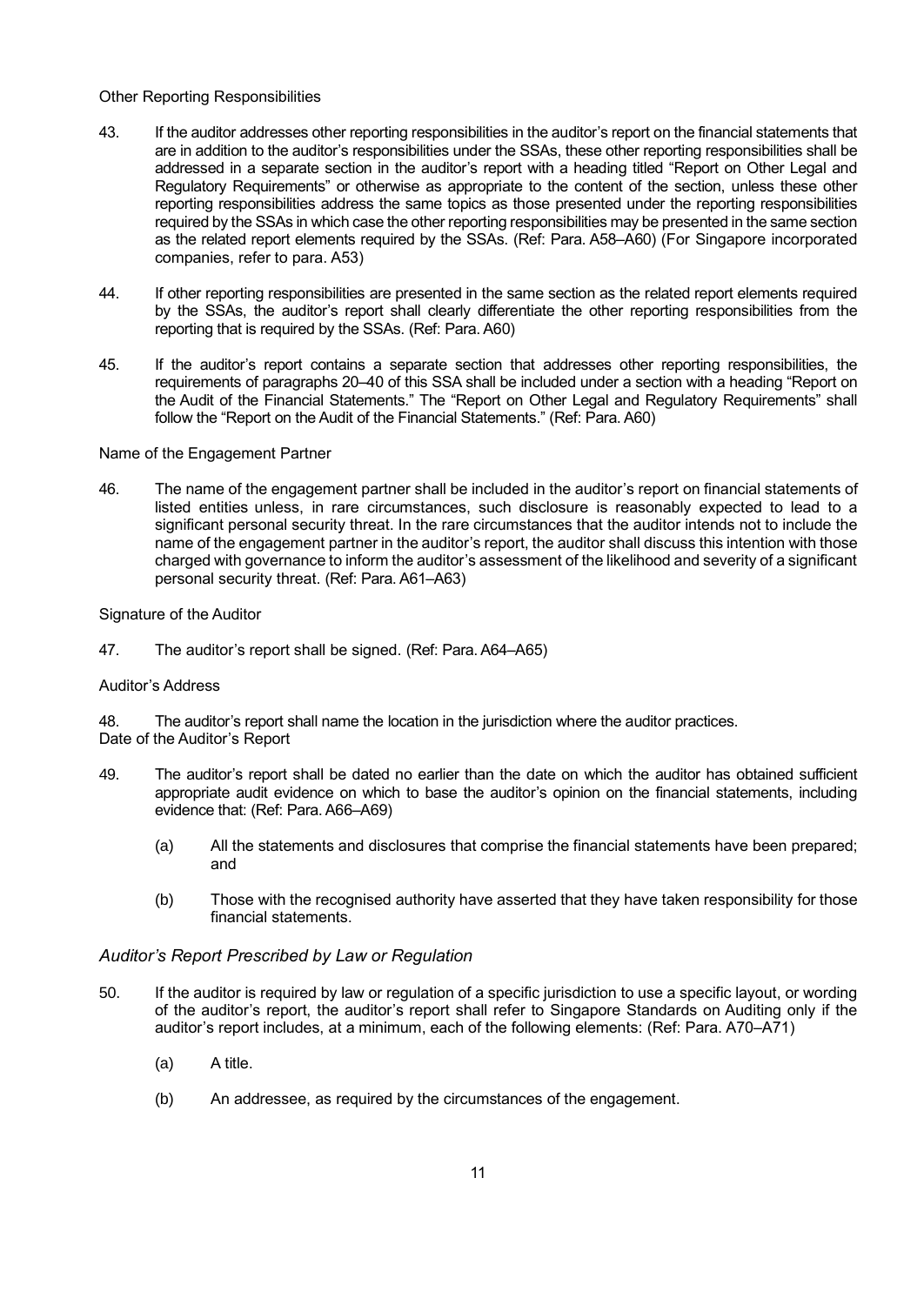- (c) An Opinion section containing an expression of opinion on the financial statements and a reference to the applicable financial reporting framework used to prepare the financial statements (including identifying the jurisdiction of origin of the financial reporting framework that is not Financial Reporting Standards, see paragraph 27).
- (d) An identification of the entity's financial statements that have been audited.
- (e) A statement that the auditor is independent of the entity in accordance with the relevant ethical requirements relating to the audit, and has fulfilled the auditor's other ethical responsibilities in accordance with these requirements. The statement shall refer to the ACRA Code and the ethical requirements that are relevant to the audit of the financial statements in Singapore. Where applicable, the statement may also refer to the IESBA Code or identify the jurisdiction of origin of the relevant ethical requirements.
- (f) Where applicable, a section that addresses, and is not inconsistent with, the reporting requirements in paragraph 22 of SSA 570 (Revised).
- (g) Where applicable, a Basis for Qualified (or Adverse) Opinion section that addresses, and is not inconsistent with, the reporting requirements in paragraph 23 of SSA 570 (Revised).
- (h) Where applicable, a section that includes the information required by SSA 701, or additional information about the audit that is prescribed by law or regulation and that addresses, and is not inconsistent with, the reporting requirements in that SSA. <sup>20</sup> (Ref: Para. A72–A73)
- (i) Where applicable, a section that addresses the reporting requirements in paragraph 24 of SSA 720 (Revised).
- (j) A description of management's responsibilities for the preparation of the financial statements and an identification of those responsible for the oversight of the financial reporting process that addresses, and is not inconsistent with, the requirements in paragraphs 33–36.
- (k) A reference to Singapore Standards on Auditing and the law or regulation, and a description of the auditor's responsibilities for an audit of the financial statements that addresses, and is not inconsistent with, the requirements in paragraphs 37–40.
- (l) For audits of complete sets of general purpose financial statements of listed entities, the name of the engagement partner unless, in rare circumstances, such disclosure is reasonably expected to lead to a significant personal security threat.
- (m) The auditor's signature.
- (n) The auditor's address.
- (o) The date of the auditor's report.

## *Auditor's Report for Audits Conducted in Accordance with Both Auditing Standards of a Specific Jurisdiction and Singapore Standards on Auditing*

- 51. An auditor may be required to conduct an audit in accordance with the auditing standards of a specific jurisdiction ("other auditing standards"), and has additionally complied with the SSAs in the conduct of the audit. If this is the case, the auditor's report may refer to Singapore Standards on Auditing in addition to the other auditing standards, but the auditor shall do so only if: (Ref: Para. A76–A77)
	- (a) There is no conflict between the requirements in the other auditing standards and those in SSAs that would lead the auditor (i) to form a different opinion, or (ii) not to include an Emphasis of Matter paragraph or Other Matter paragraph that, in the particular circumstances, is required by SSAs; and

 $20$  SSA 701, paragraphs 11-16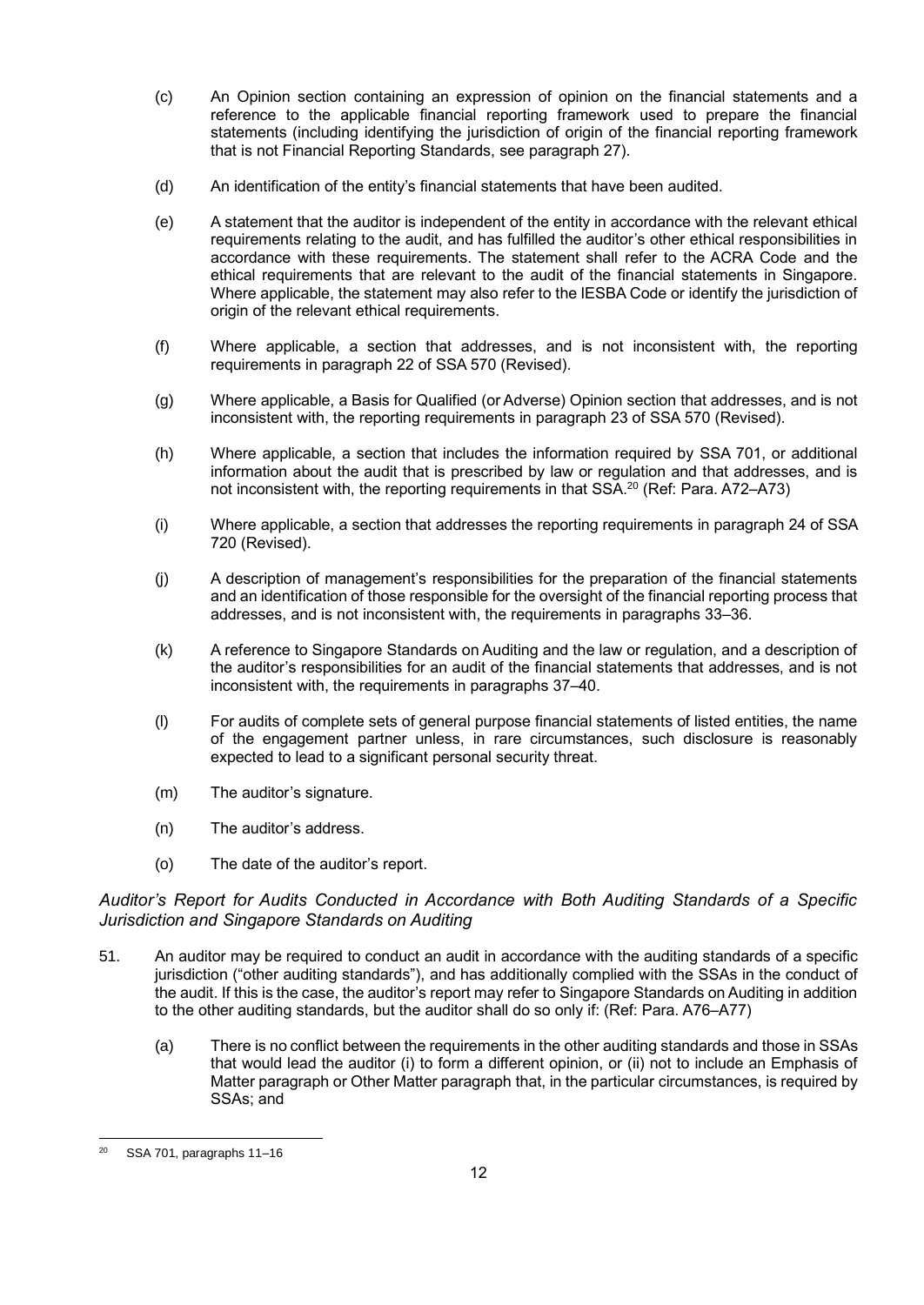- (b) The auditor's report includes, at a minimum, each of the elements set out in paragraphs  $50(a)$  (n) above when the auditor uses the layout or wording specified by the other auditing standards. However, reference to "law or regulation" in paragraph 50(j) shall be read as reference to the other auditing standards. The auditor's report shall thereby identify such other auditing standards.
- 52. When the auditor's report refers to both the other auditing standards and Singapore Standards on Auditing, the auditor's report shall identify the jurisdiction of origin of the other auditing standards.

## **Supplementary Information Presented with the Financial Statements** (Ref: Para. A78– A84)

- 53. If supplementary information that is not required by the applicable financial reporting framework is presented with the audited financial statements, the auditor shall evaluate whether, in the auditor's professional judgement, supplementary information is nevertheless an integral part of the financial statements due to its nature or how it is presented. When it is an integral part of the financial statements, the supplementary information shall be covered by the auditor's opinion.
- 54. If supplementary information that is not required by the applicable financial reporting framework is not considered an integral part of the audited financial statements, the auditor shall evaluate whether such supplementary information is presented in a way that sufficiently and clearly differentiates it from the audited financial statements. If this is not the case, then the auditor shall ask management to change how the unaudited supplementary information is presented. If management refuses to do so, the auditor shall identify the unaudited supplementary information and explain in the auditor's report that such supplementary information has not been audited.

**\*\*\***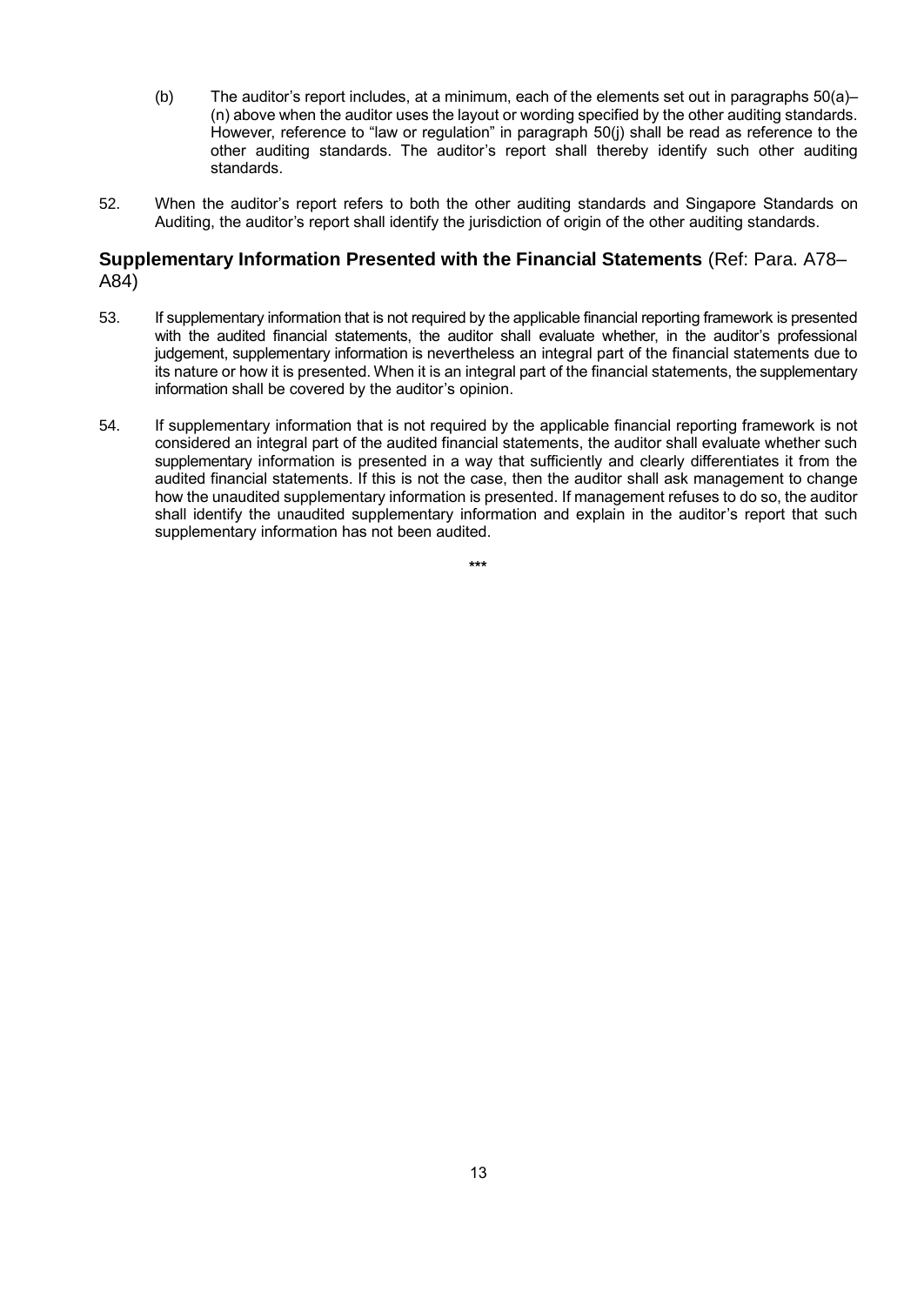## **Application and Other Explanatory Material**

## **Qualitative Aspects of the Entity's Accounting Practices** (Ref: Para. 12)

- A1. Management makes a number of judgements about the amounts and disclosures in the financial statements.
- A2. SSA 260 (Revised) contains a discussion of the qualitative aspects of accounting practices.<sup>21</sup> In considering the qualitative aspects of the entity's accounting practices, the auditor may become aware of possible bias in management's judgements. The auditor may conclude that the cumulative effect of a lack of neutrality, together with the effect of uncorrected misstatements, causes the financial statements as a whole to be materially misstated. Indicators of a lack of neutrality that may affect the auditor's evaluation of whether the financial statements as a whole are materially misstated include the following:
	- The selective correction of misstatements brought to management's attention during the audit (e.g., correcting misstatements with the effect of increasing reported earnings, but not correcting misstatements that have the effect of decreasing reported earnings).
	- Possible management bias in the making of accounting estimates.
- A3. SSA 540 addresses possible management bias in making accounting estimates.<sup>22</sup> Indicators of possible management bias do not constitute misstatements for purposes of drawing conclusions on the reasonableness of individual accounting estimates. They may, however, affect the auditor's evaluation of whether the financial statements as a whole are free from material misstatement.

## **Accounting Policies Appropriately Disclosed in the Financial Statements (Ref: Para. 13(a))**

- A4. In evaluating whether the financial statements appropriately disclose the significant accounting policies selected and applied, the auditor's consideration includes matters such as:
	- Whether all disclosures related to the significant accounting policies that are required to be included by the applicable financial reporting framework have been disclosed;
	- Whether the information about the significant accounting policies that has been disclosed is relevant and therefore reflects how the recognition, measurement and presentation criteria in the applicable financial reporting framework have been applied to classes of transactions, account balances and disclosures in the financial statements in the particular circumstances of the entity's operations and its environment; and
	- The clarity with which the significant accounting policies have been presented.

## **Information Presented in the Financial Statements Is Relevant, Reliable, Comparable and Understandable (Ref: Para. 13(d))**

- A5. Evaluating the understandability of the financial statements includes consideration of such matters as whether:
	- The information in the financial statements is presented in a clear and concise manner.
	- The placement of significant disclosures gives appropriate prominence to them (e.g., when there is perceived value of entity-specific information to users), and whether the disclosures are

<sup>&</sup>lt;sup>21</sup> SSA 260 (Revised), *Communication with Those Charged with Governance*, Appendix 2<br>22 SSA 540 Audition Accounting Estimates Installed Fair Value Accounting Estimates and

<sup>22</sup> SSA 540, *Auditing Accounting Estimates, Including Fair Value Accounting Estimates, and Related Disclosures*, paragraph 21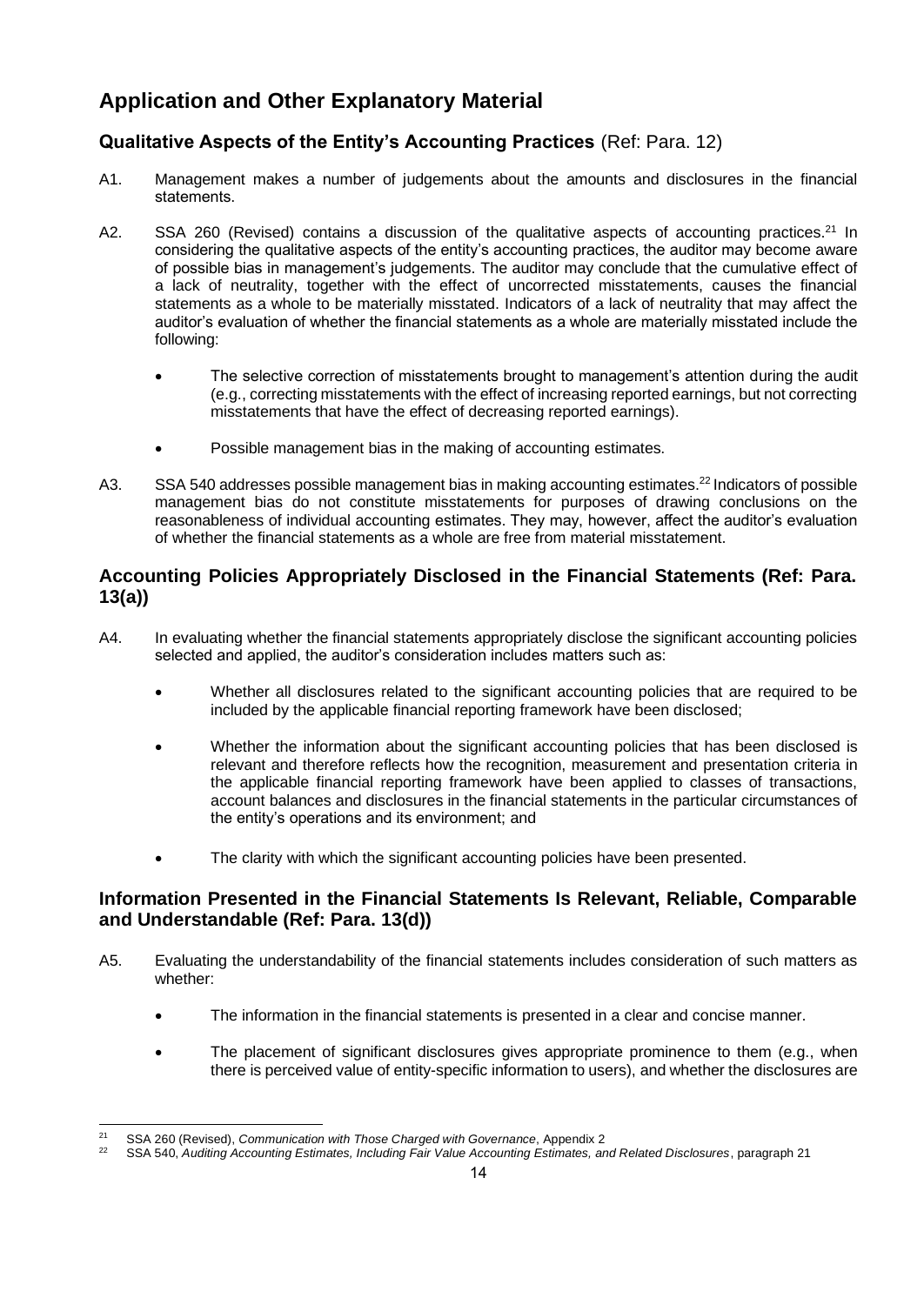appropriately cross-referenced in a manner that would not give rise to significant challenges for users in identifying necessary information.

## **Disclosures of the Effect of Material Transactions and Events on the Information Conveyed in the Financial Statements** (Ref: Para. 13(e))

- A6. It is common for financial statements prepared in accordance with a general purpose framework to present an entity's financial position, financial performance and cash flows. Evaluating whether, in view of the applicable financial reporting framework, the financial statements provide adequate disclosures to enable the intended users to understand the effect of material transactions and events on the entity's financial position, financial performance and cash flows includes consideration of such matters as:
	- The extent to which the information in the financial statements is relevant and specific to the circumstances of the entity; and
	- Whether the disclosures are adequate to assist the intended users to understand:
		- o The nature and extent of the entity's potential assets and liabilities arising from transactions or events that do not meet the criteria for recognition (or the criteria for derecognition) established by the applicable financial reporting framework.
		- o The nature and extent of risks of material misstatement arising from transactions and events.
		- o The methods used and the assumptions and judgments made, and changes to them, that affect amounts presented or otherwise disclosed, including relevant sensitivity analyses.

## **Evaluating Whether the Financial Statements Achieve Fair Presentation (Ref: Para. 14)**

- A7. Some financial reporting frameworks acknowledge explicitly or implicitly the concept of fair presentation.<sup>23</sup> As noted in paragraph 7(b) of this ISA, a fair presentation<sup>24</sup> financial reporting framework not only requires compliance with the requirements of the framework, but also acknowledges explicitly or implicitly that it may be necessary for management to provide disclosures beyond those specifically required by the framework.<sup>25</sup>
- A8. The auditor's evaluation about whether the financial statements achieve fair presentation, both in respect of presentation and disclosure, is a matter of professional judgment. This evaluation takes into account such matters as the facts and circumstances of the entity, including changes thereto, based on the auditor's understanding of the entity and the audit evidence obtained during the audit. The evaluation also includes consideration, for example, of the disclosures needed to achieve a fair presentation arising from matters that could be material (i.e., in general, misstatements are considered to be material if they could reasonably be expected to influence the economic decisions of the users taken on the basis of the financial statements as a whole), such as the effect of evolving financial reporting requirements or the changing economic environment.
- A9. Evaluating whether the financial statements achieve fair presentation may include, for example, discussions with management and those charged with governance about their views on why a particular presentation was chosen, as well as alternatives that may have been considered. The discussions may include, for example:

<sup>&</sup>lt;sup>23</sup> For example, SFRS(I)s and FRSs note that fair presentation requires the faithful representation of the effects of transactions, other events and conditions in accordance with the definitions and recognition criteria for assets, liabilities, income and expenses.

 $24$  See SSA 200, paragraph 13(a)

<sup>25</sup> For example, SFRS(I)s and FRSs require an entity to provide additional disclosures when compliance with the specific requirements in SFRS(I)s and FRSs are insufficient to enable users to understand the impact of particular transactions, other events and conditions on the entity's financial position and financial performance (SFRS(I) 1-1, *Presentation of Financial Statements,* paragraph 17(c) and FRS 1, *Presentation of Financial Statements,* paragraph 17(c)).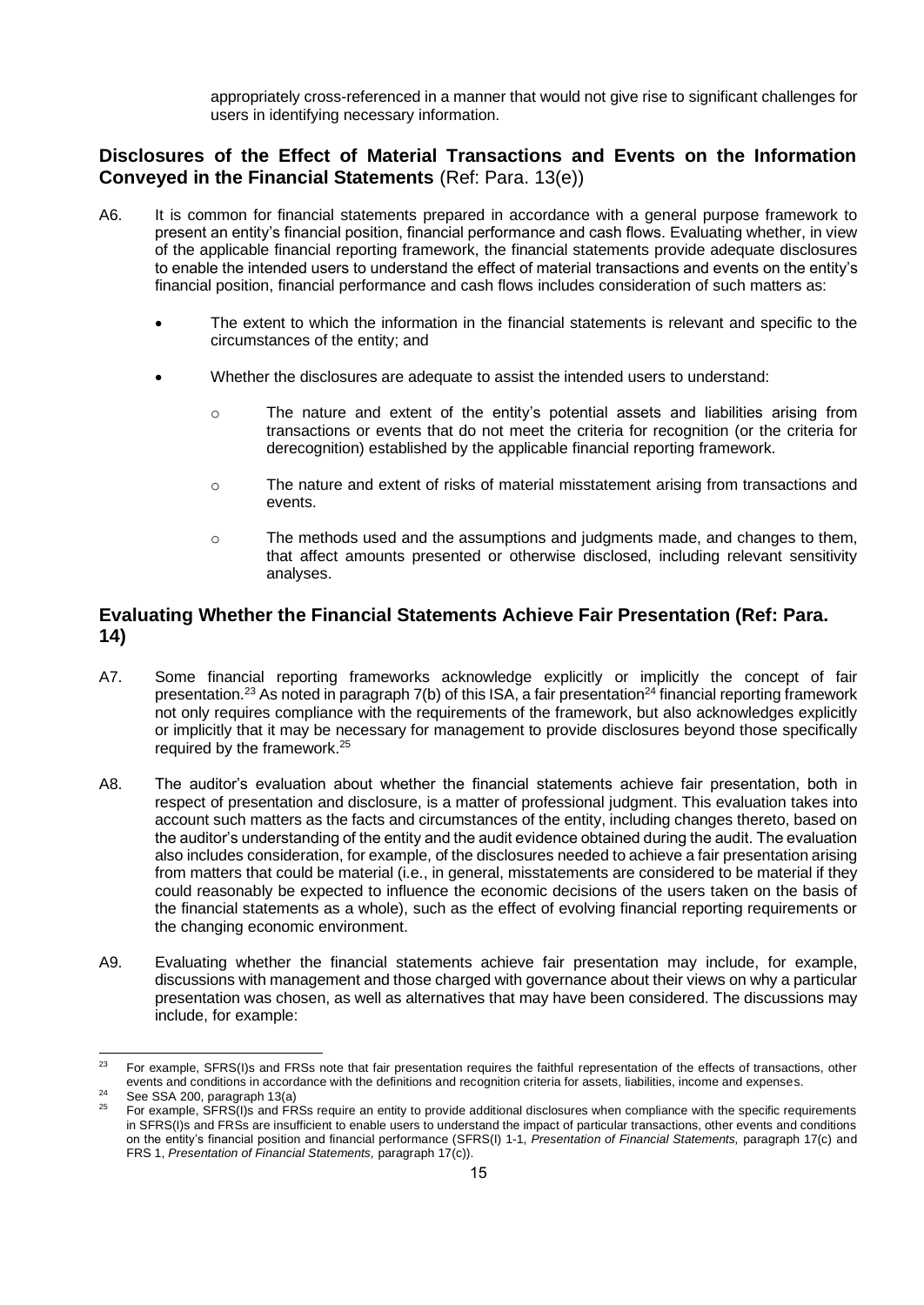- The degree to which the amounts in the financial statements are aggregated or disaggregated. and whether the presentation of amounts or disclosures obscures useful information, or results in misleading information.
- Consistency with appropriate industry practice, or whether any departures are relevant to the entity's circumstances and therefore warranted.

## **Description of the Applicable Financial Reporting Framework** (Ref: Para. 15)

- A10. As explained in SSA 200, the preparation of the financial statements by management and, where appropriate, those charged with governance requires the inclusion of an adequate description of the applicable financial reporting framework in the financial statements.<sup>26</sup> That description advises users of the financial statements of the framework on which the financial statements are based.
- A11. A description that the financial statements are prepared in accordance with a particular applicable financial reporting framework is appropriate only if the financial statements comply with all the requirements of that framework that are effective during the period covered by the financial statements.
- A12. A description of the applicable financial reporting framework that contains imprecise qualifying or limiting language (e.g., "the financial statements are in substantial compliance with Financial Reporting Standards") is not an adequate description of that framework as it may mislead users of the financial statements.

## *Reference to More than One Financial Reporting Framework*

- A13. In some cases, the financial statements may represent that they are prepared in accordance with two financial reporting frameworks (e.g., SFRS(I)s and International Financial Reporting Standards). This may be because management is required, or has chosen, to prepare the financial statements in accordance with both frameworks, in which case both are applicable financial reporting frameworks. Such description is appropriate only if the financial statements comply with each of the frameworks individually. To be regarded as being prepared in accordance with both frameworks, the financial statements need to comply with both frameworks simultaneously and without any need for reconciling statements. In practice, simultaneous compliance is unlikely unless the jurisdiction has adopted the other framework as its own national framework, or has eliminated all barriers to compliance with it.
- A14. Financial statements that are prepared in accordance with one financial reporting framework and that contain a note or supplementary statement reconciling the results to those that would be shown under another framework are not prepared in accordance with that other framework. This is because the financial statements do not include all the information in the manner required by that other framework.
- A15. The financial statements may, however, be prepared in accordance with one applicable financial reporting framework and, in addition, describe in the notes to the financial statements the extent to which the financial statements comply with another framework (e.g., financial statements prepared in accordance with SFRS(I)s that also describe the extent to which they comply with another financial reporting framework). Such description may constitute supplementary financial information as discussed in paragraph 54 and is covered by the auditor's opinion if it cannot be clearly differentiated from the financial statements.

## **Form of Opinion** (Ref: Para. 18–19)

A16. There may be cases where the financial statements, although prepared in accordance with the requirements of a fair presentation framework, do not achieve fair presentation. Where this is the case, it may be possible for management to include additional disclosures in the financial statements beyond those specifically required by the framework or, in extremely rare circumstances, to depart from a requirement in the framework in order to achieve fair presentation of the financial statements.

<sup>26</sup> SSA 200, paragraphs A4–A5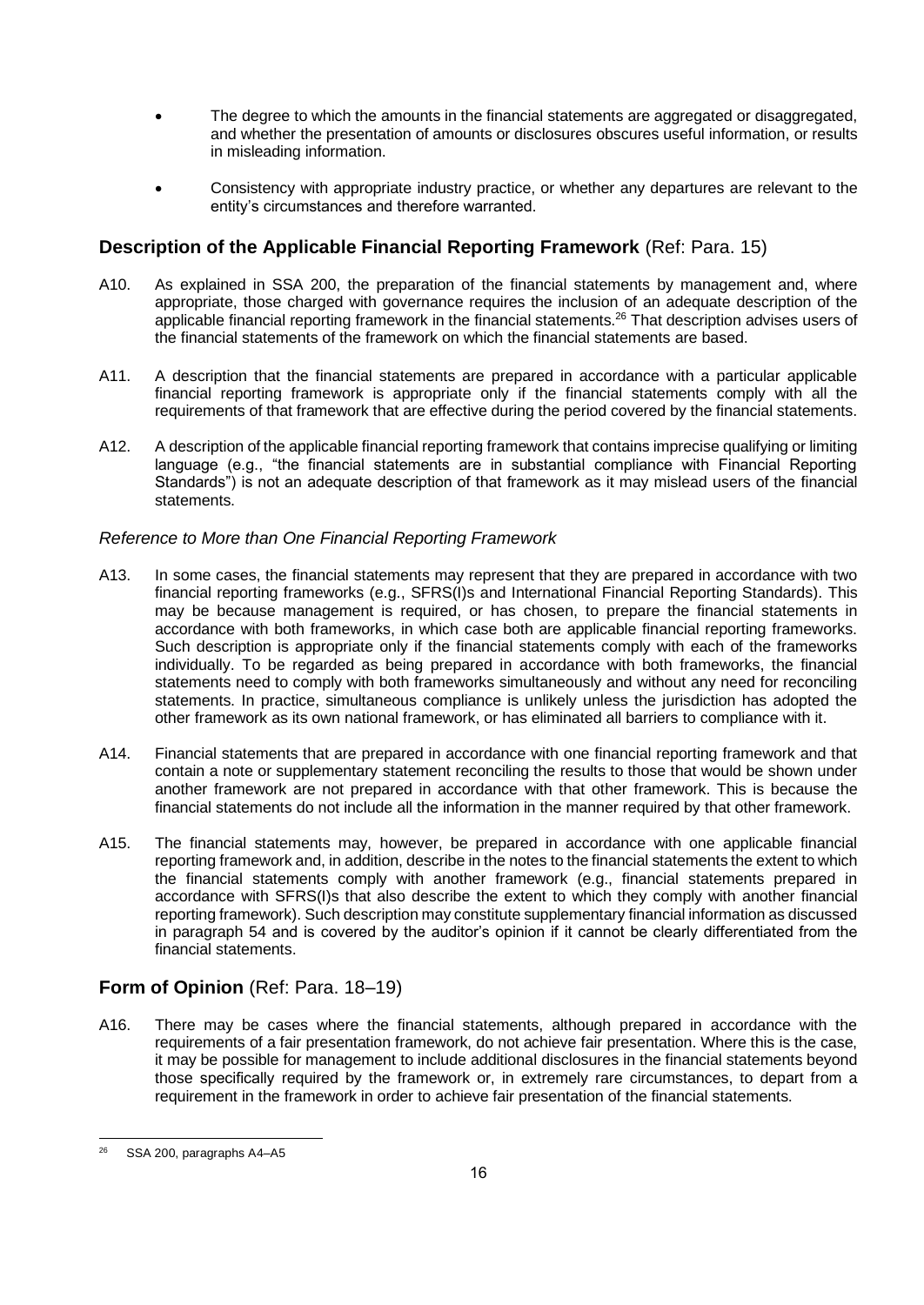A17. It will be extremely rare for the auditor to consider financial statements that are prepared in accordance with a compliance framework to be misleading if, in accordance with SSA 210, the auditor determined that the framework is acceptable. $27$ 

## **Auditor's Report** (Ref: Para. 20)

- A18. A written report encompasses reports issued in hard copy and those using an electronic medium.
- A19. The Appendix to this SSAcontains illustrations of auditor's reports on financial statements, incorporating the elements set out in paragraphs 20–49. With the exception of the Opinion and Basis for Opinion sections, this SSA does not establish requirements for ordering the elements of the auditor's report. However, this SSArequires the use of specific headings, which are intended to assist in making auditor's reports that refer to audits that have been conducted in accordance with SSAs more recognisable, particularly in situations where the elements of the auditor's report are presented in an order that differs from the illustrative auditor's reports in the Appendix to this SSA.

## *Auditor's Report for Audits Conducted in Accordance with Singapore Standards on Auditing*

Title (Ref: Para. 21)

A20. A title indicating the report is the report of an independent auditor, for example, "Independent Auditor's Report," distinguishes the independent auditor's report from reports issued by others.

## Addressee (Ref: Para. 22)

A21. Law, regulation or the terms of the engagement may specify to whom the auditor's report is to be addressed in that particular jurisdiction. The auditor's report is normally addressed to those for whom the report is prepared, often either to the shareholders or to those charged with governance of the entity whose financial statements are being audited.

Auditor's Opinion (Ref. Para. 24–26)

Reference to the financial statements that have been audited

- A22. The auditor's report states, for example, that the auditor has audited the financial statements of the entity, which comprise [state the title of each financial statement comprising the complete set of financial statements required by the applicable financial reporting framework, specifying the date or period covered by each financial statement] and notes to the financial statements, including a summary of significant accounting policies.
- A23. When the auditor is aware that the audited financial statements will be included in a document that contains other information, such as an annual report, the auditor may consider, if the form of presentation allows, identifying the page numbers on which the audited financial statements are presented. This helps users to identify the financial statements to which the auditor's report relates.

"Present fairly, in all material respects" or "give a true and fair view"

A24. The phrases "present fairly, in all material respects," and "give a true and fair view" are regarded as being equivalent. Whether the phrase "present fairly, in all material respects," or the phrase "give a true and fair view" is used in any particular jurisdiction is determined by the law or regulation governing the audit of financial statements in that jurisdiction, or by generally accepted practice in that jurisdiction. Where law or regulation requires the use of different wording, this does not affect the requirement in paragraph 14 of this SSAfor the auditor to evaluate the fair presentation of financial statements prepared in accordance with a fair presentation framework.

<sup>27</sup> SSA 210, *Agreeing the Terms of Audit Engagements*, paragraph 6(a)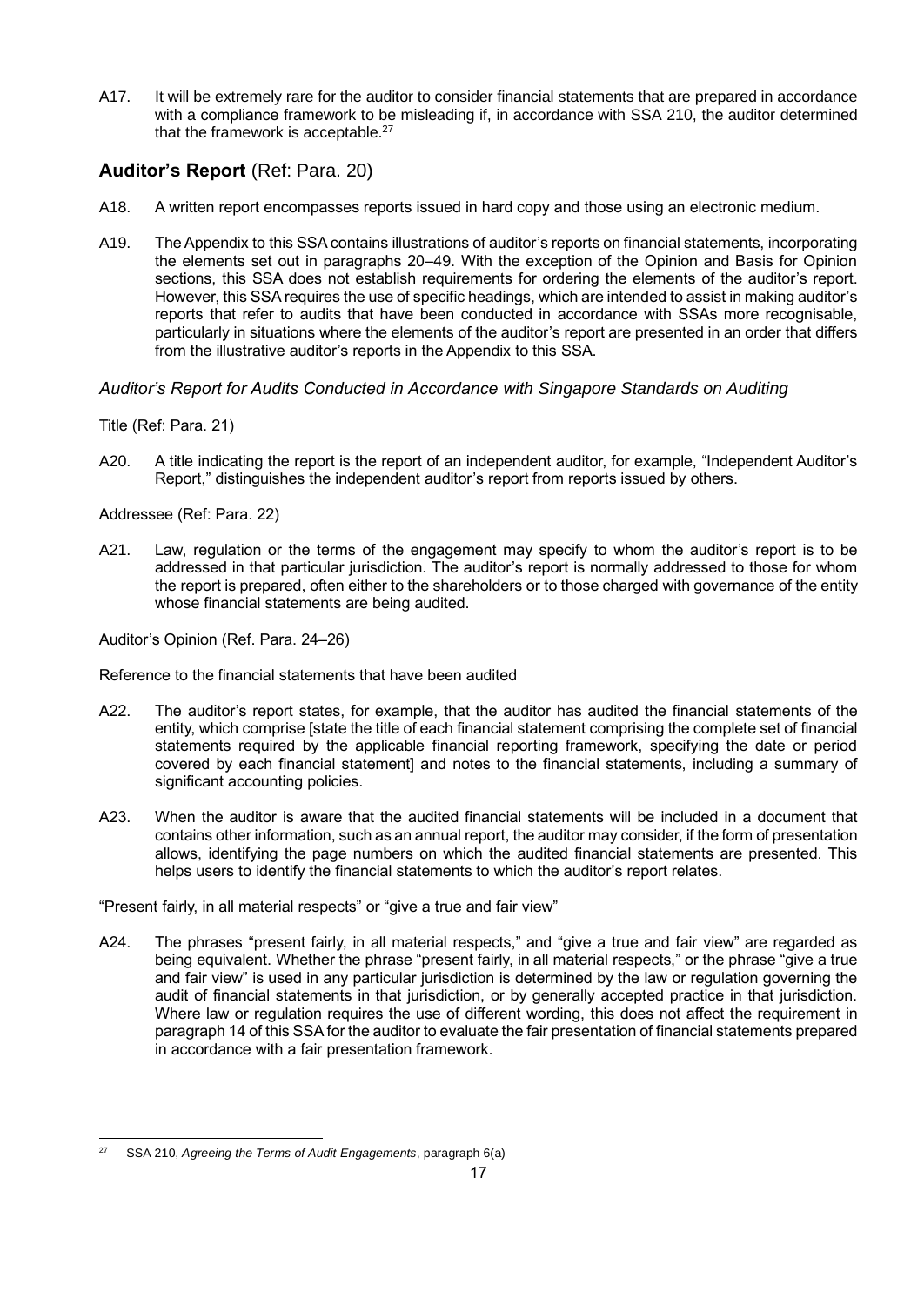A25. When the auditor expresses an unmodified opinion, it is not appropriate to use phrases such as "with the foregoing explanation" or "subject to" in relation to the opinion, as these suggest a conditional opinion or a weakening or modification of opinion.

Description of the financial statements and the matters they present

- A26. The auditor's opinion covers the complete set of financial statements as defined by the applicable financial reporting framework. For example, in the case of many general purpose frameworks, the financial statements may include: a statement of financial position, a statement of comprehensive income, a statement of changes in equity, a statement of cash flows, and related notes, which ordinarily comprise a summary of significant accounting policies and other explanatory information. In some jurisdictions, additional information may also be considered to be an integral part of the financial statements.
- A27. In the case of financial statements prepared in accordance with a fair presentation framework, the auditor's opinion states that the financial statements present fairly, in all material respects, or give a true and fair view of, the matters that the financial statements are designed to present. For example, in the case of financial statements prepared in accordance with SFRS(I)s, these matters are *the financial position of the entity as at the end of the period and the entity's financial performance, changes in equity and cash flows for the period then ended*. Consequently, the […] in paragraph 25 and elsewhere in this SSA is intended to be replaced by the words in italics in the preceding sentence when the applicable financial reporting framework is SFRS(I)s or, in the case of other applicable financial reporting frameworks, be replaced with words that describe the matters that the financial statements are designed to present.

Description of the applicable financial reporting framework and how it may affect the auditor's opinion

A28. The identification of the applicable financial reporting framework in the auditor's opinion is intended to advise users of the auditor's report of the context in which the auditor's opinion is expressed; it is not intended to limit the evaluation required in paragraph 14. The applicable financial reporting framework is identified in such terms as:

"… in accordance with [Singapore Financial Reporting Standards (International) / Financial Reporting Standards in Singapore / Singapore Financial Reporting Standard for Small Entities]" or

"… in accordance with accounting principles generally accepted in Jurisdiction X …"

- A29. When the applicable financial reporting framework encompasses financial reporting standards and legal or regulatory requirements, the framework is identified in such terms as "… in accordance with Financial Reporting Standards and the requirements of Jurisdiction X Corporations Act." SSA 210 deals with circumstances where there are conflicts between the financial reporting standards and the legislative or regulatory requirements.<sup>28</sup>
- A30. As indicated in paragraph A13, the financial statements may be prepared in accordance with two financial reporting frameworks, which are therefore both applicable financial reporting frameworks. Accordingly, each framework is considered separately when forming the auditor's opinion on the financial statements, and the auditor's opinion in accordance with paragraphs 25–27 refers to both frameworks as follows:
	- (a) If the financial statements comply with each of the frameworks individually, two opinions are expressed: that is, that the financial statements are prepared in accordance with one of the applicable financial reporting frameworks (e.g., SFRS(I)s) and an opinion that the financial statements are prepared in accordance with the other applicable financial reporting framework (e.g., International Financial Reporting Standards). These opinions may be expressed separately or in a single sentence (e.g., the financial statements are presented fairly, in all material respects […], in accordance with Singapore Financial Reporting Standards (International) and International Financial Reporting Standards).

<sup>28</sup> SSA 210, paragraph 18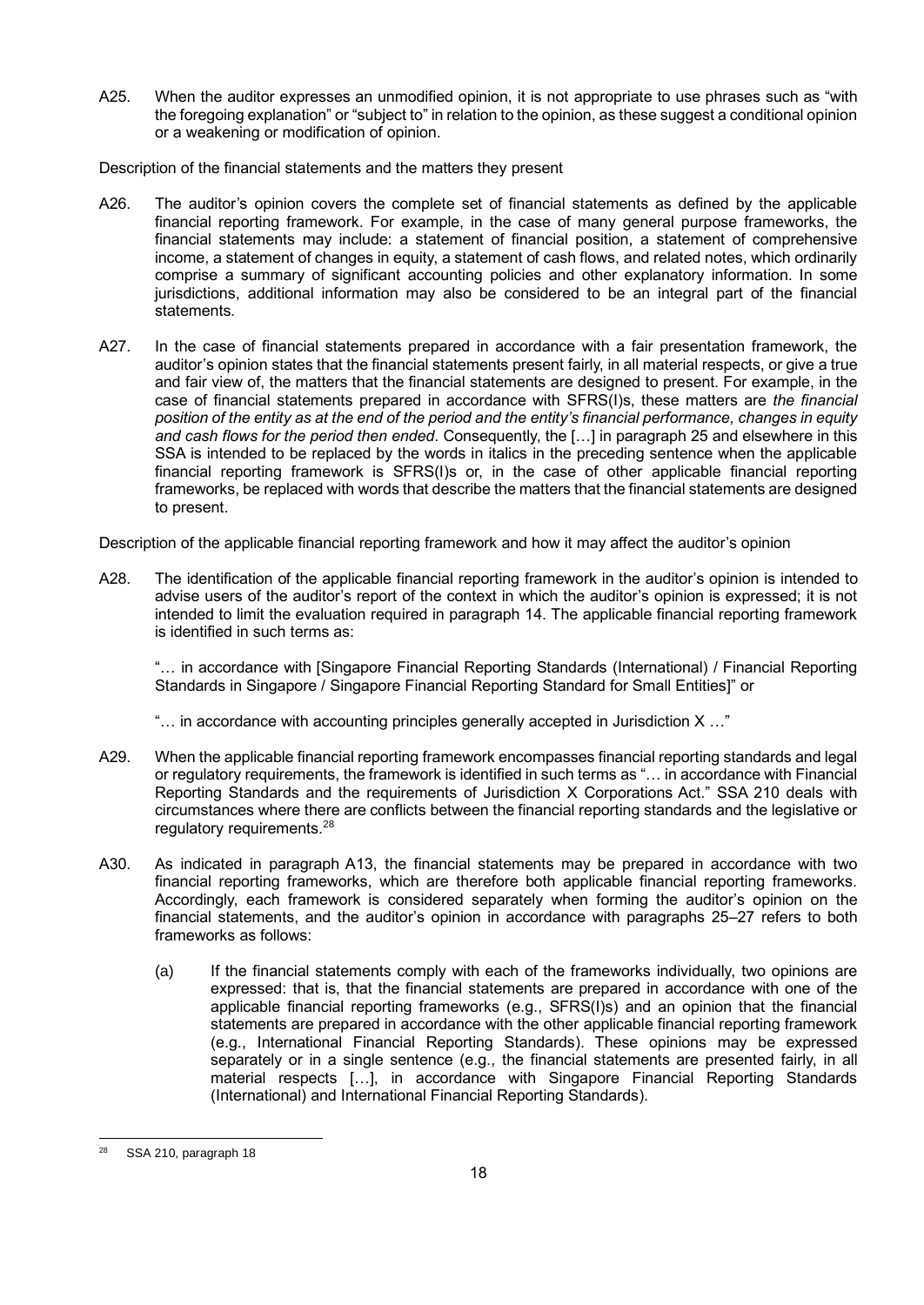- (b) If the financial statements comply with one of the frameworks but fail to comply with the other framework, an unmodified opinion can be given that the financial statements are prepared in accordance with the one framework (e.g., SFRS(I)s) but a modified opinion given with regard to the other framework (e.g., International Financial Reporting Standards) in accordance with SSA 705 (Revised).
- A31. As indicated in paragraph A10, the financial statements may represent compliance with the applicable financial reporting framework and, in addition, disclose the extent of compliance with another financial reporting framework. Such supplementary information is covered by the auditor's opinion if it cannot be clearly differentiated from the financial statements (see paragraphs 53–54 and related application material in paragraphs A73–A79). Accordingly,
	- (a) If the disclosure as to the compliance with the other framework is misleading, a modified opinion is expressed in accordance with SSA 705 (Revised).
	- (b) If the disclosure is not misleading, but the auditor judges it to be of such importance that it is fundamental to the users' understanding of the financial statements, an Emphasis of Matter paragraph is added in accordance with SSA 706 (Revised), drawing attention to the disclosure.

Basis for Opinion (Ref: Para. 28)

- A32. The Basis for Opinion section provides important context about the auditor's opinion. Accordingly, this SSA requires the Basis for Opinion section to directly follow the Opinion section in the auditor's report.
- A33. The reference to the standards used conveys to the users of the auditor's report that the audit has been conducted in accordance with established standards.

Relevant ethical requirements

- A34. The identification of the jurisdiction of origin of relevant ethical requirements increases transparency about those requirements relating to the particular audit engagement. SSA 200 explains that relevant ethical requirements ordinarily comprise the provisions the ACRA Code related to an audit of financial statements together with other national requirements that are more restrictive.<sup>29</sup> When the relevant ethical requirements include those of the IESBA Code, the statement may also make reference to the IESBA Code.
- A35. In some jurisdictions, relevant ethical requirements may exist in several different sources, such as the ethical code(s) and additional rules and requirements within law and regulation. When the independence and other relevant ethical requirements are contained in a limited number of sources, the auditor may choose to name the relevant source(s) (e.g., the name of the code, rule or regulation applicable in the jurisdiction), or may refer to a term that is commonly understood and that appropriately summarises those sources (e.g., independence requirements for audits of private entities in Jurisdiction X).
- A36. Law or regulation, or the terms of an audit engagement may require the auditor to provide in the auditor's report more specific information about the sources of the relevant ethical requirements, including those pertaining to independence, that applied to the audit of the financial statements.
- A37. In determining the appropriate amount of information to include in the auditor's report when there are multiple sources of relevant ethical requirements relating to the audit of the financial statements, an important consideration is balancing transparency against the risk of obscuring other useful information in the auditor's report.

## Considerations specific to group audits

A38. In group audits when there are multiple sources of relevant ethical requirements, including those pertaining to independence, the reference in the auditor's report to the jurisdiction ordinarily relates to the relevant ethical requirements that are applicable to the group engagement team. This is because,

<sup>29</sup> SSA 200, paragraph A16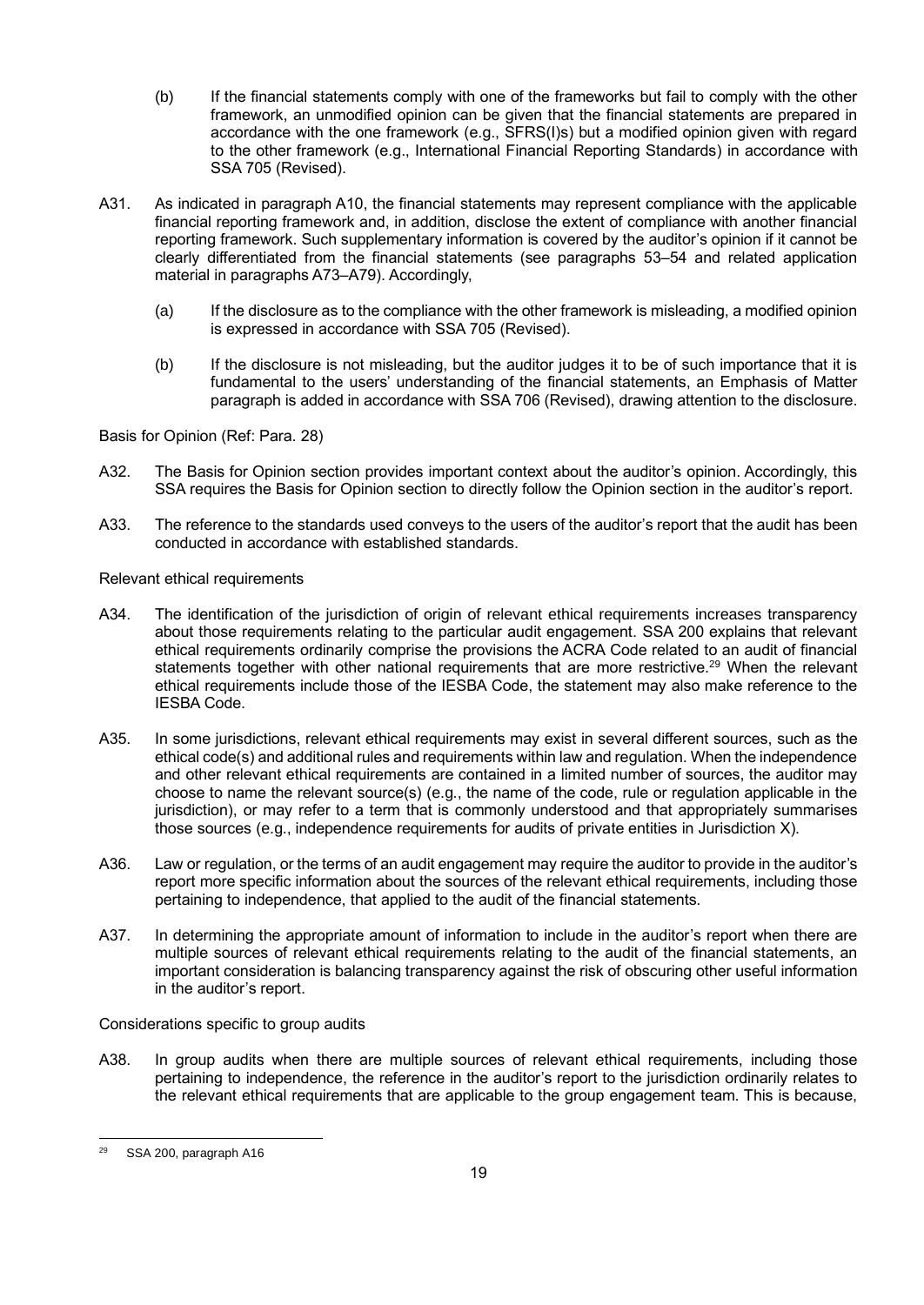in a group audit, component auditors are also subject to ethical requirements that are relevant to the  $q$ group audit. $30$ 

A39. The SSAs do not establish specific independence or ethical requirements for auditors, including component auditors, and thus do not extend, or otherwise override, the independence requirements of the ACRA Code or other ethical requirements to which the group engagement team is subject, nor do the SSAs require that the component auditor in all cases to be subject to the same specific independence requirements that are applicable to the group engagement team. As a result, relevant ethical requirements, including those pertaining to independence, in a group audit situation may be complex. SSA  $600^{31}$  provides guidance for auditors in performing work on the financial information of a component for a group audit, including those situations where the component auditor does not meet the independence requirements that are relevant to the group audit.

Key Audit Matters (Ref: Para. 30)

- A40. Law or regulation may require communication of key audit matters for audits of entities other than listed entities, for example, entities characterised in such law or regulation as public interest entities.
- A41. The auditor may also decide to communicate key audit matters for other entities, including those that may be of significant public interest, for example because they have a large number and wide range of stakeholders and considering the nature and size of the business. Examples of such entities may include financial institutions (such as banks, insurance companies, and pension funds), and other entities such as charities.
- A42. SSA 210 requires the auditor to agree the terms of the audit engagement with management and those charged with governance, as appropriate, and explains that the roles of management and those charged with governance in agreeing the terms of the audit engagement for the entity depend on the governance arrangements of the entity and relevant law or regulation.<sup>32</sup> SSA 210 also requires the audit engagement letter or other suitable form of written agreement to include reference to the expected form and content of any reports to be issued by the auditor.<sup>33</sup> When the auditor is not otherwise required to communicate key audit matters, SSA 210<sup>34</sup> explains that it may be helpful for the auditor to make reference in the terms of the audit engagement to the possibility of communicating key audit matters in the auditor's report and, in certain jurisdictions, it may be necessary for the auditor to include a reference to such possibility in order to retain the ability to do so.

Considerations specific to public sector entities

A43. Listed entities are not common in the public sector. However, public sector entities may be significant due to size, complexity or public interest aspects. In such cases, an auditor of a public sector entity may be required by law or regulation or may otherwise decide to communicate key audit matters in the auditor's report.

Responsibilities for the Financial Statements (Ref: Para. 33–34)

A44. SSA 200 explains the premise, relating to the responsibilities of management and, where appropriate, those charged with governance, on which an audit in accordance with SSAs is conducted.<sup>35</sup> Management and, where appropriate, those charged with governance accept responsibility for the preparation of the financial statements in accordance with the applicable financial reporting framework, including, where relevant, their fair presentation. Management also accepts responsibility for such internal control as it determines is necessary to enable the preparation of financial statements that are free from material misstatement, whether due to fraud or error. The description of management's responsibilities in the auditor's report includes reference to both responsibilities as it helps to explain to users the premise on which an audit is conducted. SSA 260 (Revised) uses the term those charged with

 $30$  SSA 600, paragraph A37<br> $31$  SSA 600, paragraphs 10

 $31$  SSA 600, paragraphs 19–20

 $32$  SSA 210, paragraphs 9 and A22

 $33$  SSA 210, paragraph 10<br> $34$  SSA 210, paragraph 02

 $34$  SSA 210, paragraph A24a

SSA 200, paragraph 13(j)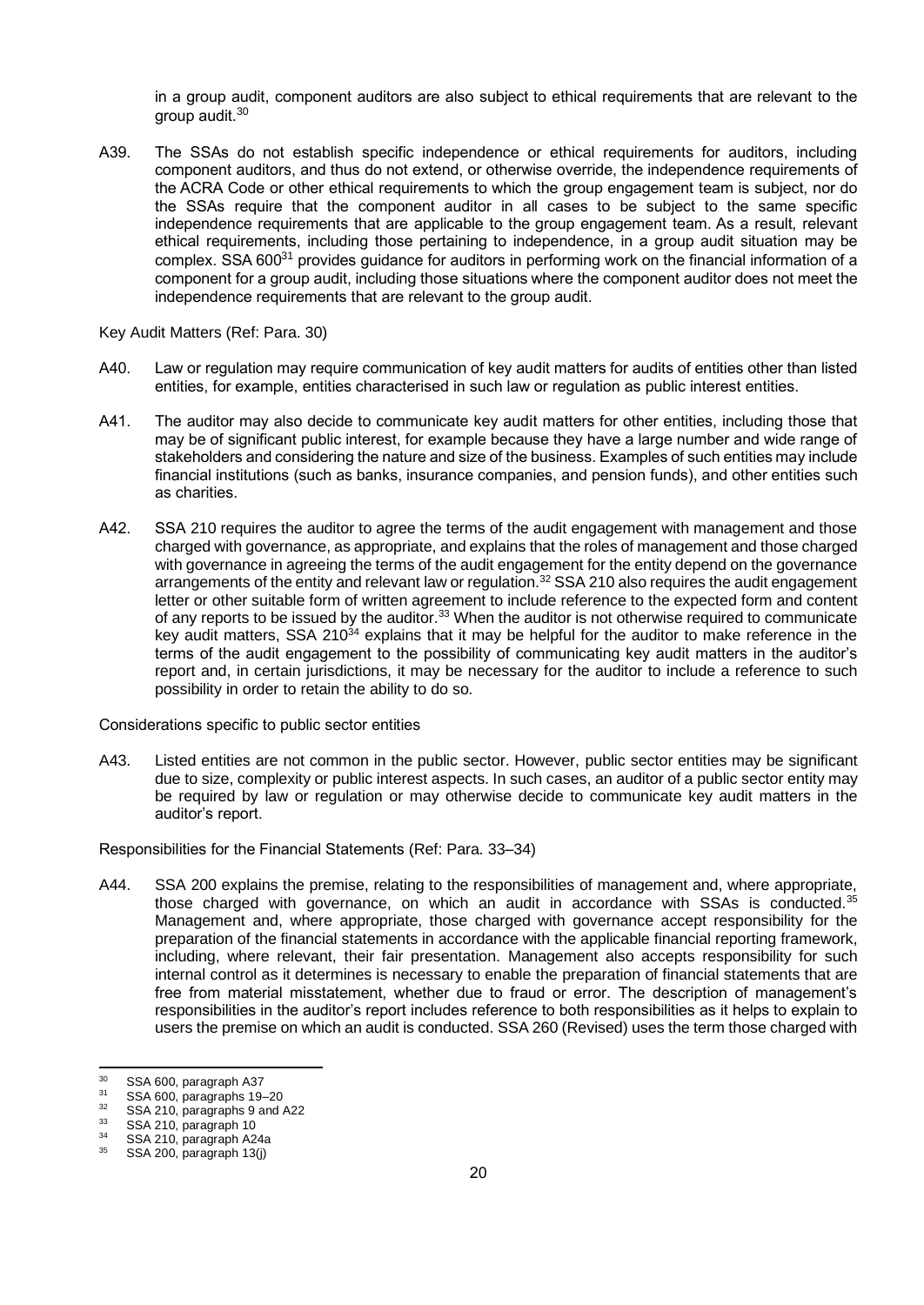governance to describe the person(s) or organisation(s) with responsibility for overseeing the entity, and provides a discussion about the diversity of governance structures across jurisdictions and by entity.

- A45. There may be circumstances when it is appropriate for the auditor to add to the descriptions of the responsibilities of management and those charged with governance in paragraphs 34–35 to reflect additional responsibilities that are relevant to the preparation of the financial statements in the context of the particular jurisdiction or the nature of the entity.
- A46. SSA 210 requires the auditor to agree management's responsibilities in an engagement letter or other suitable form of written agreement.<sup>36</sup> SSA 210 provides some flexibility in doing so, by explaining that, if law or regulation prescribes the responsibilities of management and, where appropriate, those charged with governance in relation to financial reporting, the auditor may determine that the law or regulation includes responsibilities that, in the auditor's judgement, are equivalent in effect to those set out in SSA 210. For such responsibilities that are equivalent, the auditor may use the wording of the law or regulation to describe them in the engagement letter or other suitable form of written agreement. In such cases, this wording may also be used in the auditor's report to describe the responsibilities as required by paragraph 34(a) of this SSA. In other circumstances, including where the auditor decides not to use the wording of law or regulation as incorporated in the engagement letter, the wording in paragraph 34(a) of this SSA is used. In addition to including the description of management's responsibilities in the auditor's report as required by paragraph 34, the auditor may refer to a more detailed description of these responsibilities by including a reference to where such information may be obtained (e.g., in the annual report of the entity or a website of an appropriate authority).

+ For Singapore incorporated companies, the description of responsibilities for the financial statements is as follows:

*Management is responsible for the preparation of financial statements that give a true and fair view in accordance with the provisions of the Companies Act, Chapter 50 and [Singapore Financial Reporting Standards (International) / Financial Reporting Standards in Singapore / Singapore Financial Reporting Standard for Small Entities], and for devising and maintaining a system of internal accounting controls sufficient to provide a reasonable assurance that assets are safeguarded against loss from unauthorised use or disposition; and transactions are properly authorised and that they are recorded as necessary to permit the preparation of true and fair financial statements and to maintain accountability of assets.*

- A47. In some jurisdictions, law or regulation prescribing management's responsibilities may specifically refer to a responsibility for the adequacy of accounting books and records, or accounting system. As books, records and systems are an integral part of internal control (as defined in SSA 315 (Revised 2021)<sup>37</sup>), the descriptions in SSA 210 and in paragraph 34 do not make specific reference to them.
- A48. The Appendix to this SSA provides illustrations of how the requirement in paragraph 34(b) would be applied when SFRS(I)s or FRSs is the applicable financial reporting framework. If an applicable financial reporting framework other than SFRS(I)s or FRSs is used, the illustrative statements featured in the Appendix to this SSA may need to be adapted to reflect the application of the other financial reporting framework in the circumstances.

Oversight of the financial reporting process (Ref: Para. 35)

A49. When some, but not all, of the individuals involved in the oversight of the financial reporting process are also involved in preparing the financial statements, the description as required by paragraph 35 of this SSA may need to be modified to appropriately reflect the particular circumstances of the entity. When individuals responsible for the oversight of the financial reporting process are the same as those responsible for the preparation of the financial statements, no reference to oversight responsibilities is required.

+ For Singapore incorporated companies, the description of responsibilities for the oversight of the financial reporting process is as follows:

 $^{36}$  SSA 210, paragraph 6(b)(i)–(ii)

<sup>37</sup> SSA 315 (Revised 2021), *Identifying and Assessing the Risks of Material Misstatement*, paragraph 12(c)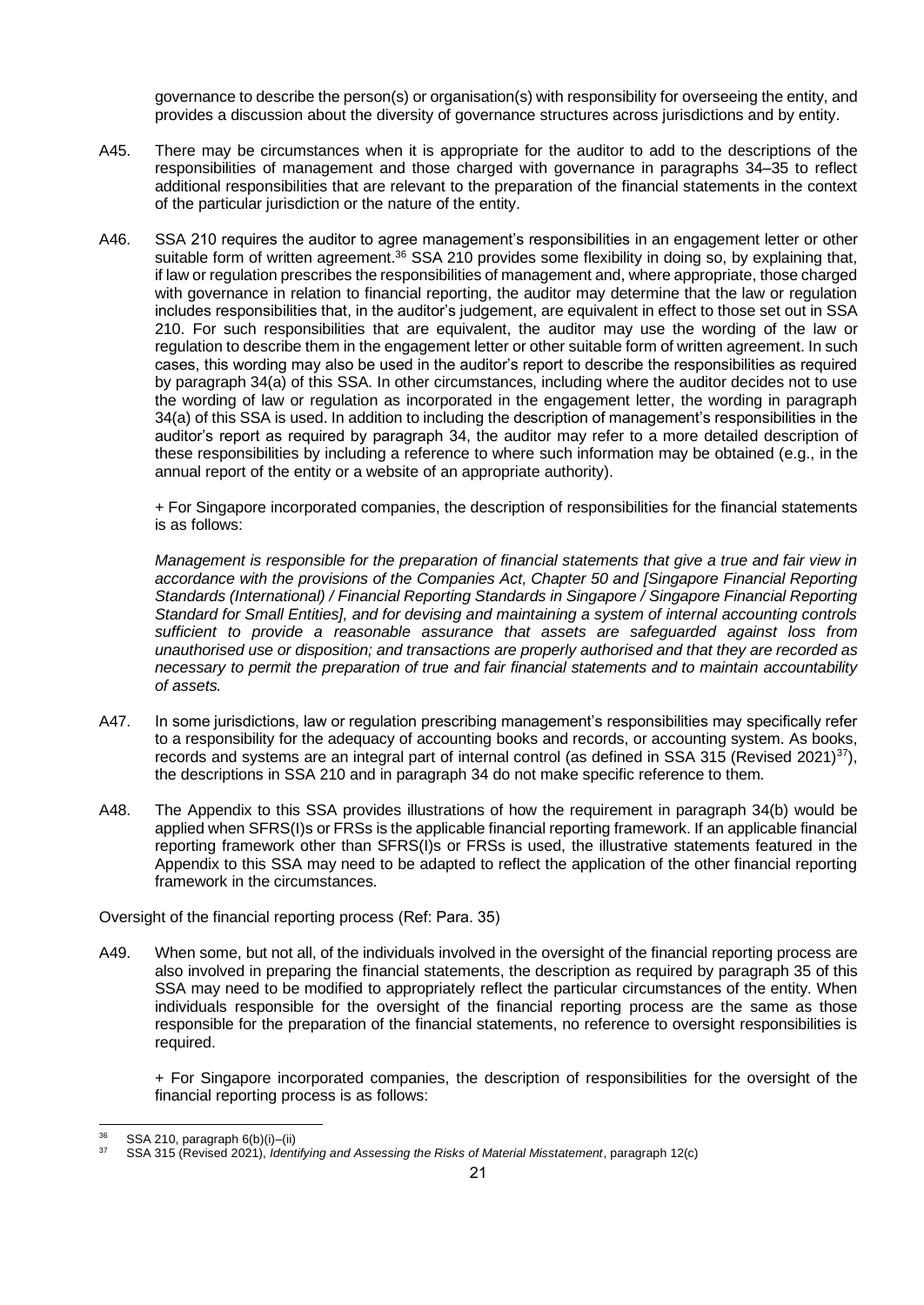*The directors' responsibilities include overseeing the company's financial reporting process.*

Auditor's Responsibilities for the Audit of the Financial Statements (Ref: Para. 37–40)

A50. The description of the auditor's responsibilities as required by paragraphs 37–40 of this SSA may be tailored to reflect the specific nature of the entity, for example, when the auditor's report addresses consolidated financial statements. Illustration 2 in the Appendix to this SSA includes an example of how this may be done.

Objectives of the auditor (Ref: Para. 38(a))

A51. The auditor's report explains that the objectives of the auditor are to obtain reasonable assurance about whether the financial statements as a whole are free from material misstatement, whether due to fraud or error, and to issue an auditor's report that includes the auditor's opinion. These are in contrast to management's responsibilities for the preparation for the financial statements.

Description of materiality (Ref: Para. 38(c))

A52. The Appendix to this SSA provides illustrations of how the requirement in paragraph 38(c), to provide a description of materiality, would be applied when SFRS(I)s or FRSs is the applicable financial reporting framework. If an applicable financial reporting framework other than SFRS(I)s or FRSs is used, the illustrative statements presented in the Appendix to this SSA may need to be adapted to reflect the application of the other financial reporting framework in the circumstances.

Auditor's responsibilities relating to SSA 701 (Ref: Para. 40(c))

- A53. The auditor may also consider it useful to provide additional information in the description of the auditor's responsibilities beyond what is required by paragraph 40(c). For example, the auditor may make reference to the requirement in paragraph 9 of SSA701 to determine the matters that required significant auditor attention in performing the audit, taking into account areas of higher assessed risk of material misstatement or significant risks identified in accordance with SSA 315 (Revised 2021); significant auditor judgements relating to areas in the financial statements that involved significant management judgement, including accounting estimates that have been identified as having high estimation uncertainty; and the effects on the audit of significant events or transactions that occurred during the period.
- A54. Not used.
- A55. Not used.
- A56. Not used.
- A57. Not used.

Other Reporting Responsibilities (Ref: Para. 43–45)

A58. In some jurisdictions, the auditor may have additional responsibilities to report on other matters that are supplementary to the auditor's responsibilities under the SSAs. For example, the auditor may be asked to report certain matters if they come to the auditor's attention during the course of the audit of the financial statements. Alternatively, the auditor may be asked to perform and report on additional specified procedures, or to express an opinion on specific matters, such as the adequacy of accounting books and records, internal control over financial reporting or other information.

+ For Singapore incorporated companies, the auditor is required under the Companies Act, Chapter 50 (the Act), to express an opinion on whether the accounting and other records are properly kept, in accordance with the provisions of the Act, by the company and by those subsidiary corporations in Singapore of which the auditor acts as auditors.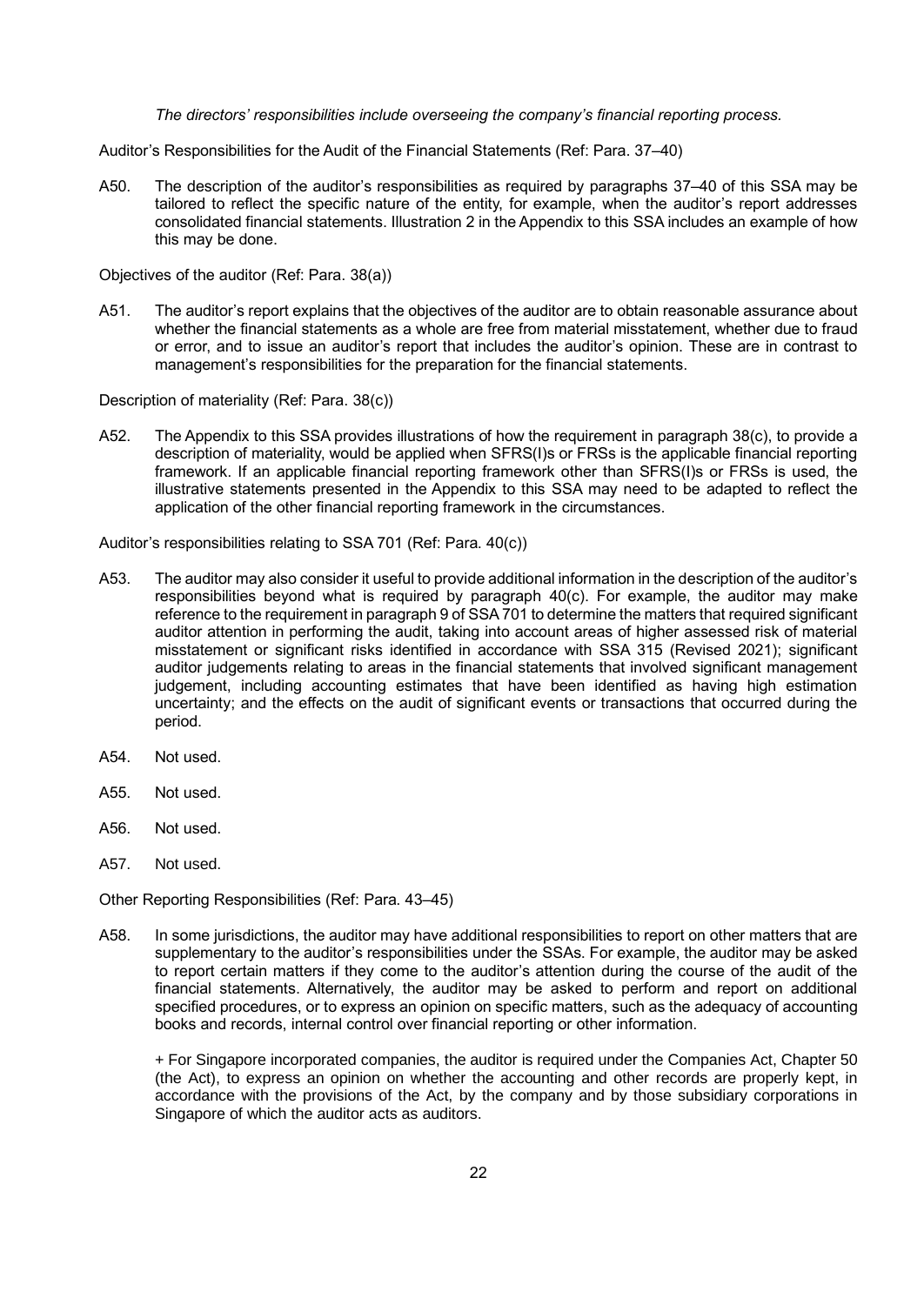- A59. In some cases, the relevant law or regulation may require or permit the auditor to report on these other responsibilities as part of their auditor's report on the financial statements. In other cases, the auditor may be required or permitted to report on them in a separate report.
- A60. Paragraphs 43–45 of this SSA permit combined presentation of other reporting responsibilities and the auditor's responsibilities under the SSAs only when they address the same topics and the wording of the auditor's report clearly differentiates the other reporting responsibilities from those under the SSAs. Such clear differentiation may make it necessary for the auditor's report to refer to the source of the other reporting responsibilities and to state that such responsibilities are beyond those required under the SSAs. Otherwise, other reporting responsibilities are required to be addressed in a separate section in the auditor's report with a heading "Report on Other Legal and Regulatory Requirements," or otherwise as appropriate to the content of the section. In such cases, paragraph 45 requires the auditor to include reporting responsibilities under the SSAs under a heading titled "Report on the Audit of the Financial Statements."

Name of the Engagement Partner (Ref: Para. 46)

- A61. SSQC 1<sup>38</sup> requires that the firm establish policies and procedures to provide reasonable assurance that engagements are performed in accordance with professional standards and applicable legal and regulatory requirements. Notwithstanding these SSQC 1 requirements, naming the engagement partner in the auditor's report is intended to provide further transparency to the users of the auditor's report on financial statements of a listed entity.
- A62. Law or regulation may require that the auditor's report include the name of the engagement partner responsible for audits other than those of financial statements of listed entities. The auditor may also be required by law or regulation or may decide to include additional information beyond the engagement partner's name in the auditor's report to further identify the engagement partner, for example, the engagement partner's professional license number that is relevant to the jurisdiction where the auditor practices.
- A63. In rare circumstances, the auditor may identify information or be subject to experiences that indicate the likelihood of a personal security threat that, if the identity of the engagement partner is made public, may result in physical harm to the engagement partner, other engagement team members or other closely related individuals. However, such a threat does not include, for example, threats of legal liability or legal, regulatory or professional sanctions. Discussions with those charged with governance about circumstances that may result in physical harm may provide additional information about the likelihood or severity of the significant personal security threat. Law or regulation may establish further requirements that are relevant to determining whether the disclosure of the name of the engagement partner may be omitted.

Signature of the Auditor (Ref: Para. 47)

- A64. The auditor's signature is either in the name of the audit firm, the personal name of the auditor or both, as appropriate for the particular jurisdiction. In addition to the auditor's signature, in certain jurisdictions, the auditor may be required to declare in the auditor's report the auditor's professional accountancy designation or the fact that the auditor or firm, as appropriate, has been recognised by the appropriate licensing authority in that jurisdiction.
- A65. In some cases, law or regulation may allow for the use of electronic signatures in the auditor's report.

Date of the Auditor's Report (Ref: Para. 49)

A66. The date of the auditor's report informs the user of the auditor's report that the auditor has considered the effect of events and transactions of which the auditor became aware and that occurred up to that date. The auditor's responsibility for events and transactions after the date of the auditor's report is addressed in SSA 560.<sup>39</sup>

<sup>38</sup> SSQC 1, *Quality Control for Firms that Perform Audits and Reviews of Financial Statements, and Other Assurance and Related Services Engagements,* paragraph 32

<sup>39</sup> SSA 560, *Subsequent Events*, paragraphs 10–17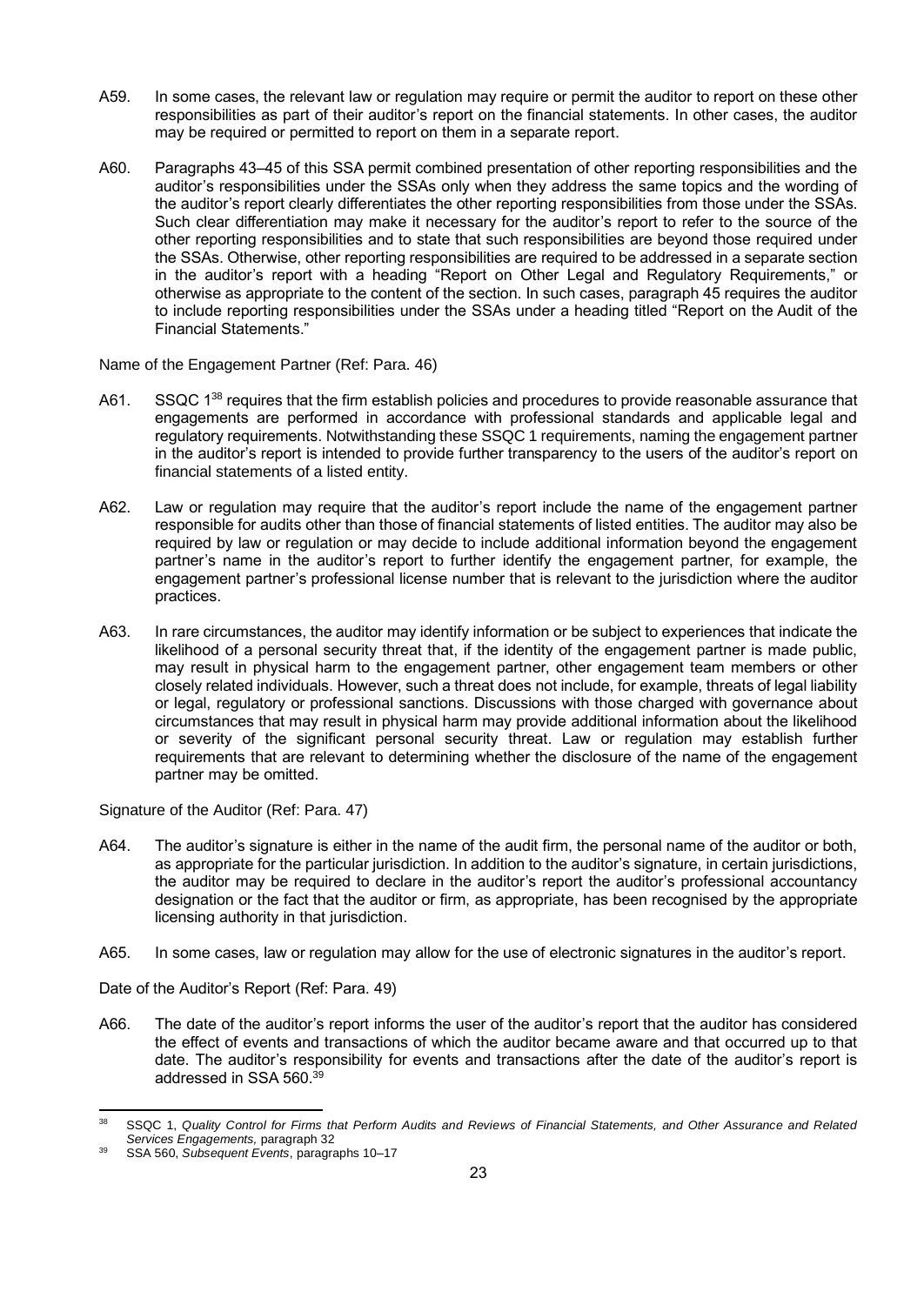- A67. Since the auditor's opinion is provided on the financial statements and the financial statements are the responsibility of management, the auditor is not in a position to conclude that sufficient appropriate audit evidence has been obtained until evidence is obtained that all the statements and disclosures that comprise the financial statements have been prepared and management has accepted responsibility for them.
- A68. In some jurisdictions, law or regulation identifies the individuals or bodies (e.g., the directors) that are responsible for concluding that all the statements and disclosures that comprise the financial statements have been prepared, and specifies the necessary approval process. In such cases, evidence is obtained of that approval before dating the report on the financial statements. In other jurisdictions, however, the approval process is not prescribed in law or regulation. In such cases, the procedures the entity follows in preparing and finalising its financial statements in view of its management and governance structures are considered in order to identify the individuals or body with the authority to conclude that all the statements that comprise the financial statements, including the related notes, have been prepared. In some cases, law or regulation identifies the point in the financial statement reporting process at which the audit is expected to be complete.
- A69. In some jurisdictions, final approval of the financial statements by shareholders is required before the financial statements are issued publicly. In these jurisdictions, final approval by shareholders is not necessary for the auditor to conclude that sufficient appropriate audit evidence has been obtained. The date of approval of the financial statements for purposes of SSAs is the earlier date on which those with the recognised authority determine that all the statements and disclosures that comprise the financial statements have been prepared and that those with the recognised authority have asserted that they have taken responsibility for them.

## *Auditor's Report Prescribed by Law or Regulation* (Ref: Para. 50)

- A70. SSA 200 explains that the auditor may be required to comply with legal or regulatory requirements in addition to SSAs.<sup>40</sup> When the differences between the legal or regulatory requirements and SSAs relate only to the layout and wording of the auditor's report, the requirements in paragraph 50(a)–(n) set out the minimum elements to be included in the auditor's report to enable a reference to the Singapore Standards on Auditing. In those circumstances, the requirements in paragraphs 21–49 that are not included in paragraph 50(a)–(n) do not need to be applied including, for example, the required ordering of the Opinion and Basis for Opinion sections.
- A71. Where specific requirements in a particular jurisdiction do not conflict with SSAs, the layout and wording required by paragraphs 21–49 of this SSA assist users of the auditor's report in more readily recognising the auditor's report as a report of an audit conducted in accordance with SSAs.

Information Required by SSA 701 (Ref: Para. 50(h))

- A72. Law or regulation may require the auditor to provide additional information about the audit that was performed, which may include information that is consistent with the objectives of SSA 701, or may prescribe the nature and extent of communication about such matters.
- A73. The SSAs do not override law or regulation that governs an audit of financial statements. When SSA 701 is applicable, reference can only be made to SSAs in the auditor's report if, in applying the law or regulation, the section required by paragraph 50(h) of this SSA is not inconsistent with the reporting requirements in SSA 701. In such circumstances, the auditor may need to tailor certain aspects of the communication of key audit matters in the auditor's report required by SSA 701, for example by:
	- Modifying the heading "Key Audit Matters", if law or regulation prescribes a specific heading;
	- Explaining why the information required by law or regulation is being provided in the auditor's report, for example by making a reference to the relevant law or regulation and describing how that information relates to the key audit matters;

<sup>40</sup> SSA 200, paragraph A57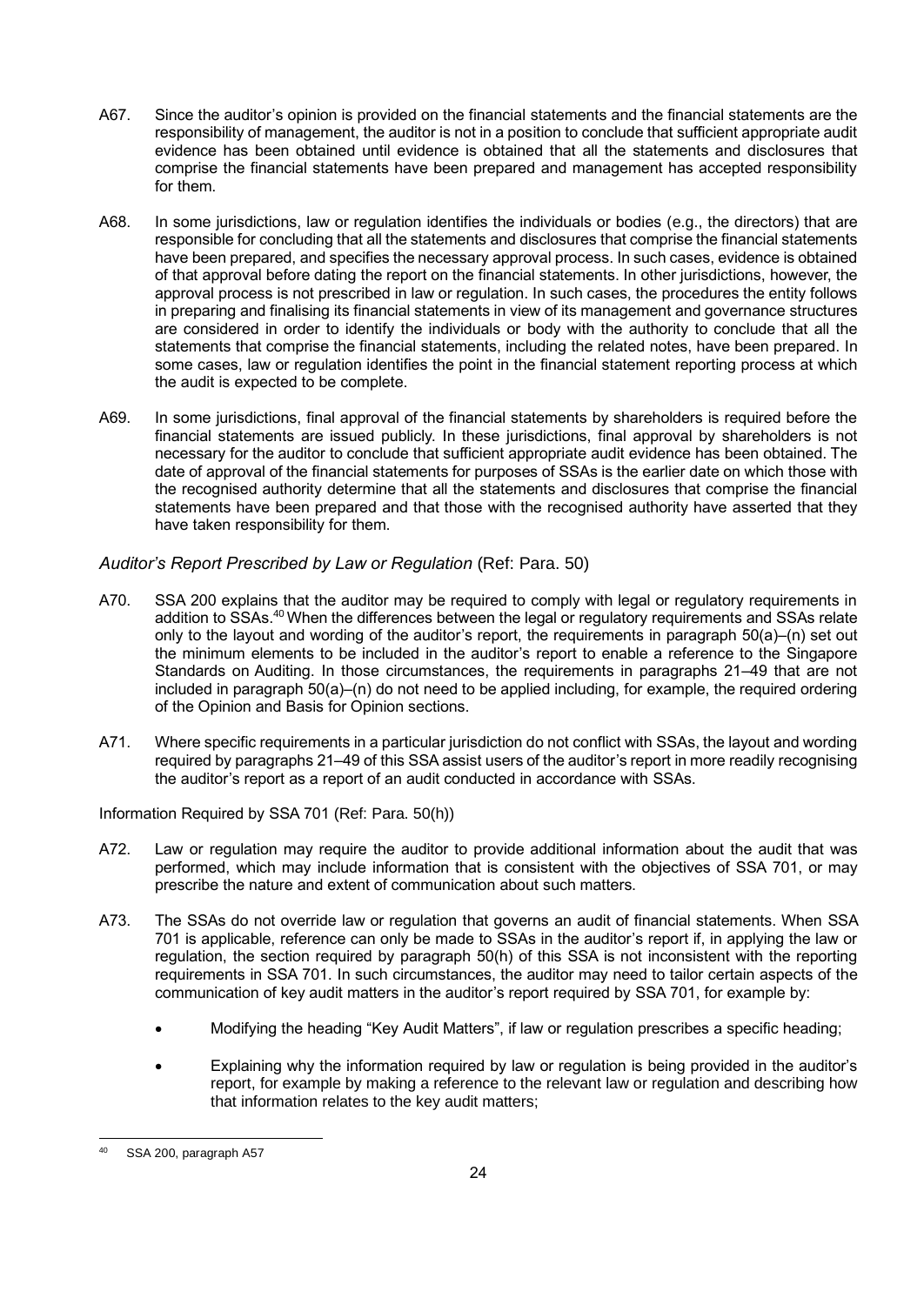- Where law or regulation prescribes the nature and extent of the description, supplementing the prescribed information to achieve an overall description of each key audit matter that is consistent with the requirement in paragraph 13 of SSA 701.
- A74. SSA 210 deals with circumstances where law or regulation of the relevant jurisdiction prescribes the layout or wording of the auditor's report in terms that are significantly different from the requirements of SSAs, which in particular includes the auditor's opinion. In these circumstances, SSA 210 requires the auditor to evaluate:
	- (a) Whether users might misunderstand the assurance obtained from the audit of the financial statements and, if so,
	- (b) Whether additional explanation in the auditor's report can mitigate possible misunderstanding.

If the auditor concludes that additional explanation in the auditor's report cannot mitigate possible misunderstanding, SSA 210 requires the auditor not to accept the audit engagement, unless required by law or regulation to do so. In accordance with SSA 210, an audit conducted in accordance with such law or regulation does not comply with SSAs. Accordingly, the auditor does not include any reference in the auditor's report to the audit having been conducted in accordance with Singapore Standards on Auditing.<sup>41</sup>

Considerations specific to public sector entities

A75. Auditors of public sector entities may also have the ability pursuant to law or regulation to report publicly on certain matters, either in the auditor's report or in a supplementary report, which may include information that is consistent with the objectives of SSA 701. In such circumstances, the auditor may need to tailor certain aspects of the communication of key audit matters in the auditor's report required by SSA 701 or include a reference in the auditor's report to a description of the matter in the supplementary report.

*Auditor's Report for Audits Conducted in Accordance with Both Auditing Standards of a Specific Jurisdiction and Singapore Standards on Auditing* (Ref: Para. 51)

- A76. The auditor may refer in the auditor's report to the audit having been conducted in accordance with both Singapore Standards on Auditing as well as other auditing standards when, in addition to complying with the relevant other auditing standards, the auditor complies with each of the SSAs relevant to the audit $42$
- A77. A reference to both Singapore Standards on Auditing and other auditing standards is not appropriate if there is a conflict between the requirements in SSAs and those in the other auditing standards that would lead the auditor to form a different opinion or not to include an Emphasis of Matter or Other Matter paragraph that, in the particular circumstances, is required by SSAs. In such a case, the auditor's report refers only to the auditing standards (either Singapore Standards on Auditing or the other auditing standards) in accordance with which the auditor's report has been prepared.

## **Supplementary Information Presented with the Financial Statements** (Ref: Para. 53– 54)

A78. In some circumstances, the entity may be required by law, regulation or standards, or may voluntarily choose, to present together with the financial statements supplementary information that is not required by the applicable financial reporting framework. For example, supplementary information might be presented to enhance a user's understanding of the applicable financial reporting framework or to provide further explanation of specific financial statement items. Such information is normally presented in either supplementary schedules or as additional notes.

 $^{41}$  SSA 210, paragraph 21

SSA 200, paragraph A58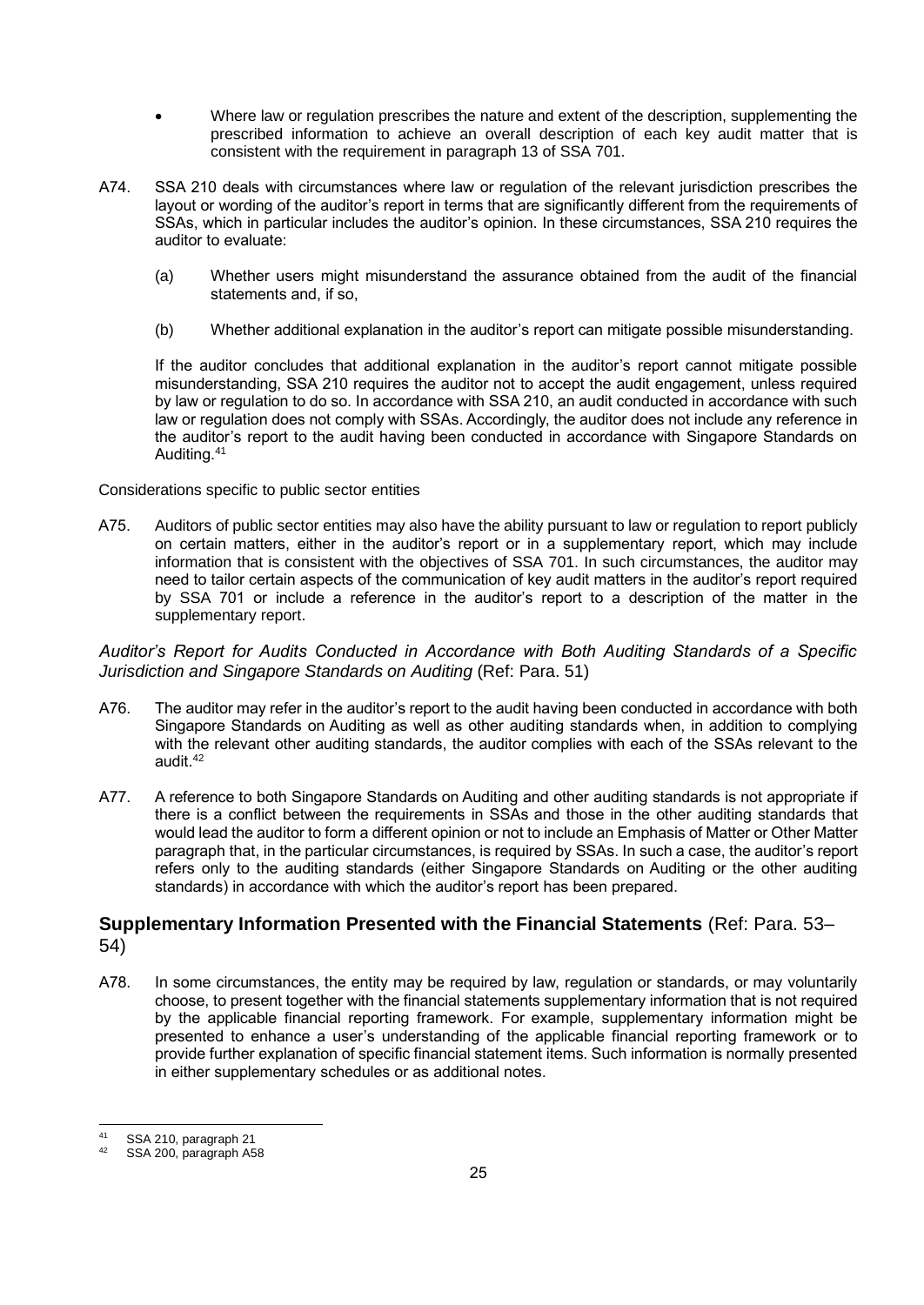- A79. Paragraph 53 of this SSA explains that the auditor's opinion covers supplementary information that is an integral part of the financial statements because of its nature or how it is presented. This evaluation is a matter of professional judgement. To illustrate:
	- When the notes to the financial statements include an explanation or the reconciliation of the extent to which the financial statements comply with another financial reporting framework, the auditor may consider this to be supplementary information that cannot be clearly differentiated from the financial statements. The auditor's opinion would also cover notes or supplementary schedules that are cross-referenced from the financial statements.
	- When an additional profit and loss account that discloses specific items of expenditure is disclosed as a separate schedule included as an Appendix to the financial statements, the auditor may consider this to be supplementary information that can be clearly differentiated from the financial statements.
- A80. Supplementary information that is covered by the auditor's opinion does not need to be specifically referred to in the auditor's report when the reference to the notes in the description of the statements that comprise the financial statements in the auditor's report is sufficient.
- A81. Law or regulation may not require that the supplementary information be audited, and management may decide to ask the auditor not to include the supplementary information within the scope of the audit of the financial statements.
- A82. The auditor's evaluation whether unaudited supplementary information is presented in a manner that could be construed as being covered by the auditor's opinion includes, for example, where that information is presented in relation to the financial statements and any audited supplementary information, and whether it is clearly labelled as "unaudited."
- A83. Management could change the presentation of unaudited supplementary information that could be construed as being covered by the auditor's opinion, for example, by:
	- Removing any cross-references from the financial statements to unaudited supplementary schedules or unaudited notes so that the demarcation between the audited and unaudited information is sufficiently clear.
	- Placing the unaudited supplementary information outside of the financial statements or, if that is not possible in the circumstances, at a minimum placing the unaudited notes together at the end of the required notes to the financial statements and clearly labelling them as unaudited. Unaudited notes that are intermingled with the audited notes can be misinterpreted as being audited.
- A84. The fact that supplementary information is unaudited does not relieve the auditor of the responsibilities described in SSA 720 (Revised).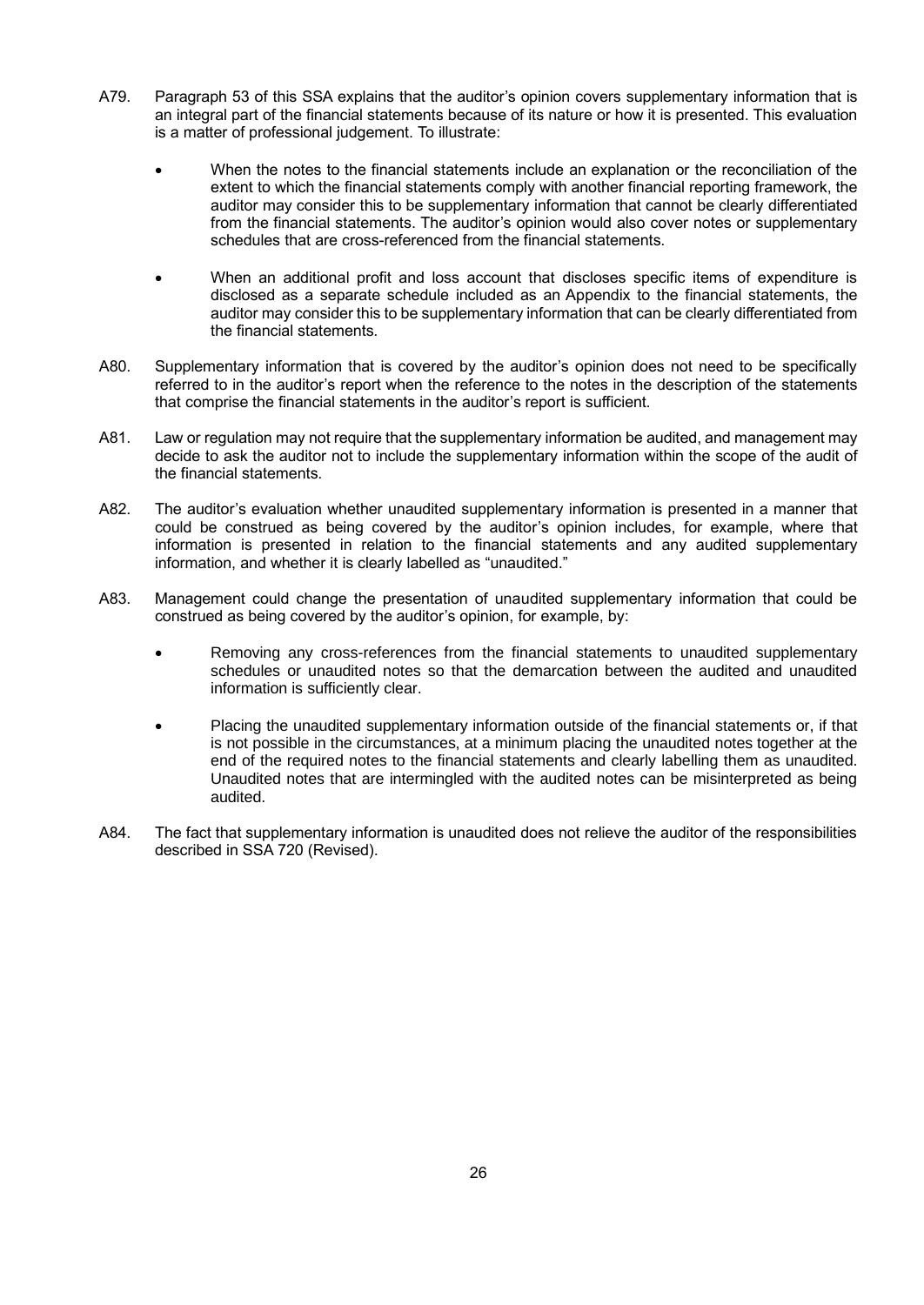## **Appendix**

(Ref: Para. A14)

## **Illustrations of Independent Auditor's Reports on Financial Statements**

- Illustration 1: An auditor's report on financial statements of a Singapore incorporated listed company prepared in accordance with a fair presentation framework. The audit is not a group audit.
- Illustration 2: An auditor's report on financial statements of a Singapore incorporated listed company prepared in accordance with a fair presentation framework. The audit is a group audit.
- Illustration 3: An auditor's report on financial statements of a Singapore incorporated company other than a listed entity prepared in accordance with a fair presentation framework
- Illustration 4: An auditor's report on financial statements of an entity other than a listed entity prepared in accordance with a general purpose compliance framework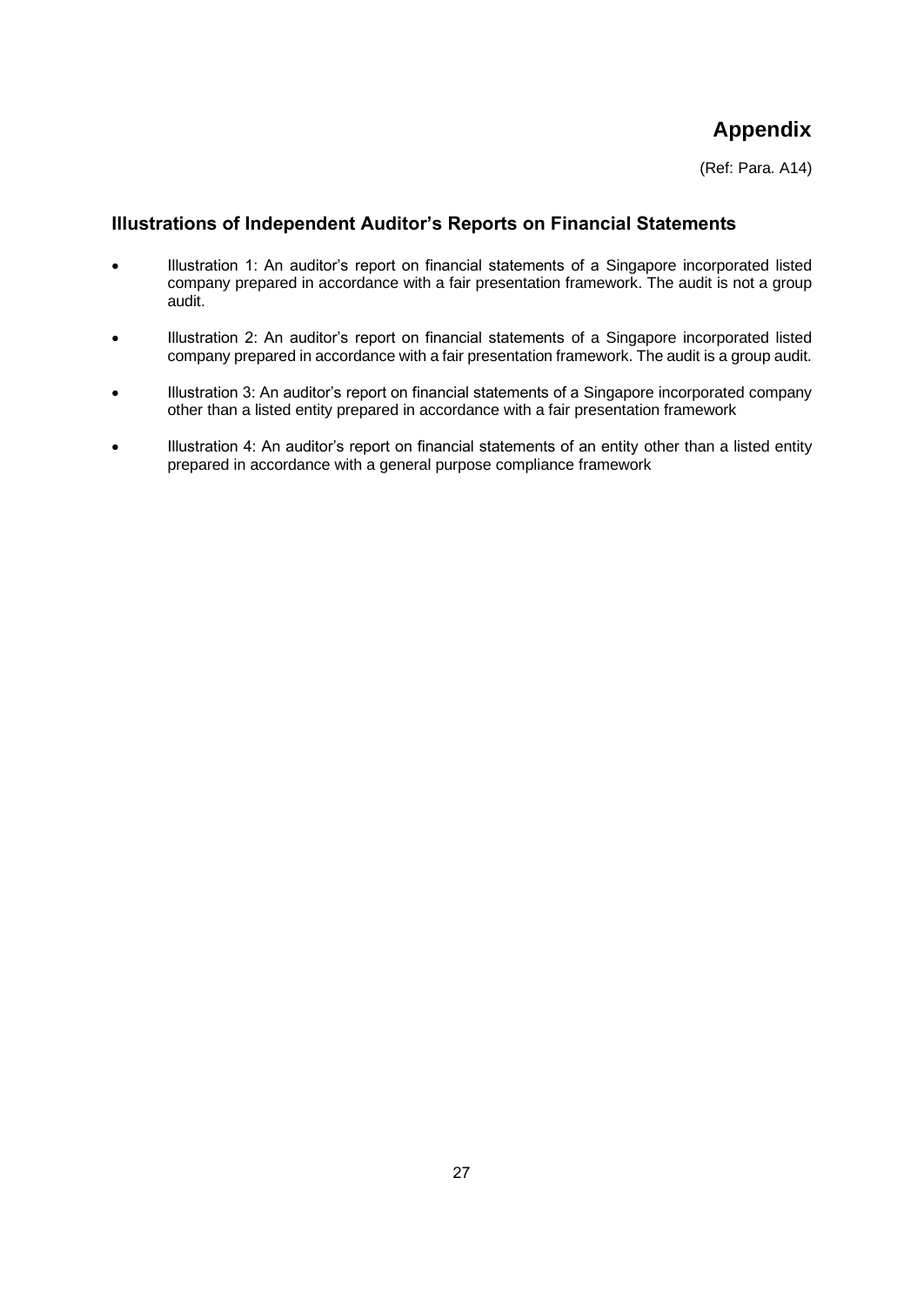Illustration 1 – Auditor's Report on Financial Statements of a Singapore Incorporated Listed Company Prepared in Accordance with a Fair Presentation Framework. The Audit is not a Group Audit.

For purposes of this illustrative auditor's report, the following circumstances are assumed:

- Audit of a complete set of financial statements of a Singapore incorporated listed company using a fair presentation framework. The audit is not a group audit (i.e., SSA 600 does not apply).
- The financial statements are prepared by management of the company in accordance with SFRS(I)s (a general purpose framework)<sup>1</sup>.
- The terms of the audit engagement reflect the description of management's responsibility for the financial statements in SSA 210.
- The auditor has concluded an unmodified (i.e., "clean") opinion is appropriate based on the audit evidence obtained.
- The relevant ethical requirements that apply to the audit comprise the Accounting and Corporate Regulatory Authority (ACRA) *Code of Professional Conduct and Ethics for Public Accountants and Accounting Entities* (ACRA Code) together with the ethical requirements relating to the audit in Singapore, and the auditor refers to both.
- Based on the audit evidence obtained, the auditor has concluded that a material uncertainty does not exist related to events or conditions that may cast significant doubt on the company's ability to continue as a going concern in accordance with SSA 570 (Revised).
- Key audit matters have been communicated in accordance with SSA 701.
- The auditor has obtained all of the other information prior to the date of the auditor's report and has not identified a material misstatement of the other information.
- Those responsible for oversight of the financial statements differ from those responsible for the preparation of the financial statements.
- In addition to the audit of the financial statements, the auditor has other reporting responsibilities required under local law.

## **INDEPENDENT AUDITOR'S REPORT**

To the Shareholders of ABC Company [or Other Appropriate Addressee]

## **Report on the Audit of the Financial Statements**<sup>2</sup>

#### **Opinion**

We have audited the financial statements of ABC Company (the Company), which comprise the statement of financial position as at 31 December 20X1, and the statement of comprehensive income, statement of changes in equity and statement of cash flows for the year then ended, and notes to the financial statements, including a summary of significant accounting policies.

In our opinion, the accompanying financial statements are properly drawn up in accordance with the provisions of the Companies Act, Chapter 50 (the Act) and Singapore Financial Reporting Standards (International) (SFRS(I)s) so as to give a true and fair view of the financial position of the Company as at 31

<sup>1</sup> For first year adoption of SFRS(I)s, the auditor should refer to *Auditor's Report on Financial Statements Prepared in Accordance with Singapore Financial Reporting Standards (International) – Frequently Asked Questions* issued by the Institute of Singapore Chartered Accountants in April 2018 for guidance on reporting considerations.

<sup>2</sup> The sub-title "Report on the Audit of the Financial Statements" is unnecessary in circumstances when the second sub-title "Report on Other Legal and Regulatory Requirements" is not applicable.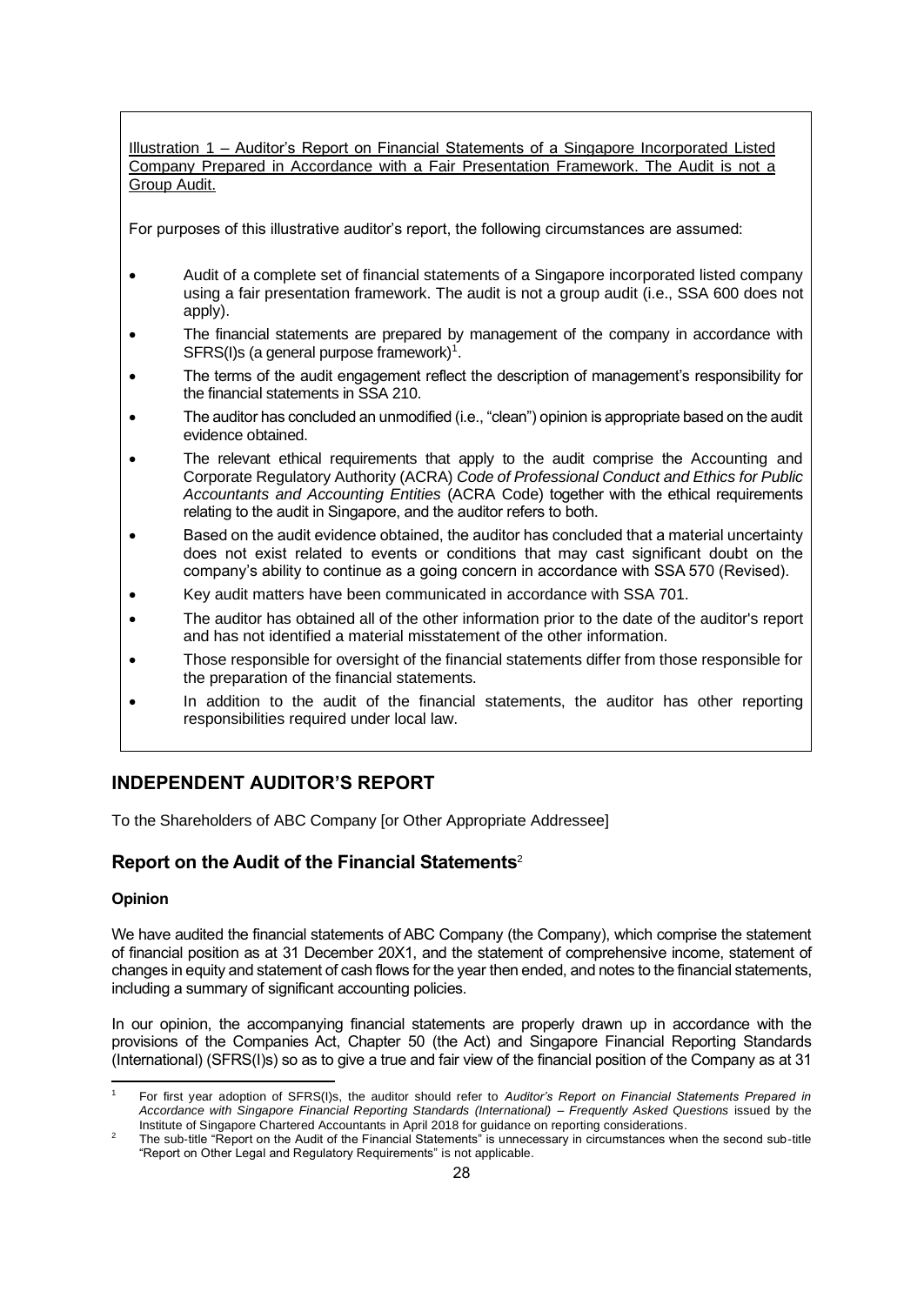December 20X1 and of the financial performance, changes in equity and cash flows of the Company for the year ended on that date.

#### **Basis for Opinion**

We conducted our audit in accordance with Singapore Standards on Auditing (SSAs). Our responsibilities under those standards are further described in the *Auditor's Responsibilities for the Audit of the Financial Statements* section of our report. We are independent of the Company in accordance with the Accounting and Corporate Regulatory Authority (ACRA) *Code of Professional Conduct and Ethics for Public Accountants and Accounting Entities* (ACRA Code) together with the ethical requirements that are relevant to our audit of the financial statements in Singapore, and we have fulfilled our other ethical responsibilities in accordance with these requirements and the ACRA Code. We believe that the audit evidence we have obtained is sufficient and appropriate to provide a basis for our opinion.

#### **Key Audit Matters**

Key audit matters are those matters that, in our professional judgement, were of most significance in our audit of the financial statements of the current period. These matters were addressed in the context of our audit of the financial statements as a whole, and in forming our opinion thereon, and we do not provide a separate opinion on these matters.

[*Description of each key audit matter in accordance with SSA 701.*]

#### **Other Information [or another title if appropriate such as "Information Other than the Financial Statements and Auditor's Report Thereon"]**

[*Reporting in accordance with the reporting requirements in SSA 720 (Revised) – see Illustration 1 in Appendix 2 of SSA 720 (Revised*).]

#### **Responsibilities of Management and Directors for the Financial Statements**

Management is responsible for the preparation of financial statements that give a true and fair view in accordance with the provisions of the Act and SFRS(I)s, and for devising and maintaining a system of internal accounting controls sufficient to provide a reasonable assurance that assets are safeguarded against loss from unauthorised use or disposition; and transactions are properly authorised and that they are recorded as necessary to permit the preparation of true and fair financial statements and to maintain accountability of assets.

In preparing the financial statements, management is responsible for assessing the Company's ability to continue as a going concern, disclosing, as applicable, matters related to going concern and using the going concern basis of accounting unless management either intends to liquidate the Company or to cease operations, or has no realistic alternative but to do so.

The directors' responsibilities include overseeing the Company's financial reporting process.

#### **Auditor's Responsibilities for the Audit of the Financial Statements**

Our objectives are to obtain reasonable assurance about whether the financial statements as a whole are free from material misstatement, whether due to fraud or error, and to issue an auditor's report that includes our opinion. Reasonable assurance is a high level of assurance, but is not a guarantee that an audit conducted in accordance with SSAs will always detect a material misstatement when it exists. Misstatements can arise from fraud or error and are considered material if, individually or in the aggregate, they could reasonably be expected to influence the economic decisions of users taken on the basis of these financial statements.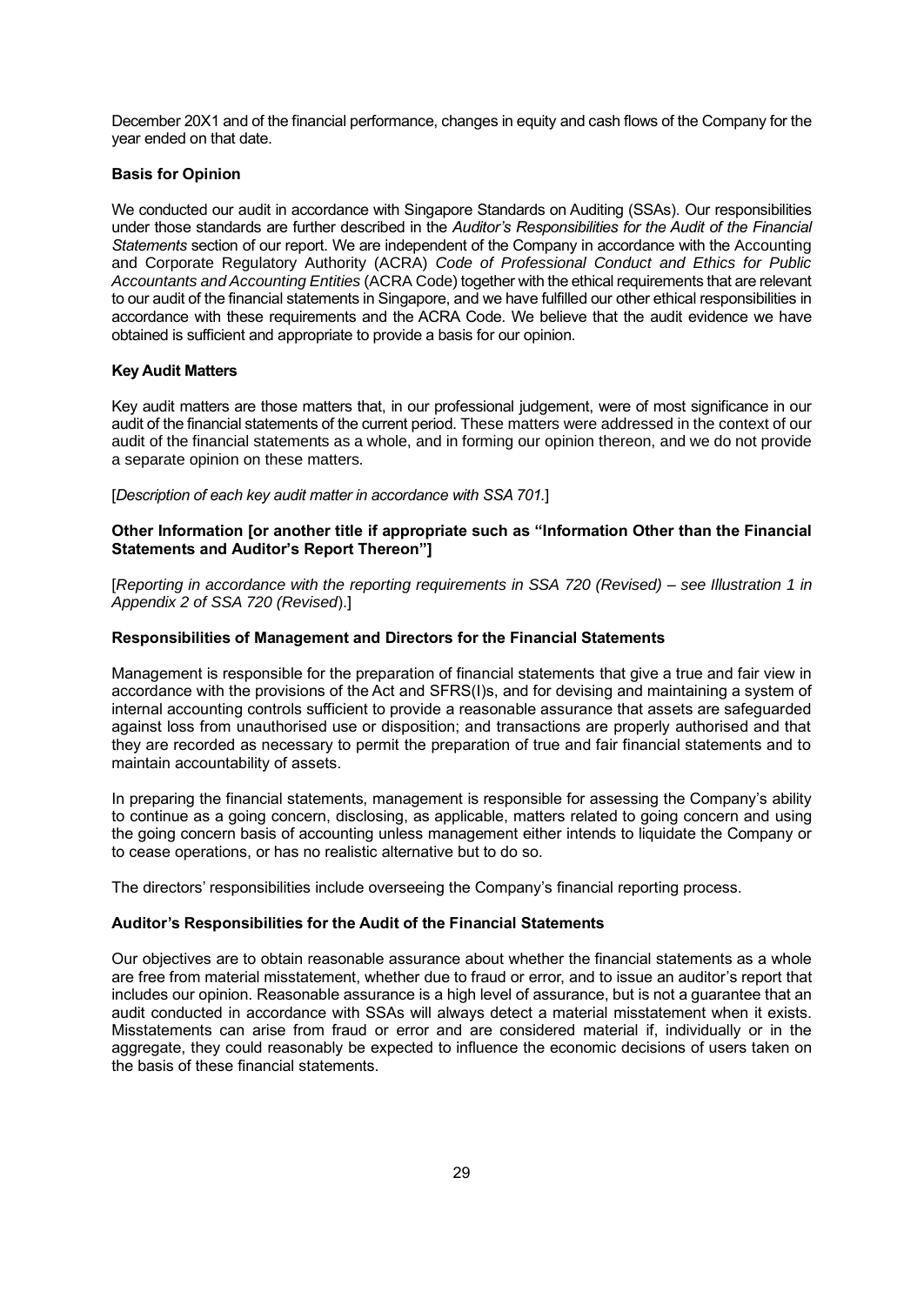As part of an audit in accordance with SSAs, we exercise professional judgement and maintain professional scepticism throughout the audit. We also:

- Identify and assess the risks of material misstatement of the financial statements, whether due to fraud or error, design and perform audit procedures responsive to those risks, and obtain audit evidence that is sufficient and appropriate to provide a basis for our opinion. The risk of not detecting a material misstatement resulting from fraud is higher than for one resulting from error, as fraud may involve collusion, forgery, intentional omissions, misrepresentations, or the override of internal control.
- Obtain an understanding of internal control relevant to the audit in order to design audit procedures that are appropriate in the circumstances, but not for the purpose of expressing an opinion on the effectiveness of the Company's internal control.<sup>3</sup>
- Evaluate the appropriateness of accounting policies used and the reasonableness of accounting estimates and related disclosures made by management.
- Conclude on the appropriateness of management's use of the going concern basis of accounting and, based on the audit evidence obtained, whether a material uncertainty exists related to events or conditions that may cast significant doubt on the Company's ability to continue as a going concern. If we conclude that a material uncertainty exists, we are required to draw attention in our auditor's report to the related disclosures in the financial statements or, if such disclosures are inadequate, to modify our opinion. Our conclusions are based on the audit evidence obtained up to the date of our auditor's report. However, future events or conditions may cause the Company to cease to continue as a going concern.
- Evaluate the overall presentation, structure and content of the financial statements, including the disclosures, and whether the financial statements represent the underlying transactions and events in a manner that achieves fair presentation.

We communicate with the directors regarding, among other matters, the planned scope and timing of the audit and significant audit findings, including any significant deficiencies in internal control that we identify during our audit.

We also provide the directors with a statement that we have complied with relevant ethical requirements regarding independence, and to communicate with them all relationships and other matters that may reasonably be thought to bear on our independence, and where applicable, actions taken to eliminate threats or safeguards applied.

From the matters communicated with the directors, we determine those matters that were of most significance in the audit of the financial statements of the current period and are therefore the key audit matters. We describe these matters in our auditor's report unless law or regulation precludes public disclosure about the matter or when, in extremely rare circumstances, we determine that a matter should not be communicated in our report because the adverse consequences of doing so would reasonably be expected to outweigh the public interest benefits of such communication.

## **Report on Other Legal and Regulatory Requirements**

In our opinion, the accounting and other records required by the Act to be kept by the Company have been properly kept in accordance with the provisions of the Act.

[*The form and content of this section of the auditor's report would vary depending on the nature of the auditor's other reporting responsibilities prescribed by local law or regulation. The matters addressed by other law or regulation (referred to as "other reporting responsibilities") shall be addressed within this section unless the other reporting responsibilities address the same topics as those presented under the reporting* 

This sentence would be modified, as appropriate, in circumstances when the auditor also has a responsibility to issue an opinion on the effectiveness of internal control in conjunction with the audit of the financial statements.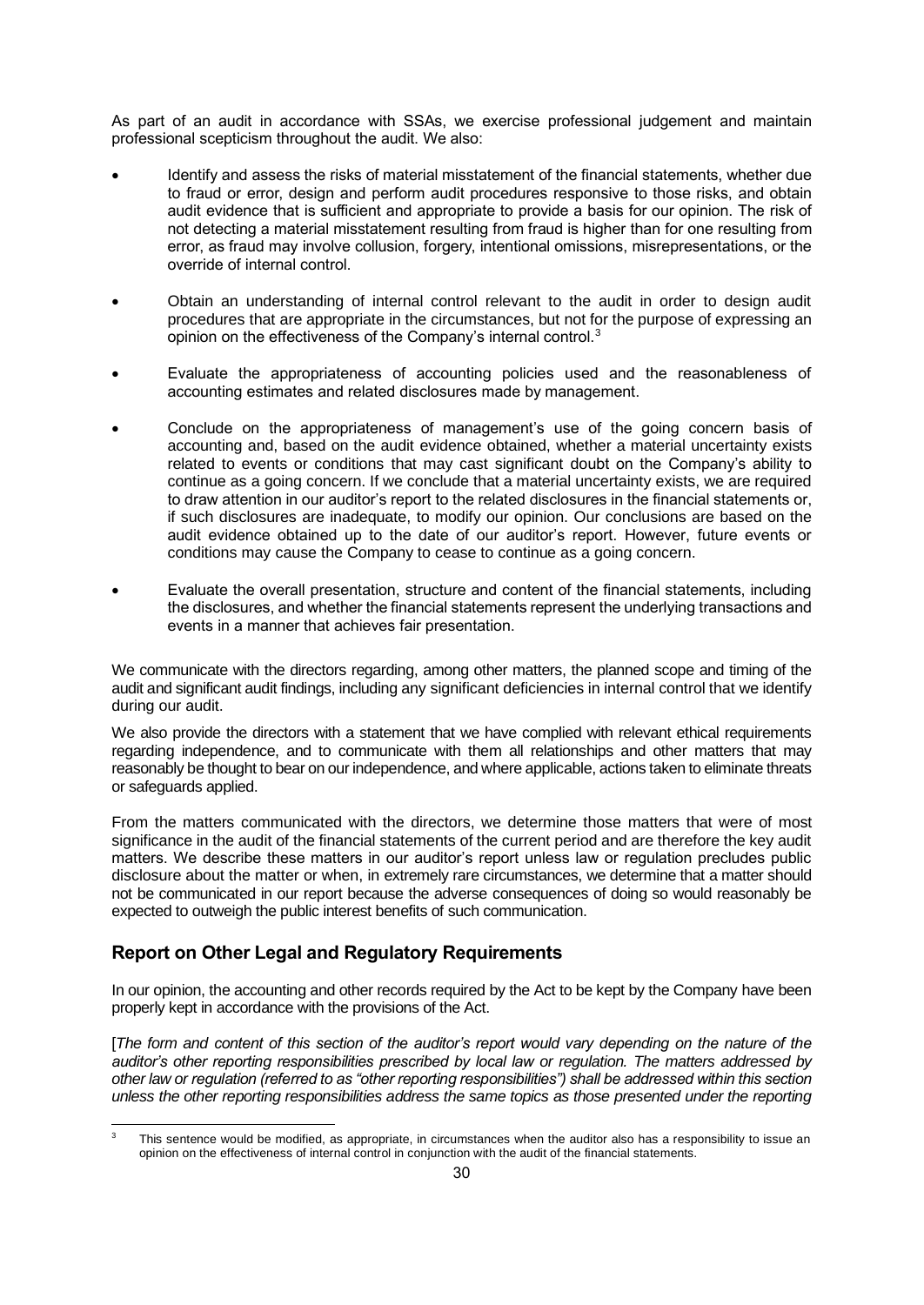*responsibilities required by the SSAs as part of the Report on the Audit of the Financial Statements section. The reporting of other reporting responsibilities that address the same topics as those required by the SSAs may be combined (i.e., included in the Report on the Audit of the Financial Statements section under the appropriate subheadings) provided that the wording in the auditor's report clearly differentiates the other reporting responsibilities from the reporting that is required by the SSAs where such a difference exists.*]

The engagement partner on the audit resulting in this independent auditor's report is [*name*].

 $(Firm)$ Public Accountants and Chartered Accountants Singapore \_\_\_\_\_\_\_\_\_\_\_\_\_\_\_\_\_\_\_\_\_\_\_\_\_ (Date)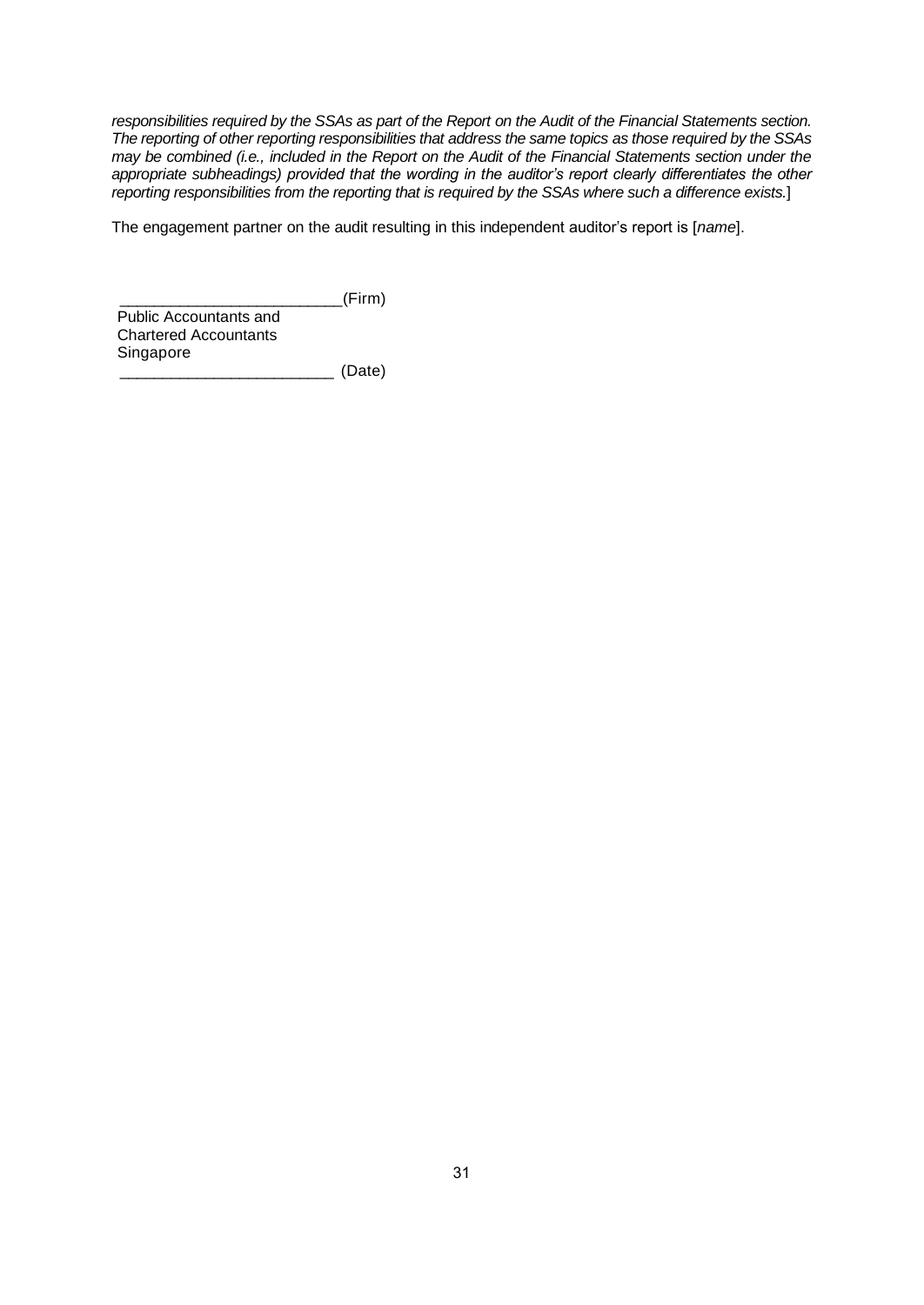Illustration 2 – Auditor's Report on Financial Statements of a Singapore Incorporated Listed Company Prepared in Accordance with a Fair Presentation Framework. The Audit is a Group Audit.

For purposes of this illustrative auditor's report, the following circumstances are assumed:

- Audit of a complete set of consolidated financial statements and statement of financial position of a Singapore incorporated listed company using a fair presentation framework. The audit is a group audit of a company with subsidiaries (i.e., SSA 600 applies).
- The financial statements are prepared by management of the company in accordance with SFRS(I)s (a general purpose framework)<sup>4</sup>.
- The terms of the audit engagement reflect the description of management's responsibility for the financial statements in SSA 210.
- The auditor has concluded an unmodified (i.e., "clean") opinion is appropriate based on the audit evidence obtained.
- The relevant ethical requirements that apply to the audit comprise the Accounting and Corporate Regulatory Authority (ACRA) *Code of Professional Conduct and Ethics for Public Accountants and Accounting Entities* (ACRA Code) together with the ethical requirements relating to the audit in Singapore, and the auditor refers to both.
- Based on the audit evidence obtained, the auditor has concluded that a material uncertainty does not exist related to events or conditions that may cast significant doubt on the company's ability to continue as a going concern in accordance with SSA 570 (Revised).
- Key audit matters have been communicated in accordance with SSA 701.
- The auditor has obtained all of the other information prior to the date of the auditor's report and has not identified a material misstatement of the other information.
- Those responsible for oversight of the financial statements differ from those responsible for the preparation of the financial statements.
- In addition to the audit of the financial statements, the auditor has other reporting responsibilities required under local law.

## **INDEPENDENT AUDITOR'S REPORT**

To the Shareholders of ABC Company [or Other Appropriate Addressee]

## **Report on the Audit of the Financial Statements**<sup>5</sup>

#### **Opinion**

We have audited the financial statements of ABC Company (the Company) and its subsidiaries (the Group), which comprise the consolidated statement of financial position of the Group and the statement of financial position of the Company as at 31 December 20X1, and the consolidated statement of comprehensive income, consolidated statement of changes in equity and consolidated statement of cash flows of the Group for the year then ended, and notes to the financial statements, including a summary of significant accounting policies.

<sup>4</sup> For first year adoption of SFRS(I)s, the auditor should refer to *Auditor's Report on Financial Statements Prepared in Accordance with Singapore Financial Reporting Standards (International) – Frequently Asked Questions* issued by the Institute of Singapore Chartered Accountants in April 2018 for guidance on reporting considerations.

<sup>5</sup> The sub-title "Report on the Audit of the Financial Statements" is unnecessary in circumstances when the second sub-title "Report on Other Legal and Regulatory Requirements" is not applicable.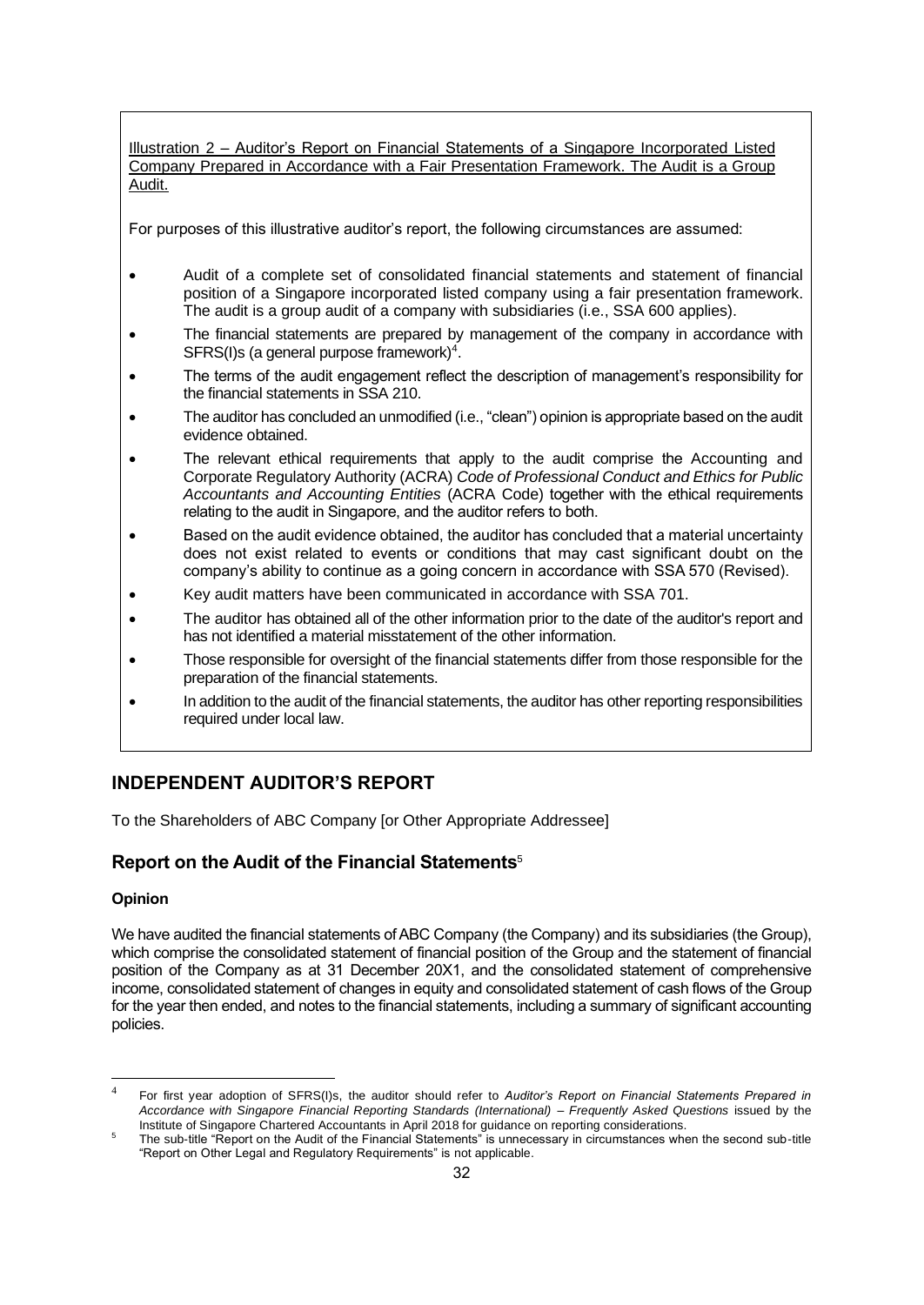In our opinion, the accompanying consolidated financial statements of the Group and the statement of financial position of the Company are properly drawn up in accordance with the provisions of the Companies Act, Chapter 50 (the Act) and Singapore Financial Reporting Standards (International) (SFRS(I)s) so as to give a true and fair view of the consolidated financial position of the Group and the financial position of the Company as at 31 December 20X1 and of the consolidated financial performance, consolidated changes in equity and consolidated cash flows of the Group for the year ended on that date.

#### **Basis for Opinion**

We conducted our audit in accordance with Singapore Standards on Auditing (SSAs). Our responsibilities under those standards are further described in the *Auditor's Responsibilities for the Audit of the Financial Statements* section of our report. We are independent of the Group in accordance with the Accounting and Corporate Regulatory Authority (ACRA) *Code of Professional Conduct and Ethics for Public Accountants and Accounting Entities* (ACRA Code) together with the ethical requirements that are relevant to our audit of the financial statements in Singapore, and we have fulfilled our other ethical responsibilities in accordance with these requirements and the ACRA Code. We believe that the audit evidence we have obtained is sufficient and appropriate to provide a basis for our opinion.

#### **Key Audit Matters**

Key audit matters are those matters that, in our professional judgement, were of most significance in our audit of the financial statements of the current period. These matters were addressed in the context of our audit of the financial statements as a whole, and in forming our opinion thereon, and we do not provide a separate opinion on these matters.

[*Description of each key audit matter in accordance with SSA 701.*]

#### **Other Information [or another title if appropriate such as "Information Other than the Financial Statements and Auditor's Report Thereon"]**

[*Reporting in accordance with the reporting requirements in SSA 720 (Revised) – see Illustration 1 in Appendix 2 of SSA 720 (Revised*).]

#### **Responsibilities of Management and Directors for the Financial Statements**

Management is responsible for the preparation of financial statements that give a true and fair view in accordance with the provisions of the Act and SFRS(I)s, and for devising and maintaining a system of internal accounting controls sufficient to provide a reasonable assurance that assets are safeguarded against loss from unauthorised use or disposition; and transactions are properly authorised and that they are recorded as necessary to permit the preparation of true and fair financial statements and to maintain accountability of assets.

In preparing the financial statements, management is responsible for assessing the Group's ability to continue as a going concern, disclosing, as applicable, matters related to going concern and using the going concern basis of accounting unless management either intends to liquidate the Group or to cease operations, or has no realistic alternative but to do so.

The directors' responsibilities include overseeing the Group's financial reporting process.

#### **Auditor's Responsibilities for the Audit of the Financial Statements**

Our objectives are to obtain reasonable assurance about whether the financial statements as a whole are free from material misstatement, whether due to fraud or error, and to issue an auditor's report that includes our opinion. Reasonable assurance is a high level of assurance, but is not a guarantee that an audit conducted in accordance with SSAs will always detect a material misstatement when it exists. Misstatements can arise from fraud or error and are considered material if, individually or in the aggregate, they could reasonably be expected to influence the economic decisions of users taken on the basis of these financial statements.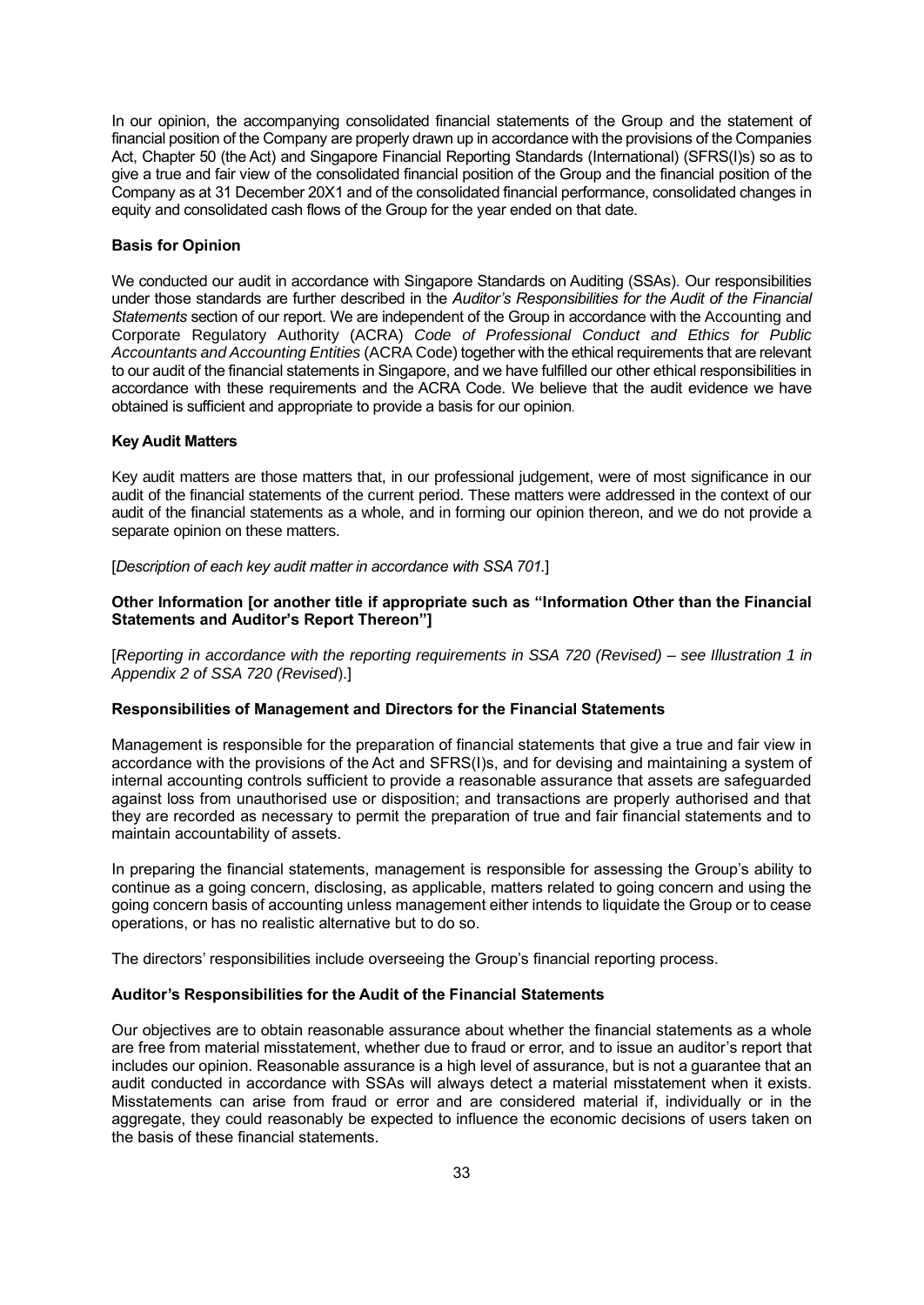As part of an audit in accordance with SSAs, we exercise professional judgement and maintain professional scepticism throughout the audit. We also:

- Identify and assess the risks of material misstatement of the financial statements, whether due to fraud or error, design and perform audit procedures responsive to those risks, and obtain audit evidence that is sufficient and appropriate to provide a basis for our opinion. The risk of not detecting a material misstatement resulting from fraud is higher than for one resulting from error, as fraud may involve collusion, forgery, intentional omissions, misrepresentations, or the override of internal control.
- Obtain an understanding of internal control relevant to the audit in order to design audit procedures that are appropriate in the circumstances, but not for the purpose of expressing an opinion on the effectiveness of the Group's internal control.<sup>6</sup>
- Evaluate the appropriateness of accounting policies used and the reasonableness of accounting estimates and related disclosures made by management.
- Conclude on the appropriateness of management's use of the going concern basis of accounting and, based on the audit evidence obtained, whether a material uncertainty exists related to events or conditions that may cast significant doubt on the Group's ability to continue as a going concern. If we conclude that a material uncertainty exists, we are required to draw attention in our auditor's report to the related disclosures in the financial statements or, if such disclosures are inadequate, to modify our opinion. Our conclusions are based on the audit evidence obtained up to the date of our auditor's report. However, future events or conditions may cause the Group to cease to continue as a going concern.
- Evaluate the overall presentation, structure and content of the financial statements, including the disclosures, and whether the financial statements represent the underlying transactions and events in a manner that achieves fair presentation.
- Obtain sufficient appropriate audit evidence regarding the financial information of the entities or business activities within the Group to express an opinion on the consolidated financial statements. We are responsible for the direction, supervision and performance of the group audit. We remain solely responsible for our audit opinion.

We communicate with the directors regarding, among other matters, the planned scope and timing of the audit and significant audit findings, including any significant deficiencies in internal control that we identify during our audit.

We also provide the directors with a statement that we have complied with relevant ethical requirements regarding independence, and to communicate with them all relationships and other matters that may reasonably be thought to bear on our independence, and where applicable, actions taken to eliminate threats or safeguards applied.

From the matters communicated with the directors, we determine those matters that were of most significance in the audit of the financial statements of the current period and are therefore the key audit matters. We describe these matters in our auditor's report unless law or regulation precludes public disclosure about the matter or when, in extremely rare circumstances, we determine that a matter should not be communicated in our report because the adverse consequences of doing so would reasonably be expected to outweigh the public interest benefits of such communication.

## **Report on Other Legal and Regulatory Requirements**

In our opinion, the accounting and other records required by the Act to be kept by the Company and by those subsidiary corporations incorporated in Singapore of which we are the auditors have been properly kept in

This sentence would be modified, as appropriate, in circumstances when the auditor also has a responsibility to issue an opinion on the effectiveness of internal control in conjunction with the audit of the financial statements.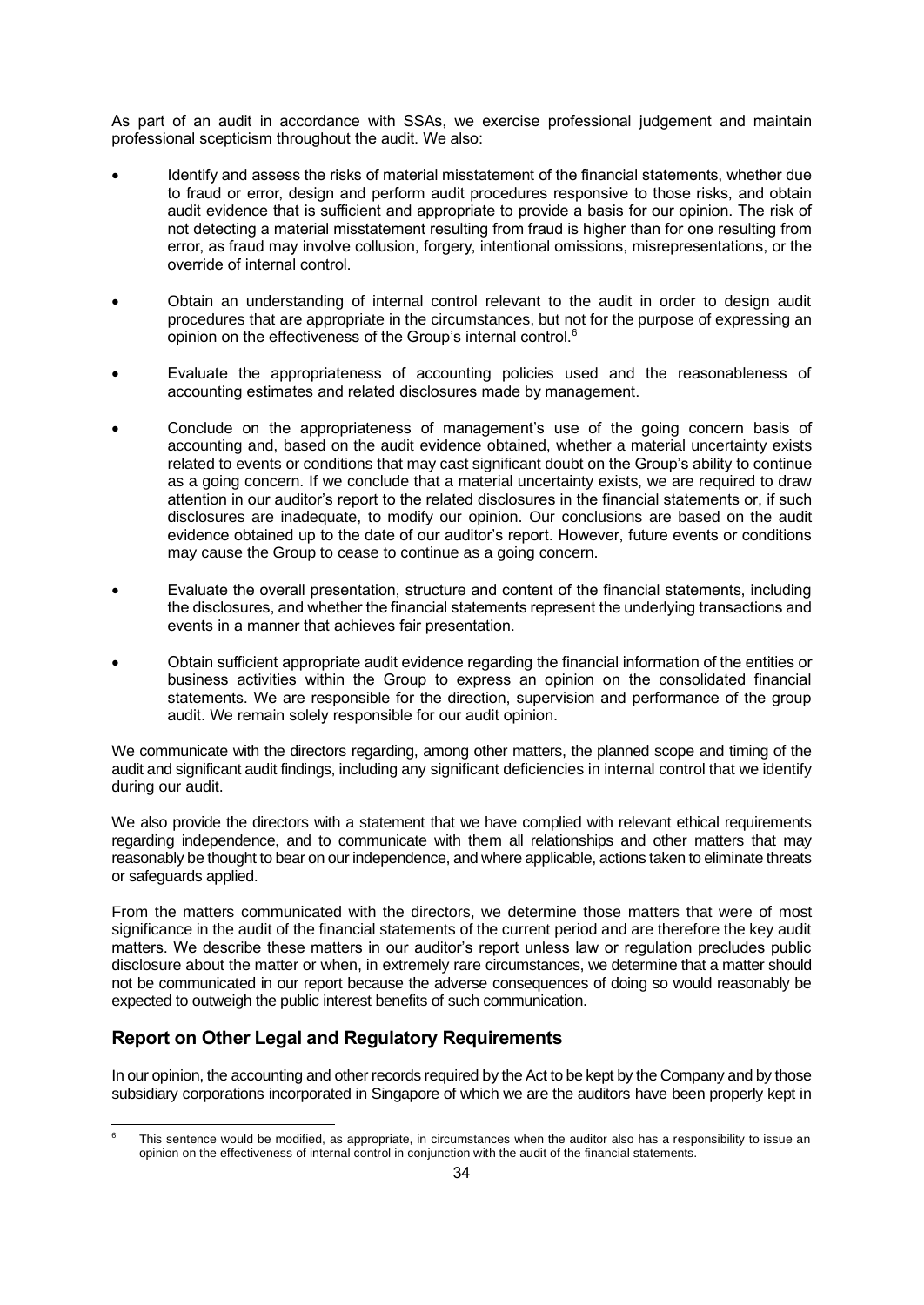accordance with the provisions of the Act.

[*The form and content of this section of the auditor's report would vary depending on the nature of the auditor's other reporting responsibilities prescribed by local law or regulation. The matters addressed by other law or regulation (referred to as "other reporting responsibilities") shall be addressed within this section unless the other reporting responsibilities address the same topics* as those *presented under the reporting responsibilities required by the SSAs as part of the Report on the Audit of the Financial Statements section. The reporting of other reporting responsibilities that address the same topics as those required by the SSAs may be combined (i.e., included in the Report on the Audit of the Financial Statements section under the appropriate subheadings) provided that the wording in the auditor's report clearly differentiates the other reporting responsibilities from the reporting that is required by the SSAs where such a difference exists.*]

The engagement partner on the audit resulting in this independent auditor's report is [*name*].

 $(Firm)$ Public Accountants and Chartered Accountants **Singapore** 

\_\_\_\_\_\_\_\_\_\_\_\_\_\_\_\_\_\_\_\_\_\_\_\_\_ (Date)

The Opinion section above is appropriate where only the Company's statement of financial position is presented in accordance with the provisions of the Companies Act, together with the Group's consolidated financial statements. The section may be amended for situations where the Company's statement of comprehensive income, statement of changes in equity or the complete set of financial statements<sup> $7$ </sup> are also presented as follows:

(A) Where the statement of comprehensive income of the Company is also presented, the following paragraphs would be appropriate:

We have audited the financial statements of ABC Company (the Company) and its subsidiaries (the Group), which comprise the consolidated statement of financial position of the Group and the statement of financial position of the Company as at 31 December 20X1, the consolidated statement of comprehensive income, consolidated statement of changes in equity and consolidated statement of cash flows of the Group and the statement of comprehensive income of the Company for the year then ended, and notes to the financial statements, including a summary of significant accounting policies.

In our opinion, the accompanying consolidated financial statements of the Group and the statement of financial position and statement of comprehensive income of the Company are properly drawn up in accordance with the provisions of the Companies Act, Chapter 50 (the Act) and Singapore Financial Reporting Standards (International) (SFRS(I)s) so as to give a true and fair view of the consolidated financial position of the Group and the financial position of the Company as at 31 December 20X1 and of the consolidated financial performance, consolidated changes in equity and consolidated cash flows of the Group and of the financial performance of the Company for the year ended on that date.

(B) Where the statement of changes in equity of the Company is also presented, the following paragraphs would be appropriate:

We have audited the financial statements of ABC Company (the Company) and its subsidiaries (the Group), which comprise the consolidated statement of financial position of the Group and

The complete set of financial statements includes the statement of financial position, statement of comprehensive income, statement of changes in equity, statement of cash flows, notes to the financial statements and accounting policies.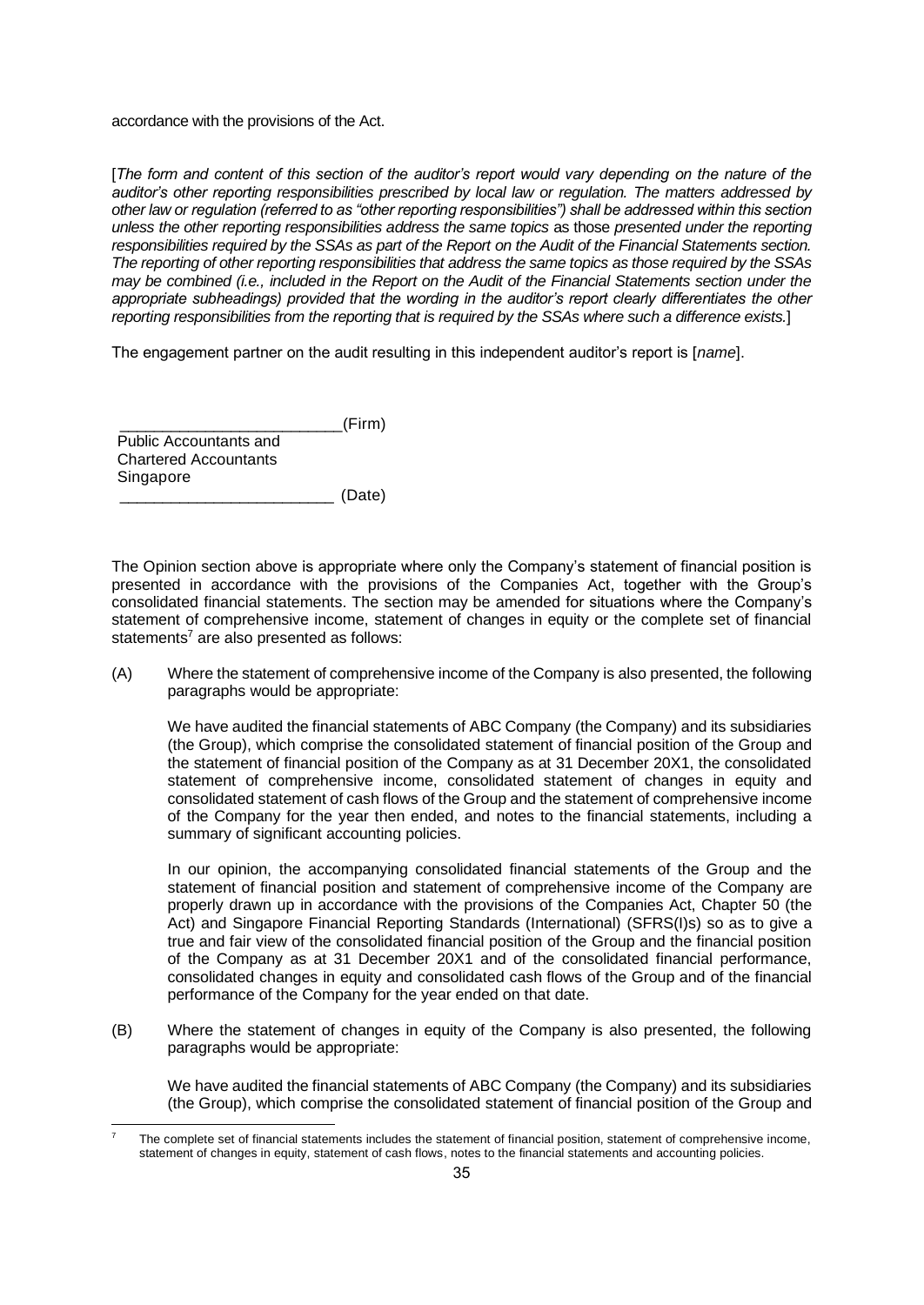the statement of financial position of the Company as at 31 December 20X1, the consolidated statement of comprehensive income, consolidated statement of changes in equity and consolidated statement of cash flows of the Group and the statement of changes in equity of the Company for the year then ended, and notes to the financial statements, including a summary of significant accounting policies.

In our opinion, the accompanying consolidated financial statements of the Group and the statement of financial position and statement of changes in equity of the Company are properly drawn up in accordance with the provisions of the Companies Act, Chapter 50 (the Act) and Singapore Financial Reporting Standards (International) (SFRS(I)s) so as to give a true and fair view of the consolidated financial position of the Group and the financial position of the Company as at 31 December 20X1 and of the consolidated financial performance, consolidated changes in equity and consolidated cash flows of the Group and of the changes in equity of the Company for the year ended on that date.

(C) Where the complete set of financial statements of the Company is presented, the following paragraphs would be appropriate:

We have audited the financial statements of ABC Company (the Company) and its subsidiaries (the Group), which comprise the consolidated statement of financial position of the Group and the statement of financial position of the Company as at 31 December 20X1, the consolidated statement of comprehensive income, consolidated statement of changes in equity and consolidated statement of cash flows of the Group and the statement of comprehensive income, statement of changes in equity and statement of cash flows of the Company for the year then ended, and notes to the financial statements, including a summary of significant accounting policies.

In our opinion, the accompanying consolidated financial statements of the Group and the financial statements of the Company are properly drawn up in accordance with the provisions of the Companies Act, Chapter 50 (the Act) and Singapore Financial Reporting Standards (International) (SFRS(I)s) so as to give a true and fair view of the consolidated financial position of the Group and the financial position of the Company as at 31 December 20X1 and of the consolidated financial performance, consolidated changes in equity and consolidated cash flows of the Group and of the financial performance, changes in equity and cash flows of the Company for the year ended on that date.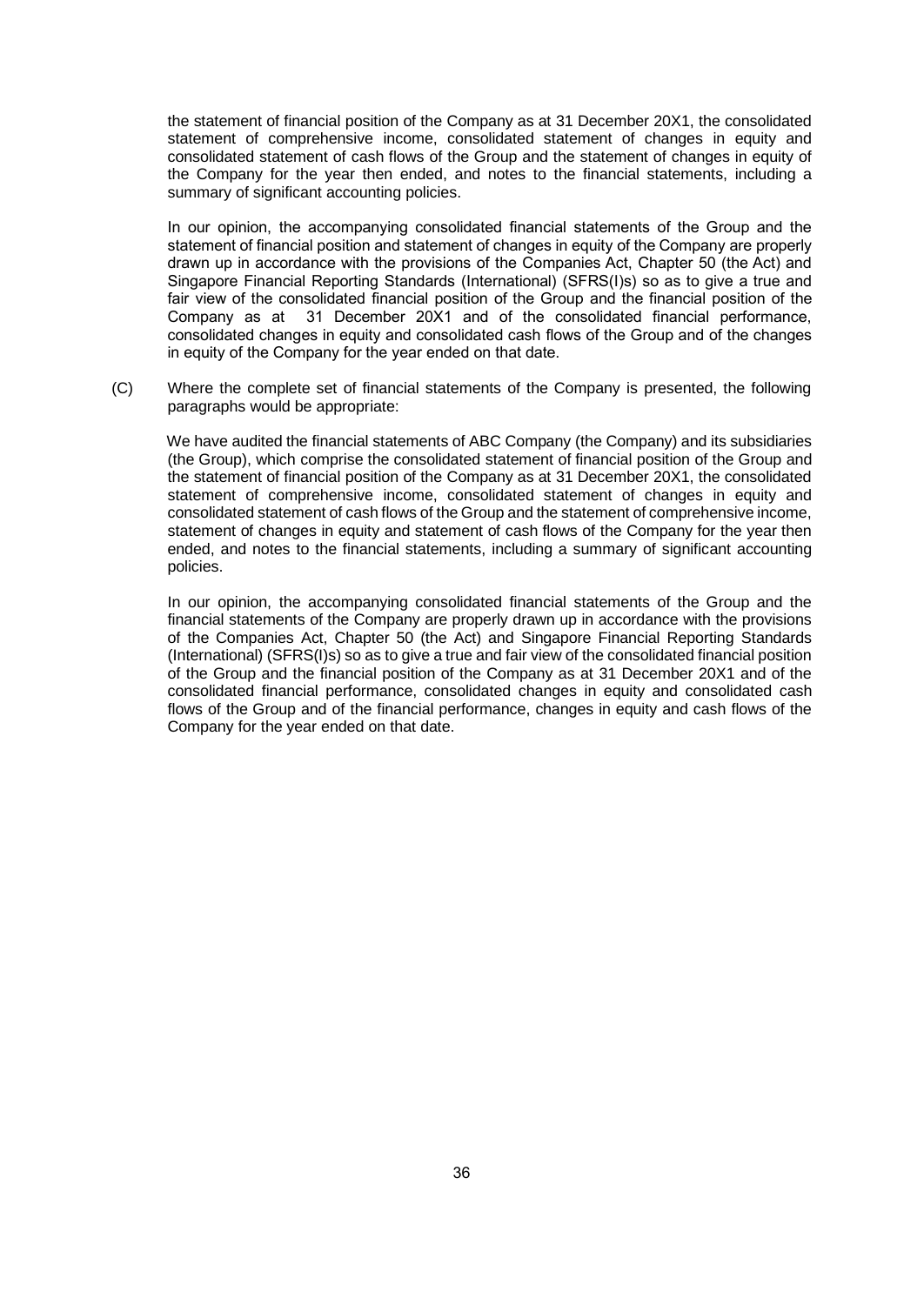Illustration 3 – Auditor's Report on Financial Statements of a Singapore Incorporated Company Other than a Listed Entity Prepared in Accordance with a Fair Presentation Framework

For purposes of this illustrative auditor's report, the following circumstances are assumed:

- Audit of a complete set of financial statements of a Singapore incorporated company other than a listed entity using a fair presentation framework. The audit is not a group audit (i.e., SSA 600 does not apply).
- The financial statements are prepared by management of the company in accordance with FRSs (a general purpose framework) $8$ .
- The terms of the audit engagement reflect the description of management's responsibility for the financial statements in SSA 210.
- The auditor has concluded an unmodified (i.e., "clean") opinion is appropriate based on the audit evidence obtained.
- The relevant ethical requirements that apply to the audit comprise the Accounting and Corporate Regulatory Authority (ACRA) *Code of Professional Conduct and Ethics for Public Accountants and Accounting Entities* (ACRA Code) together with the ethical requirements relating to the audit in Singapore, and the auditor refers to both.
- Based on the audit evidence obtained, the auditor has concluded that a material uncertainty does not exist related to events or conditions that may cast significant doubt on the company's ability to continue as a going concern in accordance with SSA 570 (Revised).
- The auditor is not required, and has otherwise not decided, to communicate key audit matters in accordance with SSA 701.
- The auditor has obtained all of the other information prior to the date of the auditor's report and has not identified a material misstatement of the other information.
- Those responsible for oversight of the financial statements differ from those responsible for the preparation of the financial statements.
- In addition to the audit of the financial statements, the auditor has other reporting responsibilities required under local law.

## **INDEPENDENT AUDITOR'S REPORT**

To the Shareholders of ABC Company [or Other Appropriate Addressee]

## **Report on the Audit of the Financial Statements**<sup>9</sup>

## **Opinion**

We have audited the financial statements of ABC Company (the Company), which comprise the statement of financial position as at 31 December 20X1, and the statement of comprehensive income, statement of changes in equity and statement of cash flows for the year then ended, and notes to the financial statements, including a summary of significant accounting policies.

In our opinion, the accompanying financial statements are properly drawn up in accordance with the provisions of the Companies Act, Chapter 50 (the Act) and Financial Reporting Standards in Singapore (FRSs) so as to give a true and fair view of the financial position of the Company as at 31 December 20X1 and of the financial performance, changes in equity and cash flows of the Company for the year ended on

References to the applicable financial reporting framework in the auditor's report would be replaced, as appropriate, when another financial reporting framework other than FRSs is used (e.g. SFRS(I)s).

The sub-title "Report on the Audit of the Financial Statements" is unnecessary in circumstances when the second sub-title "Report on Other Legal and Regulatory Requirements" is not applicable.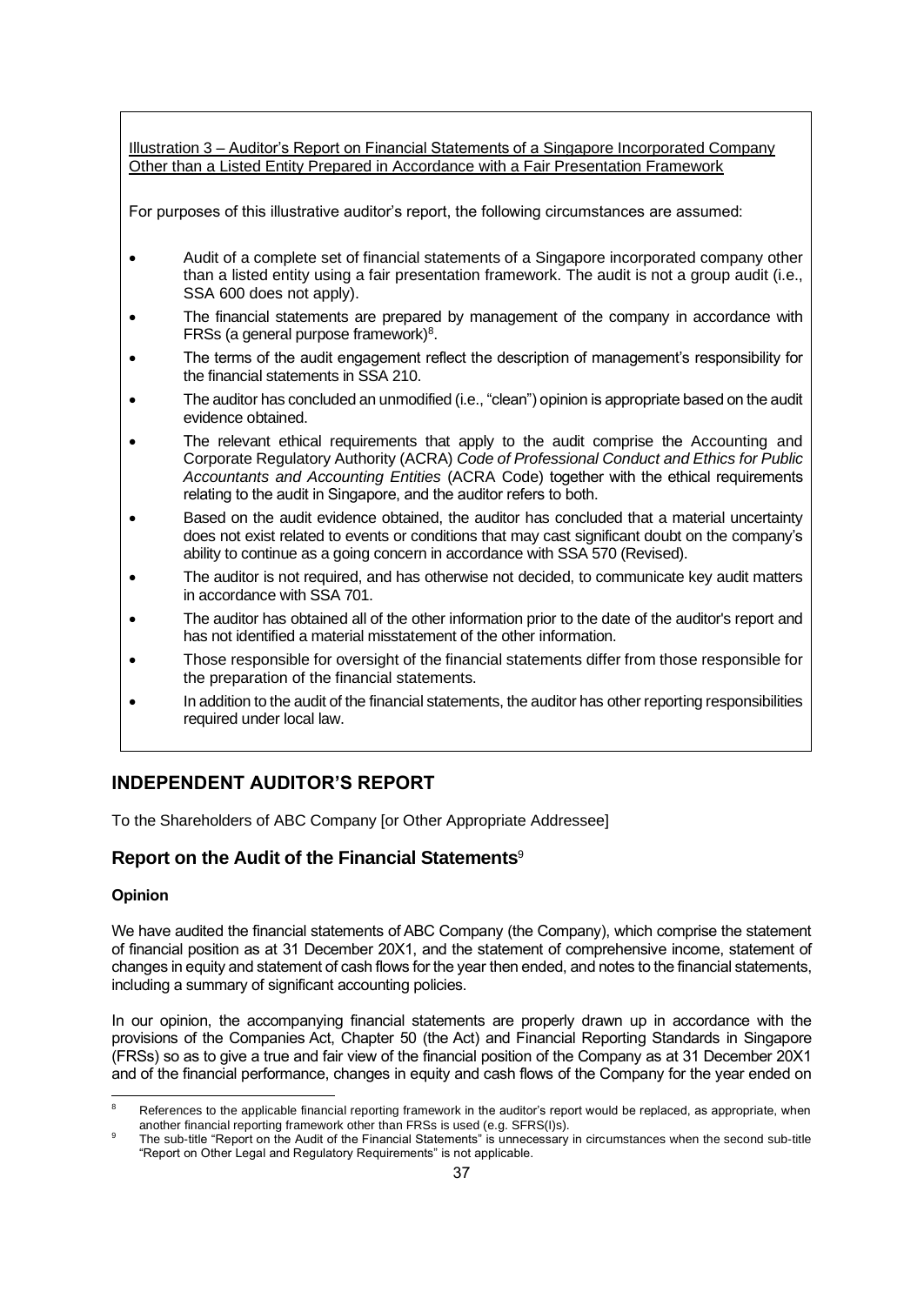that date.

#### **Basis for Opinion**

We conducted our audit in accordance with Singapore Standards on Auditing (SSAs). Our responsibilities under those standards are further described in the *Auditor's Responsibilities for the Audit of the Financial Statements* section of our report. We are independent of the Company in accordance with the Accounting and Corporate Regulatory Authority (ACRA) *Code of Professional Conduct and Ethics for Public Accountants and Accounting Entities* (ACRA Code) together with the ethical requirements that are relevant to our audit of the financial statements in Singapore, and we have fulfilled our other ethical responsibilities in accordance with these requirements and the ACRA Code. We believe that the audit evidence we have obtained is sufficient and appropriate to provide a basis for our opinion.

#### **Other Information [or another title if appropriate such as "Information Other than the Financial Statements and Auditor's Report Thereon"]**

[*Reporting in accordance with the reporting requirements in SSA 720 (Revised) – see Illustration 1 in Appendix 2 of SSA 720 (Revised*).]

#### **Responsibilities of Management and Directors for the Financial Statements**

Management is responsible for the preparation of financial statements that give a true and fair view in accordance with the provisions of the Act and FRSs, and for devising and maintaining a system of internal accounting controls sufficient to provide a reasonable assurance that assets are safeguarded against loss from unauthorised use or disposition; and transactions are properly authorised and that they are recorded as necessary to permit the preparation of true and fair financial statements and to maintain accountability of assets.

In preparing the financial statements, management is responsible for assessing the Company's ability to continue as a going concern, disclosing, as applicable, matters related to going concern and using the going concern basis of accounting unless management either intends to liquidate the Company or to cease operations, or has no realistic alternative but to do so.

The directors' responsibilities include overseeing the Company's financial reporting process.

#### **Auditor's Responsibilities for the Audit of the Financial Statements**

Our objectives are to obtain reasonable assurance about whether the financial statements as a whole are free from material misstatement, whether due to fraud or error, and to issue an auditor's report that includes our opinion. Reasonable assurance is a high level of assurance, but is not a guarantee that an audit conducted in accordance with SSAs will always detect a material misstatement when it exists. Misstatements can arise from fraud or error and are considered material if, individually or in the aggregate, they could reasonably be expected to influence the economic decisions of users taken on the basis of these financial statements.

As part of an audit in accordance with SSAs, we exercise professional judgement and maintain professional scepticism throughout the audit. We also:

- Identify and assess the risks of material misstatement of the financial statements, whether due to fraud or error, design and perform audit procedures responsive to those risks, and obtain audit evidence that is sufficient and appropriate to provide a basis for our opinion. The risk of not detecting a material misstatement resulting from fraud is higher than for one resulting from error, as fraud may involve collusion, forgery, intentional omissions, misrepresentations, or the override of internal control.
- Obtain an understanding of internal control relevant to the audit in order to design audit procedures that are appropriate in the circumstances, but not for the purpose of expressing an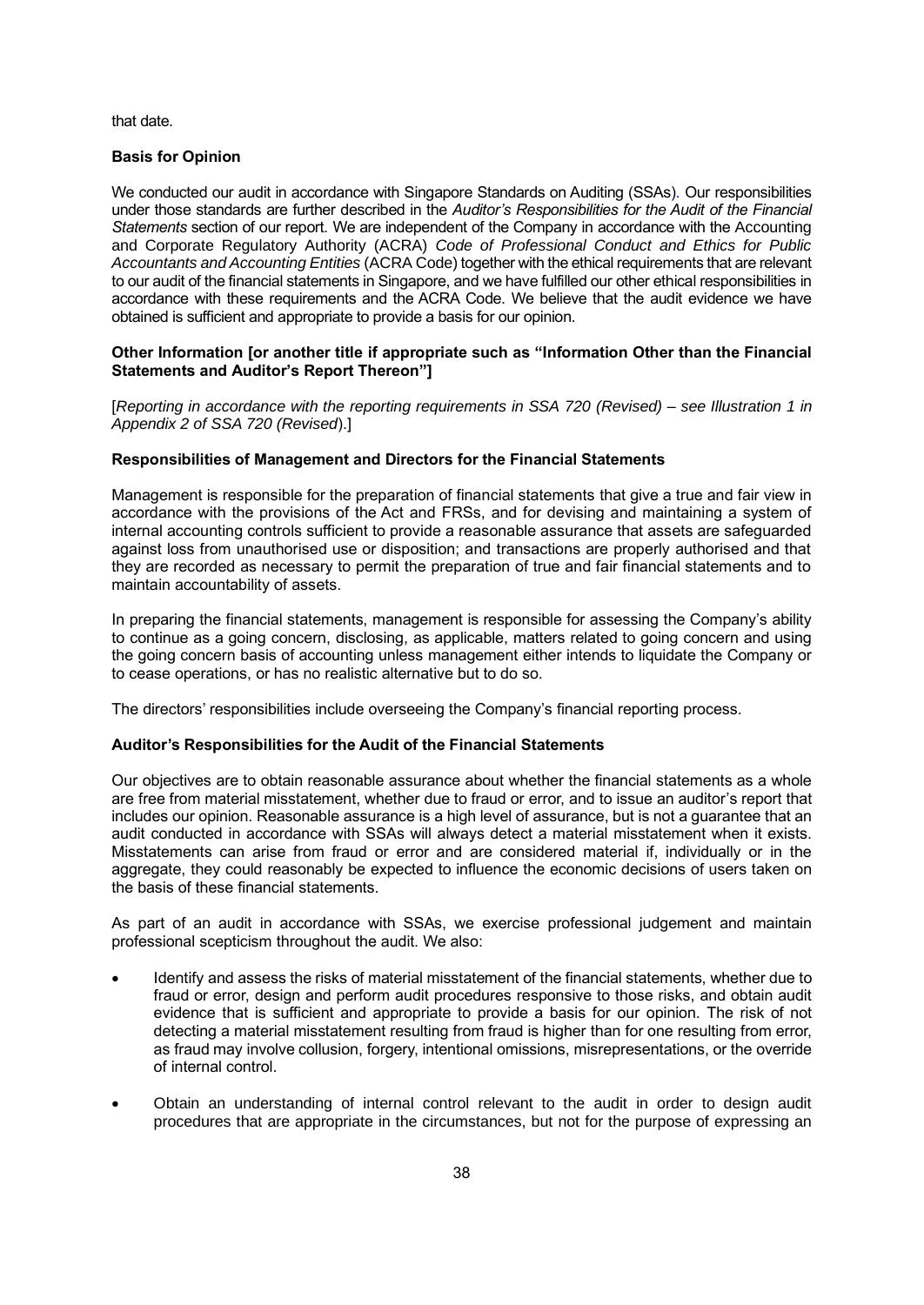opinion on the effectiveness of the Company's internal control.<sup>10</sup>

- Evaluate the appropriateness of accounting policies used and the reasonableness of accounting estimates and related disclosures made by management.
- Conclude on the appropriateness of management's use of the going concern basis of accounting and, based on the audit evidence obtained, whether a material uncertainty exists related to events or conditions that may cast significant doubt on the Company's ability to continue as a going concern. If we conclude that a material uncertainty exists, we are required to draw attention in our auditor's report to the related disclosures in the financial statements or, if such disclosures are inadequate, to modify our opinion. Our conclusions are based on the audit evidence obtained up to the date of our auditor's report. However, future events or conditions may cause the Company to cease to continue as a going concern.
- Evaluate the overall presentation, structure and content of the financial statements, including the disclosures, and whether the financial statements represent the underlying transactions and events in a manner that achieves fair presentation.

We communicate with the directors regarding, among other matters, the planned scope and timing of the audit and significant audit findings, including any significant deficiencies in internal control that we identify during our audit.

## **Report on Other Legal and Regulatory Requirements**

In our opinion, the accounting and other records required by the Act to be kept by the Company have been properly kept in accordance with the provisions of the Act.

[*The form and content of this section of the auditor's report would vary depending on the nature of the auditor's other reporting responsibilities prescribed by local law or regulation. The matters addressed by other law or regulation (referred to as "other reporting responsibilities") shall be addressed within this section unless the other reporting responsibilities address the same topics as those presented under the reporting responsibilities required by the SSAs as part of the Report on the Audit of the Financial Statements section. The reporting of other reporting responsibilities that address the same topics as those required by the SSAs may be combined (i.e., included in the Report on the Audit of the Financial Statements section under the appropriate subheadings) provided that the wording in the auditor's report clearly differentiates the other reporting responsibilities from the reporting that is required by the SSAs where such a difference exists.*]

|                               | (Firm) |
|-------------------------------|--------|
| <b>Public Accountants and</b> |        |
| <b>Chartered Accountants</b>  |        |
| Singapore                     |        |
|                               | (Date) |

This sentence would be modified, as appropriate, in circumstances when the auditor also has a responsibility to issue an opinion on the effectiveness of internal control in conjunction with the audit of the financial statements.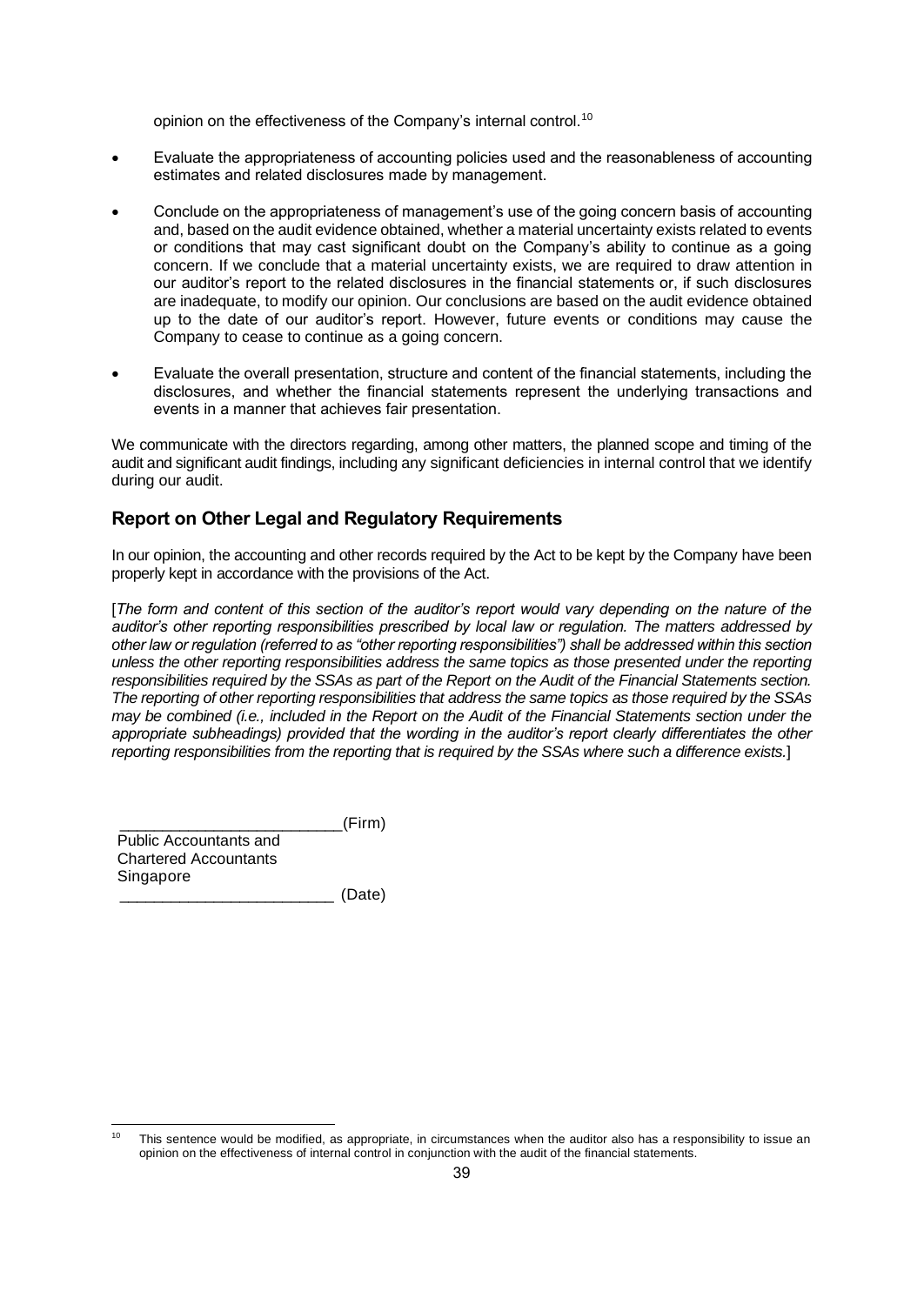#### Illustration 4 – Auditor's Report on Financial Statements of an Entity Other than a Listed Entity Prepared in Accordance with a General Purpose Compliance Framework

For purposes of this illustrative auditor's report, the following circumstances are assumed:

- Audit of a complete set of financial statements of an entity other than a listed entity required by law or regulation. The audit is not a group audit (i.e., SSA 600 does not apply).
- The financial statements are prepared by management of the entity in accordance with the Financial Reporting Framework (XYZ Law) of Jurisdiction X (that is, a financial reporting framework, encompassing law or regulation, designed to meet the common financial information needs of a wide range of users, but which is not a fair presentation framework).
- The terms of the audit engagement reflect the description of management's responsibility for the financial statements in SSA 210.
- The auditor has concluded an unmodified (i.e., "clean") opinion is appropriate based on the audit evidence obtained.
- The relevant ethical requirements that apply to the audit comprise the Accounting and Corporate Regulatory Authority (ACRA) *Code of Professional Conduct and Ethics for Public Accountants and Accounting Entities* (ACRA Code) together with the ethical requirements relating to the audit in Singapore, and the auditor refers to both.
- Based on the audit evidence obtained, the auditor has concluded that a material uncertainty does not exist related to events or conditions that may cast significant doubt on the entity's ability to continue as a going concern in accordance with SSA 570 (Revised).
- The auditor is not required, and has otherwise not decided, to communicate key audit matters in accordance with SSA 701.
- The auditor has obtained all of the other information prior to the date of the auditor's report and has not identified a material misstatement of the other information.
- Those responsible for oversight of the financial statements differ from those responsible for the preparation of the financial statements.
- The auditor has no other reporting responsibilities required under local law.

## **INDEPENDENT AUDITOR'S REPORT**

[Appropriate Addressee]

#### **Opinion**

We have audited the financial statements of ABC Company (the Company), which comprise the balance sheet as at 31 December 20X1, and the income statement, statement of changes in equity and cash flow statement for the year then ended, and notes to the financial statements, including a summary of significant accounting policies.

In our opinion, the accompanying financial statements of the Company are prepared, in all material respects, in accordance with XYZ Law of Jurisdiction X.

#### **Basis for Opinion**

We conducted our audit in accordance with Singapore Standards on Auditing (SSAs). Our responsibilities under those standards are further described in the *Auditor's Responsibilities for the Audit of the Financial Statements* section of our report. We are independent of the Company in accordance with the Accounting and Corporate Regulatory Authority (ACRA) *Code of Professional Conduct and Ethics for Public Accountants and Accounting Entities* (ACRA Code) together with the ethical requirements that are relevant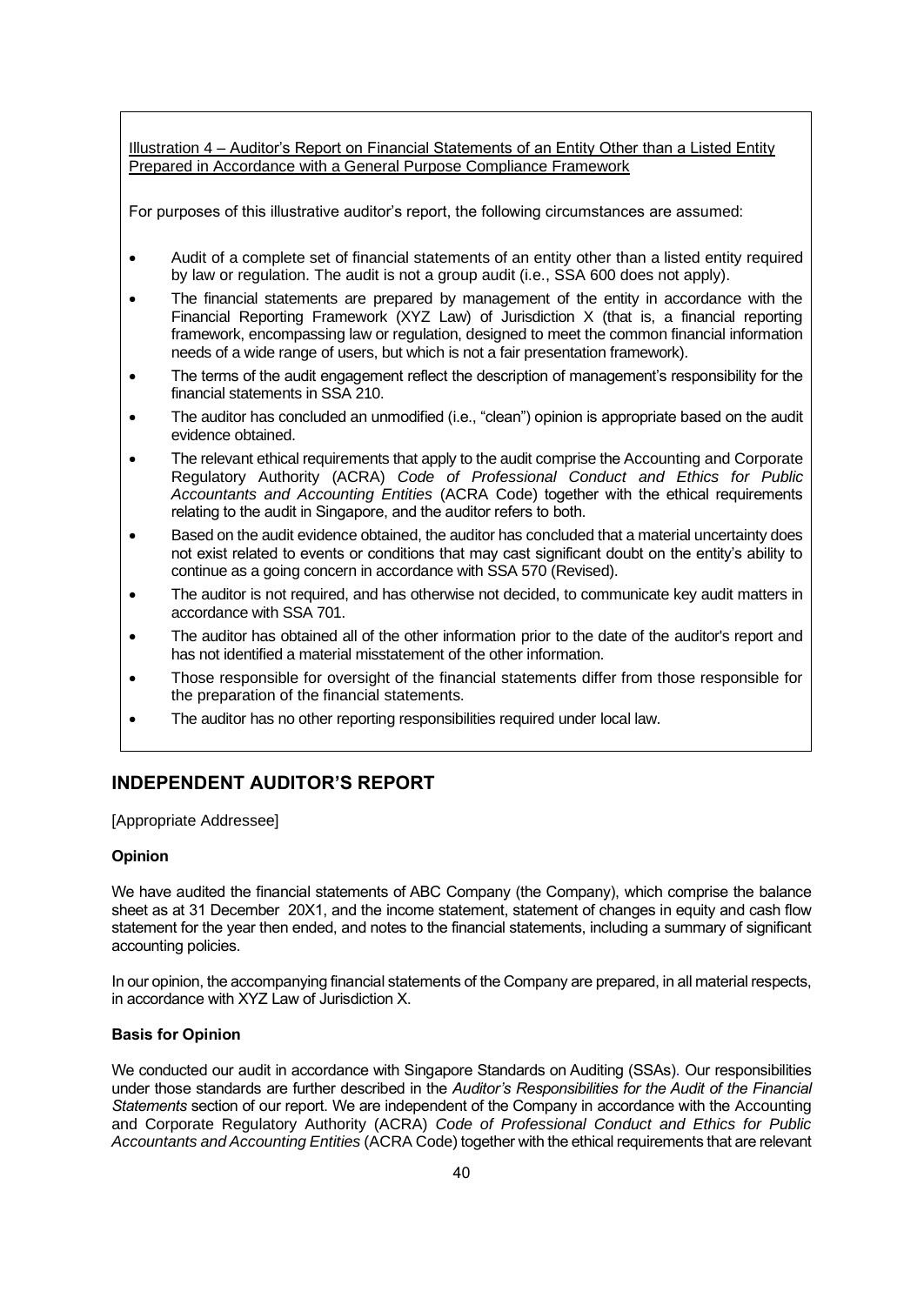to our audit of the financial statements in Singapore, and we have fulfilled our other ethical responsibilities in accordance with these requirements and the ACRA Code. We believe that the audit evidence we have obtained is sufficient and appropriate to provide a basis for our opinion.

#### **Other Information [or another title if appropriate such as "Information Other than the Financial Statements and Auditor's Report Thereon"]**

[*Reporting in accordance with the reporting requirements in SSA 720 (Revised) – see Illustration 1 in Appendix 2 of SSA 720 (Revised*).]

### **Responsibilities of Management and Those Charged with Governance for the Financial Statements**<sup>11</sup>

Management is responsible for the preparation of the financial statements in accordance with XYZ Law of Jurisdiction  $X<sub>12</sub>$  and for such internal control as management determines is necessary to enable the preparation of financial statements that are free from material misstatement, whether due to fraud or error.

In preparing the financial statements, management is responsible for assessing the Company's ability to continue as a going concern, disclosing, as applicable, matters related to going concern and using the going concern basis of accounting unless management either intends to liquidate the Company or to cease operations, or has no realistic alternative but to do so.

Those charged with governance are responsible for overseeing the Company's financial reporting process.

### **Auditor's Responsibilities for the Audit of the Financial Statements**

Our objectives are to obtain reasonable assurance about whether the financial statements as a whole are free from material misstatement, whether due to fraud or error, and to issue an auditor's report that includes our opinion. Reasonable assurance is a high level of assurance, but is not a guarantee that an audit conducted in accordance with SSAs will always detect a material misstatement when it exists. Misstatements can arise from fraud or error and are considered material if, individually or in the aggregate, they could reasonably be expected to influence the economic decisions of users taken on the basis of these financial statements.

As part of an audit in accordance with SSAs, we exercise professional judgement and maintain professional scepticism throughout the audit. We also:

- Identify and assess the risks of material misstatement of the financial statements, whether due to fraud or error, design and perform audit procedures responsive to those risks, and obtain audit evidence that is sufficient and appropriate to provide a basis for our opinion. The risk of not detecting a material misstatement resulting from fraud is higher than for one resulting from error, as fraud may involve collusion, forgery, intentional omissions, misrepresentations, or the override of internal control.
- Obtain an understanding of internal control relevant to the audit in order to design audit procedures that are appropriate in the circumstances, but not for the purpose of expressing an opinion on the effectiveness of the Company's internal control.<sup>13</sup>
- Evaluate the appropriateness of accounting policies used and the reasonableness of accounting estimates and related disclosures made by management.

<sup>&</sup>lt;sup>11</sup> Or other terms that are appropriate in the context of the legal framework of the particular jurisdiction  $\frac{12}{12}$ . Where proporting the particular jurisdiction

Where management's responsibility is to prepare financial statements that give a true and fair view, this may read: "Management is responsible for the preparation of financial statements that give a true and fair view in accordance with Financial Reporting Standards, and for such ..."

This sentence would be modified, as appropriate, in circumstances when the auditor also has responsibility to issue an opinion on the effectiveness of internal control in conjunction with the audit of the financial statements.